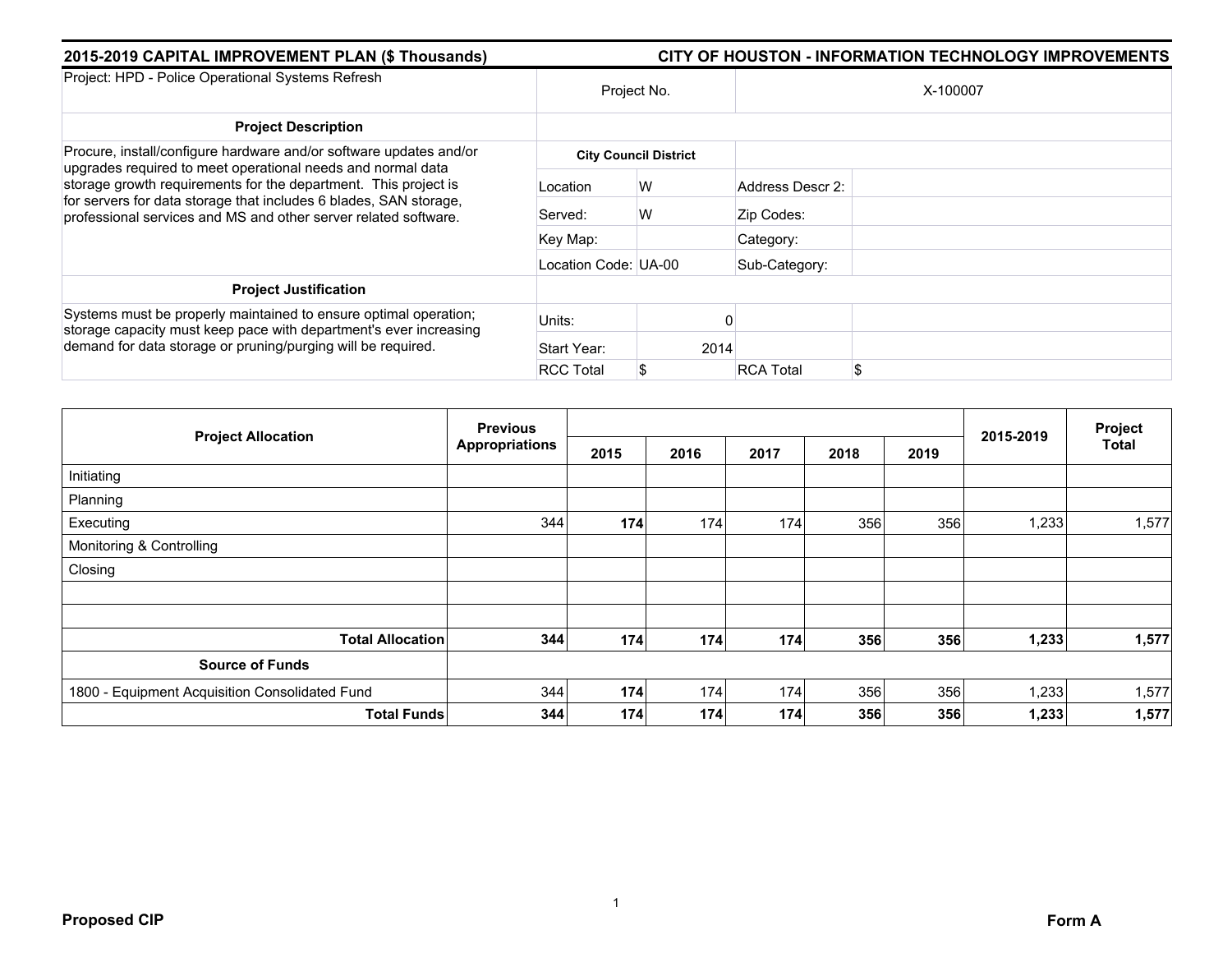| 2015-2019 CAPITAL IMPROVEMENT PLAN (\$ Thousands)                                                                                                                                                                                  | <b>CITY OF HOUSTON - INFORMATION TECHNOLOGY IMPROVEMENTS</b> |                              |                  |          |  |  |  |  |
|------------------------------------------------------------------------------------------------------------------------------------------------------------------------------------------------------------------------------------|--------------------------------------------------------------|------------------------------|------------------|----------|--|--|--|--|
| Project: HPD - Smartphone App For Citizens                                                                                                                                                                                         | Project No.                                                  |                              |                  | X-100013 |  |  |  |  |
| <b>Project Description</b>                                                                                                                                                                                                         |                                                              |                              |                  |          |  |  |  |  |
| The app will be designed to integrate social media and HPD's<br>web-based applications and provide critical information to the<br>public regarding HPD's services and functions.                                                   |                                                              | <b>City Council District</b> |                  |          |  |  |  |  |
|                                                                                                                                                                                                                                    | Location                                                     | W                            | Address Descr 2: |          |  |  |  |  |
|                                                                                                                                                                                                                                    | Served:                                                      | W                            | Zip Codes:       |          |  |  |  |  |
|                                                                                                                                                                                                                                    | Key Map:                                                     |                              | Category:        |          |  |  |  |  |
|                                                                                                                                                                                                                                    | Location Code: UA-00                                         |                              | Sub-Category:    |          |  |  |  |  |
| <b>Project Justification</b>                                                                                                                                                                                                       |                                                              |                              |                  |          |  |  |  |  |
| This process will enable HPD to provide users with real-time news<br>alerts, information that is mostly requested from the public such as<br>web-based links and contact numbers and on-line sites where they<br>can report crime. | Units:                                                       |                              |                  |          |  |  |  |  |
|                                                                                                                                                                                                                                    | Start Year:                                                  |                              |                  |          |  |  |  |  |
|                                                                                                                                                                                                                                    | <b>RCC Total</b>                                             | \$                           | <b>RCA Total</b> | \$       |  |  |  |  |

|                                                | <b>Previous</b>       |      |      | Project |      |      |           |              |
|------------------------------------------------|-----------------------|------|------|---------|------|------|-----------|--------------|
| <b>Project Allocation</b>                      | <b>Appropriations</b> | 2015 | 2016 | 2017    | 2018 | 2019 | 2015-2019 | <b>Total</b> |
| Initiating                                     |                       |      |      |         |      |      |           |              |
| Planning                                       |                       |      |      |         |      |      |           |              |
| Executing                                      |                       |      |      | 100     |      |      | 100       | 100          |
| Monitoring & Controlling                       |                       |      |      |         |      |      |           |              |
| Closing                                        |                       |      |      |         |      |      |           |              |
|                                                |                       |      |      |         |      |      |           |              |
|                                                |                       |      |      |         |      |      |           |              |
| <b>Total Allocation</b>                        |                       |      |      | 100     |      |      | 100       | 100          |
| <b>Source of Funds</b>                         |                       |      |      |         |      |      |           |              |
| 1800 - Equipment Acquisition Consolidated Fund |                       |      |      | 100     |      |      | 100       | 100          |
| <b>Total Funds</b>                             |                       |      |      | 100     |      |      | 100       | 100          |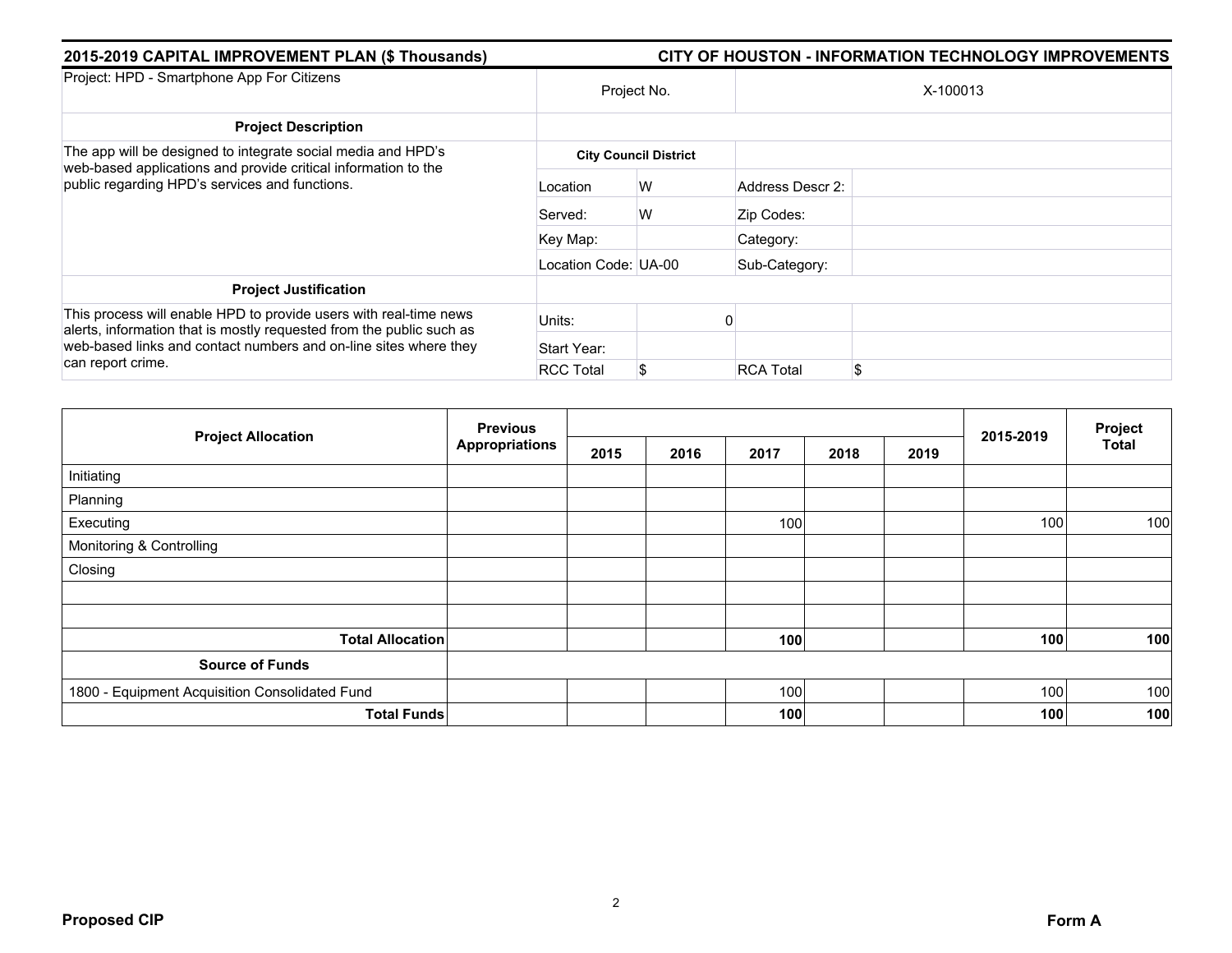| 2015-2019 CAPITAL IMPROVEMENT PLAN (\$ Thousands)<br><b>CITY OF HOUSTON - INFORMATION TECHNOLOGY IMPROVEMENTS</b>                                                            |                      |                              |                  |          |  |  |  |
|------------------------------------------------------------------------------------------------------------------------------------------------------------------------------|----------------------|------------------------------|------------------|----------|--|--|--|
| Project: HPD - Smartphone App Internal                                                                                                                                       | Project No.          |                              |                  | X-100014 |  |  |  |
| <b>Project Description</b>                                                                                                                                                   |                      |                              |                  |          |  |  |  |
| Provide officers a smart phone app that will give them access to the<br>Texas and National Criminal Information Centers, Texas DPS Drivers<br>records, warrant records, etc. |                      | <b>City Council District</b> |                  |          |  |  |  |
|                                                                                                                                                                              | Location             | W                            | Address Descr 2: |          |  |  |  |
|                                                                                                                                                                              | Served:              | W                            | Zip Codes:       |          |  |  |  |
|                                                                                                                                                                              | Key Map:             |                              | Category:        |          |  |  |  |
|                                                                                                                                                                              | Location Code: UA-00 |                              | Sub-Category:    |          |  |  |  |
| <b>Project Justification</b>                                                                                                                                                 |                      |                              |                  |          |  |  |  |
| Officers have no access to CJIS and other police information outside<br>their vehicle.                                                                                       | Units:               |                              |                  |          |  |  |  |
|                                                                                                                                                                              | Start Year:          |                              |                  |          |  |  |  |
|                                                                                                                                                                              | <b>RCC Total</b>     | \$                           | <b>RCA Total</b> | \$.      |  |  |  |

|                                                | <b>Previous</b><br><b>Appropriations</b> |      |      |      |      | Project |           |              |
|------------------------------------------------|------------------------------------------|------|------|------|------|---------|-----------|--------------|
| <b>Project Allocation</b>                      |                                          | 2015 | 2016 | 2017 | 2018 | 2019    | 2015-2019 | <b>Total</b> |
| Initiating                                     |                                          |      |      |      |      |         |           |              |
| Planning                                       |                                          |      |      |      |      |         |           |              |
| Executing                                      |                                          |      |      | 250  |      |         | 250       | 250          |
| Monitoring & Controlling                       |                                          |      |      |      |      |         |           |              |
| Closing                                        |                                          |      |      |      |      |         |           |              |
|                                                |                                          |      |      |      |      |         |           |              |
|                                                |                                          |      |      |      |      |         |           |              |
| <b>Total Allocation</b>                        |                                          |      |      | 250  |      |         | 250       | 250          |
| <b>Source of Funds</b>                         |                                          |      |      |      |      |         |           |              |
| 1800 - Equipment Acquisition Consolidated Fund |                                          |      |      | 250  |      |         | 250       | 250          |
| <b>Total Funds</b>                             |                                          |      |      | 250  |      |         | 250       | 250          |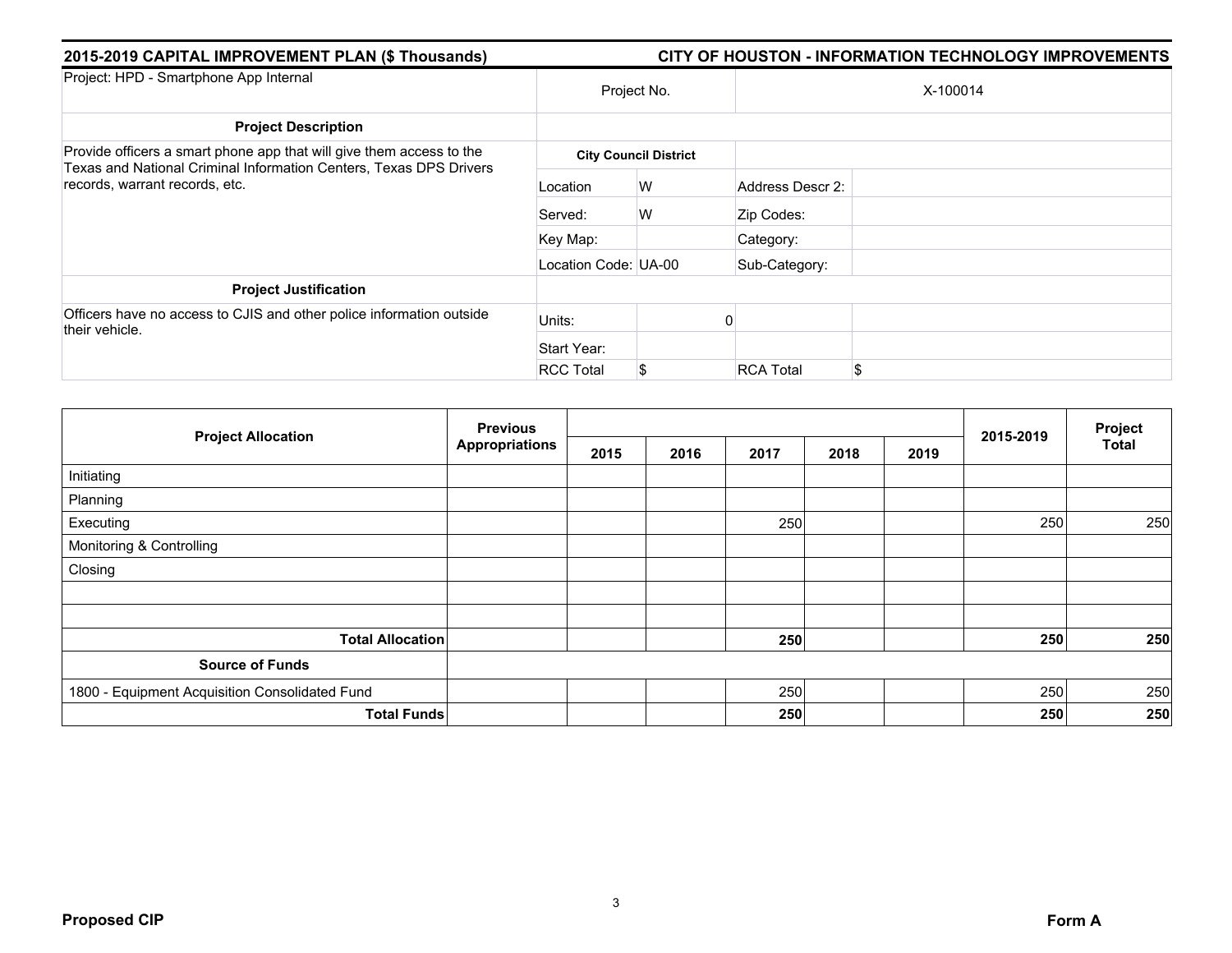| 2015-2019 CAPITAL IMPROVEMENT PLAN (\$ Thousands)                                                                                                                                                       | <b>CITY OF HOUSTON - INFORMATION TECHNOLOGY IMPROVEMENTS</b> |                              |                  |          |  |  |  |  |
|---------------------------------------------------------------------------------------------------------------------------------------------------------------------------------------------------------|--------------------------------------------------------------|------------------------------|------------------|----------|--|--|--|--|
| Project: HPD Cyber Security Assessment & Analysis                                                                                                                                                       | Project No.                                                  |                              |                  | X-100015 |  |  |  |  |
| <b>Project Description</b>                                                                                                                                                                              |                                                              |                              |                  |          |  |  |  |  |
| Contract an independent organization to assess HPD's network<br>performance and security, identify risks and vulnerabilities, and<br>make recommendations to harden vulnerabilities and mitigate risks. |                                                              | <b>City Council District</b> |                  |          |  |  |  |  |
|                                                                                                                                                                                                         | Location                                                     | W                            | Address Descr 2: |          |  |  |  |  |
|                                                                                                                                                                                                         | Served:                                                      | W                            | Zip Codes:       |          |  |  |  |  |
|                                                                                                                                                                                                         | Key Map:                                                     |                              | Category:        |          |  |  |  |  |
|                                                                                                                                                                                                         | Location Code: UA-00                                         |                              | Sub-Category:    |          |  |  |  |  |
| <b>Project Justification</b>                                                                                                                                                                            |                                                              |                              |                  |          |  |  |  |  |
| HPD needs to know that it's doing all it can to protect its network<br>infrastructure and computer systems that transmit and/or store both<br>criminal justice and operational information.             | Units:                                                       |                              |                  |          |  |  |  |  |
|                                                                                                                                                                                                         | Start Year:                                                  |                              |                  |          |  |  |  |  |
|                                                                                                                                                                                                         | <b>RCC Total</b>                                             | S                            | <b>RCA Total</b> |          |  |  |  |  |

| <b>Project Allocation</b>                      | <b>Previous</b>       |      |      | Project |      |      |           |              |
|------------------------------------------------|-----------------------|------|------|---------|------|------|-----------|--------------|
|                                                | <b>Appropriations</b> | 2015 | 2016 | 2017    | 2018 | 2019 | 2015-2019 | <b>Total</b> |
| Initiating                                     |                       |      |      |         |      |      |           |              |
| Planning                                       |                       |      |      |         |      |      |           |              |
| Executing                                      |                       | 200  |      |         |      |      | 200       | 200          |
| Monitoring & Controlling                       |                       |      |      |         |      |      |           |              |
| Closing                                        |                       |      |      |         |      |      |           |              |
|                                                |                       |      |      |         |      |      |           |              |
|                                                |                       |      |      |         |      |      |           |              |
| <b>Total Allocation</b>                        |                       | 200  |      |         |      |      | 200       | 200          |
| <b>Source of Funds</b>                         |                       |      |      |         |      |      |           |              |
| 1800 - Equipment Acquisition Consolidated Fund |                       | 200  |      |         |      |      | 200       | 200          |
| <b>Total Funds</b>                             |                       | 200  |      |         |      |      | 200       | 200          |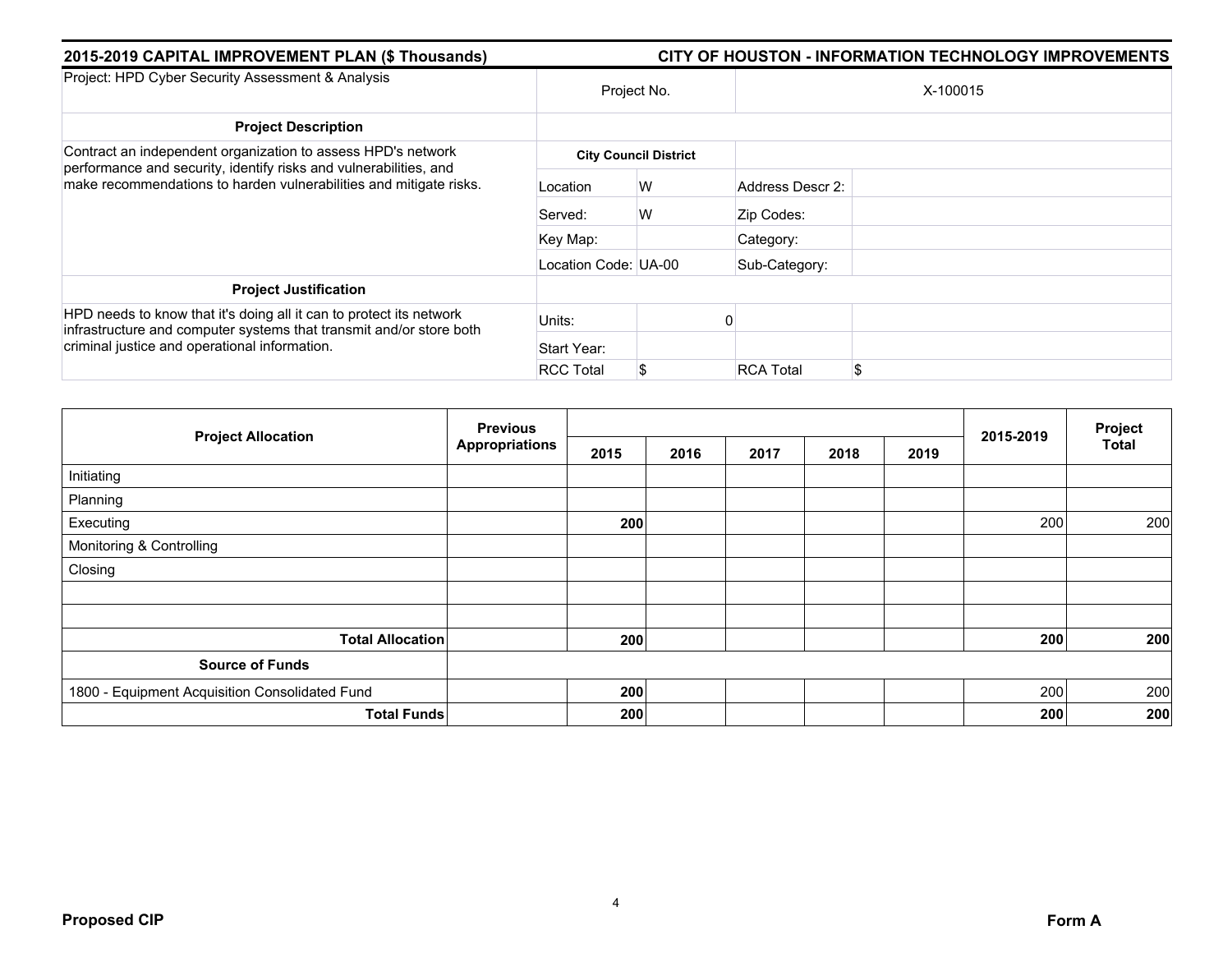| 2015-2019 CAPITAL IMPROVEMENT PLAN (\$ Thousands)                                                                                                                                                                      | CITY OF HOUSTON - INFORMATION TECHNOLOGY IMPROVEMENTS |                              |                  |          |  |  |  |
|------------------------------------------------------------------------------------------------------------------------------------------------------------------------------------------------------------------------|-------------------------------------------------------|------------------------------|------------------|----------|--|--|--|
| Project: HPD - Learning Mgt System                                                                                                                                                                                     | Project No.                                           |                              |                  | X-100016 |  |  |  |
| <b>Project Description</b>                                                                                                                                                                                             |                                                       |                              |                  |          |  |  |  |
| HPD will purchase licensing and infrastructure to implement the<br>present LMS or equivalent system inside HPD's Secured Network, which<br>will be administered by the Academy and operated by Technology<br>Services. |                                                       | <b>City Council District</b> |                  |          |  |  |  |
|                                                                                                                                                                                                                        | Location                                              | W                            | Address Descr 2: |          |  |  |  |
|                                                                                                                                                                                                                        | Served:                                               | W                            | Zip Codes:       |          |  |  |  |
|                                                                                                                                                                                                                        | Key Map:                                              |                              | Category:        |          |  |  |  |
|                                                                                                                                                                                                                        | Location Code: UA-00                                  |                              | Sub-Category:    |          |  |  |  |
| <b>Project Justification</b>                                                                                                                                                                                           |                                                       |                              |                  |          |  |  |  |
| HPD needs ensure LMS stays within the City's protected network so<br>that confidential information on training for police tactics and<br>weapons are fully secured.                                                    | Units:                                                |                              |                  |          |  |  |  |
|                                                                                                                                                                                                                        | Start Year:                                           |                              |                  |          |  |  |  |
|                                                                                                                                                                                                                        | <b>RCC Total</b>                                      | \$                           | <b>RCA Total</b> | \$       |  |  |  |

| <b>Project Allocation</b>                      | <b>Previous</b>       |      |      |      |      | Project |           |              |
|------------------------------------------------|-----------------------|------|------|------|------|---------|-----------|--------------|
|                                                | <b>Appropriations</b> | 2015 | 2016 | 2017 | 2018 | 2019    | 2015-2019 | <b>Total</b> |
| Initiating                                     |                       |      |      |      |      |         |           |              |
| Planning                                       |                       |      |      |      |      |         |           |              |
| Executing                                      |                       | 160  |      |      |      |         | 160       | 160          |
| Monitoring & Controlling                       |                       |      |      |      |      |         |           |              |
| Closing                                        |                       |      |      |      |      |         |           |              |
|                                                |                       |      |      |      |      |         |           |              |
|                                                |                       |      |      |      |      |         |           |              |
| <b>Total Allocation</b>                        |                       | 160  |      |      |      |         | 160       | 160          |
| <b>Source of Funds</b>                         |                       |      |      |      |      |         |           |              |
| 1800 - Equipment Acquisition Consolidated Fund |                       | 160  |      |      |      |         | 160       | 160          |
| <b>Total Funds</b>                             |                       | 160  |      |      |      |         | 160       | 160          |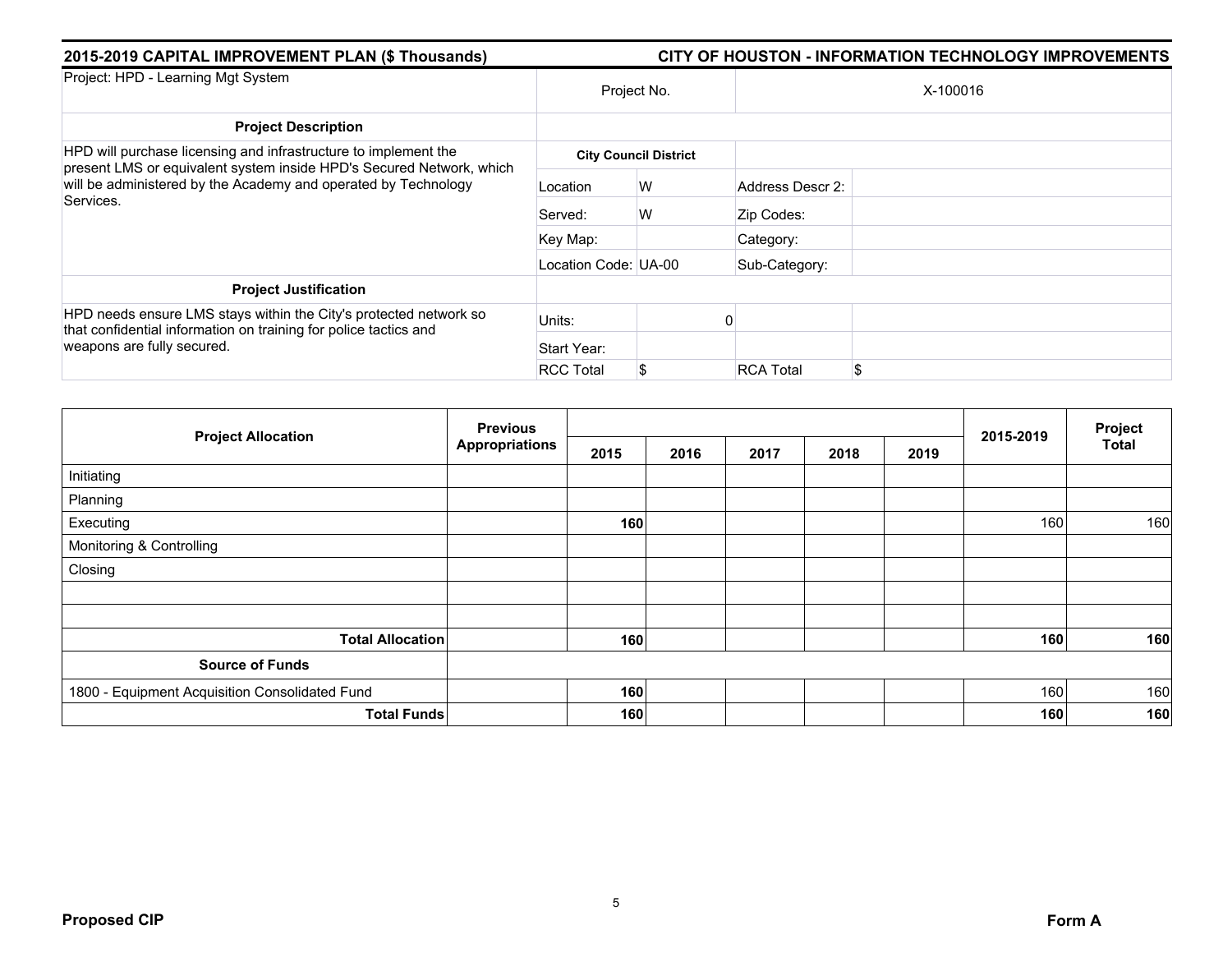| 2015-2019 CAPITAL IMPROVEMENT PLAN (\$ Thousands)                                                                                                                                                                            | <b>CITY OF HOUSTON - INFORMATION TECHNOLOGY IMPROVEMENTS</b> |                              |                  |     |  |  |  |  |
|------------------------------------------------------------------------------------------------------------------------------------------------------------------------------------------------------------------------------|--------------------------------------------------------------|------------------------------|------------------|-----|--|--|--|--|
| Project: HPD - Retention of Video Data Servers                                                                                                                                                                               | Project No.                                                  |                              | X-100017         |     |  |  |  |  |
| <b>Project Description</b>                                                                                                                                                                                                   |                                                              |                              |                  |     |  |  |  |  |
| Procure, install/configure additional server storage as necessary to<br>keep pace with the demand for ever-increasing video storage. This<br>will include the purchasea and maintenace of 80TB of storage space<br>annually. |                                                              | <b>City Council District</b> |                  |     |  |  |  |  |
|                                                                                                                                                                                                                              | Location                                                     | W                            | Address Descr 2: |     |  |  |  |  |
|                                                                                                                                                                                                                              | Served:                                                      | W                            | Zip Codes:       |     |  |  |  |  |
|                                                                                                                                                                                                                              | Key Map:                                                     |                              | Category:        |     |  |  |  |  |
|                                                                                                                                                                                                                              | Location Code: UA-00                                         |                              | Sub-Category:    |     |  |  |  |  |
| <b>Project Justification</b>                                                                                                                                                                                                 |                                                              |                              |                  |     |  |  |  |  |
| Provide for indefinite retention of all HPD videorecordings.                                                                                                                                                                 | Units:                                                       |                              |                  |     |  |  |  |  |
|                                                                                                                                                                                                                              | Start Year:                                                  |                              |                  |     |  |  |  |  |
|                                                                                                                                                                                                                              | <b>RCC Total</b>                                             | \$                           | <b>RCA Total</b> | \$. |  |  |  |  |

| <b>Project Allocation</b>                      | <b>Previous</b>       |      |      |      |      | 2015-2019 | Project |              |
|------------------------------------------------|-----------------------|------|------|------|------|-----------|---------|--------------|
|                                                | <b>Appropriations</b> | 2015 | 2016 | 2017 | 2018 | 2019      |         | <b>Total</b> |
| Initiating                                     |                       |      |      |      |      |           |         |              |
| Planning                                       |                       |      |      |      |      |           |         |              |
| Executing                                      |                       | 88   | 88   | 88   |      |           | 264     | 264          |
| Monitoring & Controlling                       |                       |      |      |      |      |           |         |              |
| Closing                                        |                       |      |      |      |      |           |         |              |
|                                                |                       |      |      |      |      |           |         |              |
|                                                |                       |      |      |      |      |           |         |              |
| <b>Total Allocation</b>                        |                       | 88   | 88   | 88   |      |           | 264     | 264          |
| <b>Source of Funds</b>                         |                       |      |      |      |      |           |         |              |
| 1800 - Equipment Acquisition Consolidated Fund |                       | 88   | 88   | 88   |      |           | 264     | 264          |
| <b>Total Funds</b>                             |                       | 88   | 88   | 88   |      |           | 264     | 264          |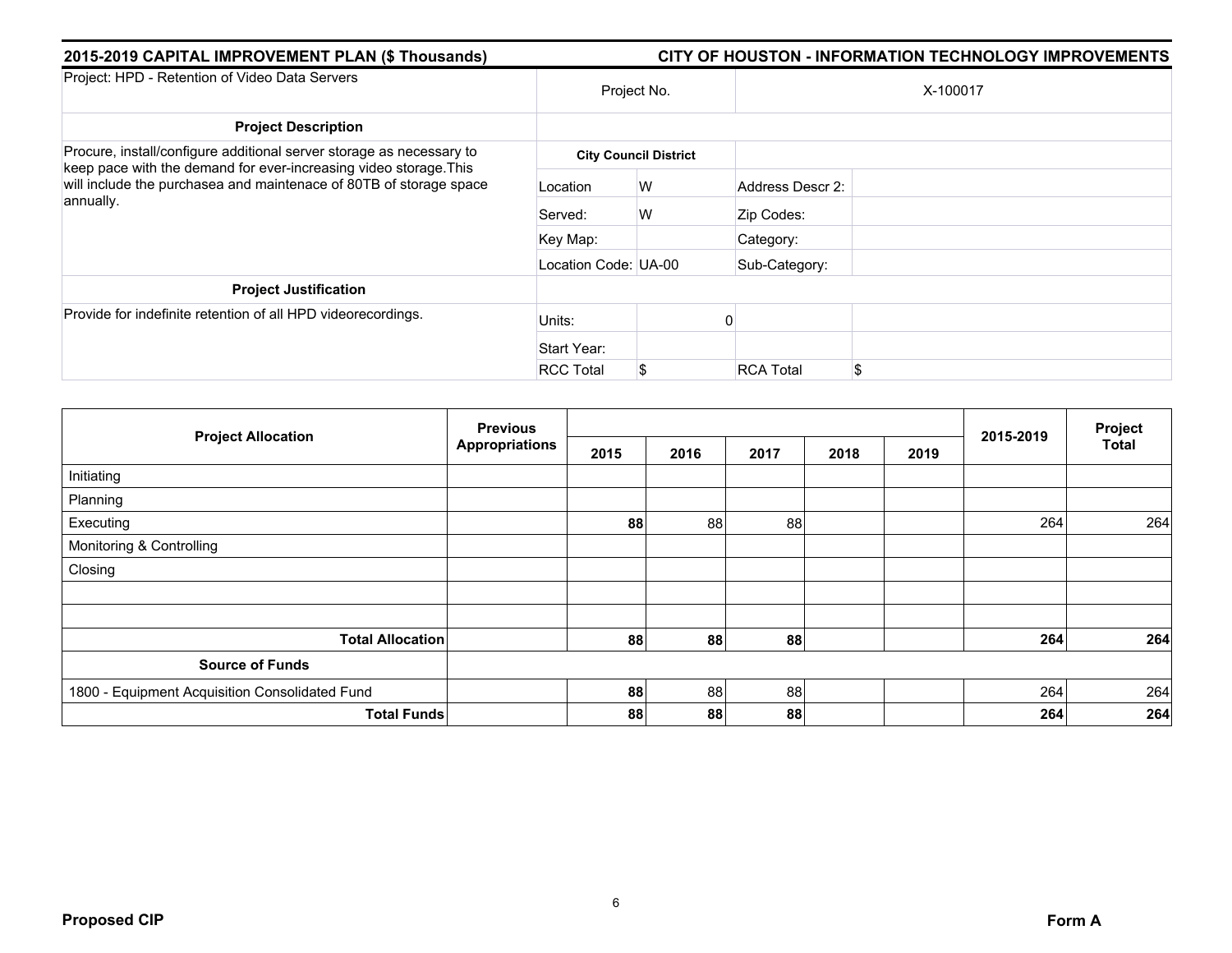| 2015-2019 CAPITAL IMPROVEMENT PLAN (\$ Thousands)                                                                                   | <b>CITY OF HOUSTON - INFORMATION TECHNOLOGY IMPROVEMENTS</b> |                              |                  |          |  |  |  |  |
|-------------------------------------------------------------------------------------------------------------------------------------|--------------------------------------------------------------|------------------------------|------------------|----------|--|--|--|--|
| Project: HPD - Replace FTO/Cadet Laptops                                                                                            |                                                              | Project No.                  |                  | X-100018 |  |  |  |  |
| <b>Project Description</b>                                                                                                          |                                                              |                              |                  |          |  |  |  |  |
| Purchase 480 laptops and deploy to the Academy for the replacement<br>in order to train cadets while at the academy and then at the |                                                              | <b>City Council District</b> |                  |          |  |  |  |  |
| stations during their probationary period.                                                                                          | Location                                                     | W                            | Address Descr 2: |          |  |  |  |  |
|                                                                                                                                     | Served:                                                      | W                            | Zip Codes:       |          |  |  |  |  |
|                                                                                                                                     | Key Map:                                                     |                              | Category:        |          |  |  |  |  |
|                                                                                                                                     | Location Code: UA-00                                         |                              | Sub-Category:    |          |  |  |  |  |
| <b>Project Justification</b>                                                                                                        |                                                              |                              |                  |          |  |  |  |  |
| Replacement of 480 Field training and cadet laptops that are over 7<br>years old. These laptops are critical to the training of new | Units:                                                       |                              |                  |          |  |  |  |  |
| police officers in the academy (cadet laptops) and in their first<br>year on the job (FTO- field training officers laptops).        | Start Year:                                                  |                              |                  |          |  |  |  |  |
|                                                                                                                                     | <b>RCC Total</b>                                             | \$                           | <b>RCA Total</b> | \$       |  |  |  |  |

| <b>Project Allocation</b>                      | <b>Previous</b>       |      |      |      |      | Project |           |              |
|------------------------------------------------|-----------------------|------|------|------|------|---------|-----------|--------------|
|                                                | <b>Appropriations</b> | 2015 | 2016 | 2017 | 2018 | 2019    | 2015-2019 | <b>Total</b> |
| Initiating                                     |                       |      |      |      |      |         |           |              |
| Planning                                       |                       |      |      |      |      |         |           |              |
| Executing                                      |                       | 195  | 195  | 195  | 195  | 195     | 974       | 974          |
| Monitoring & Controlling                       |                       |      |      |      |      |         |           |              |
| Closing                                        |                       |      |      |      |      |         |           |              |
|                                                |                       |      |      |      |      |         |           |              |
|                                                |                       |      |      |      |      |         |           |              |
| <b>Total Allocation</b>                        |                       | 195  | 195  | 195  | 195  | 195     | 974       | 974          |
| <b>Source of Funds</b>                         |                       |      |      |      |      |         |           |              |
| 1800 - Equipment Acquisition Consolidated Fund |                       | 195  | 195  | 195  | 195  | 195     | 974       | 974          |
| <b>Total Funds</b>                             |                       | 195  | 195  | 195  | 195  | 195     | 974       | 974          |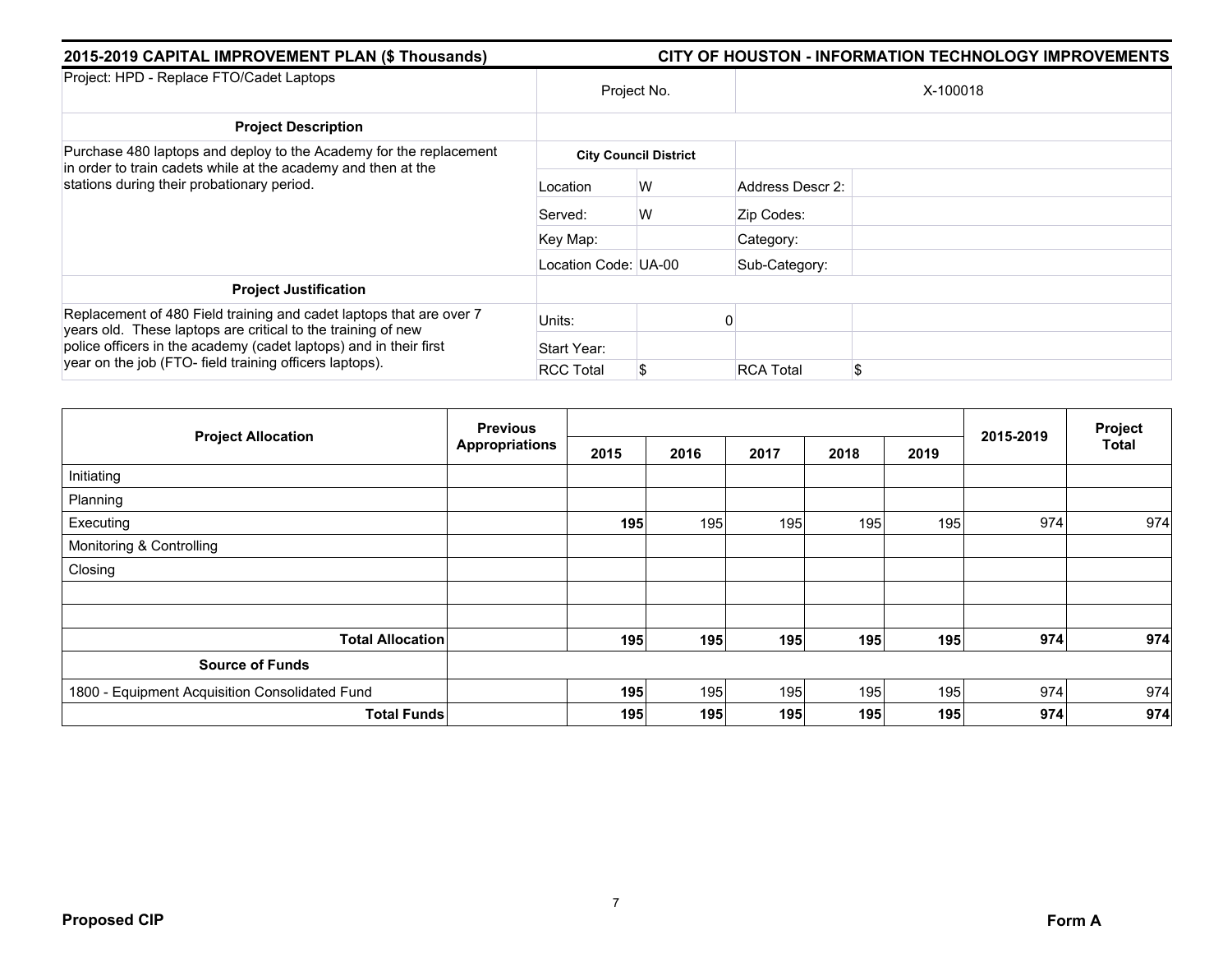| 2015-2019 CAPITAL IMPROVEMENT PLAN (\$ Thousands)                                                                                     | <b>CITY OF HOUSTON - INFORMATION TECHNOLOGY IMPROVEMENTS</b> |                              |                  |          |  |  |  |  |
|---------------------------------------------------------------------------------------------------------------------------------------|--------------------------------------------------------------|------------------------------|------------------|----------|--|--|--|--|
| Project: HPD - IAD/Use of Force/Case Mgt System                                                                                       |                                                              | Project No.                  |                  | X-100019 |  |  |  |  |
| <b>Project Description</b>                                                                                                            |                                                              |                              |                  |          |  |  |  |  |
| The system will identify use of force, arrest, attendance and other<br>patterns. In addition the system will manage IAD proactive and |                                                              | <b>City Council District</b> |                  |          |  |  |  |  |
| other cases as well be used for a document case management system<br>for the department.                                              | Location                                                     | W                            | Address Descr 2: |          |  |  |  |  |
|                                                                                                                                       | Served:                                                      | W                            | Zip Codes:       |          |  |  |  |  |
|                                                                                                                                       | Key Map:                                                     |                              | Category:        |          |  |  |  |  |
|                                                                                                                                       | Location Code: UA-00                                         |                              | Sub-Category:    |          |  |  |  |  |
| <b>Project Justification</b>                                                                                                          |                                                              |                              |                  |          |  |  |  |  |
| This system will search multiple sources to identify potential<br>patterns of repetitive behavior that could require additional       | Units:                                                       |                              |                  |          |  |  |  |  |
| training and supervision to address. It will track additional                                                                         | Start Year:                                                  |                              |                  |          |  |  |  |  |
| training, supervision and other solutions to ensure the department<br>carefully evaluates and resolves issues.                        | <b>RCC Total</b>                                             |                              | <b>RCA Total</b> |          |  |  |  |  |

| <b>Project Allocation</b>                      | <b>Previous</b>       |      |      |      |      |      | 2015-2019 | Project      |
|------------------------------------------------|-----------------------|------|------|------|------|------|-----------|--------------|
|                                                | <b>Appropriations</b> | 2015 | 2016 | 2017 | 2018 | 2019 |           | <b>Total</b> |
| Initiating                                     |                       |      |      |      |      |      |           |              |
| Planning                                       |                       |      |      |      |      |      |           |              |
| Executing                                      |                       |      | 500  | 500  |      |      | 1,000     | 1,000        |
| Monitoring & Controlling                       |                       |      |      |      |      |      |           |              |
| Closing                                        |                       |      |      |      |      |      |           |              |
|                                                |                       |      |      |      |      |      |           |              |
|                                                |                       |      |      |      |      |      |           |              |
| <b>Total Allocation</b>                        |                       |      | 500  | 500  |      |      | 1,000     | 1,000        |
| <b>Source of Funds</b>                         |                       |      |      |      |      |      |           |              |
| 1800 - Equipment Acquisition Consolidated Fund |                       |      | 500  | 500  |      |      | 1,000     | 1,000        |
| <b>Total Funds</b>                             |                       |      | 500  | 500  |      |      | 1,000     | 1,000        |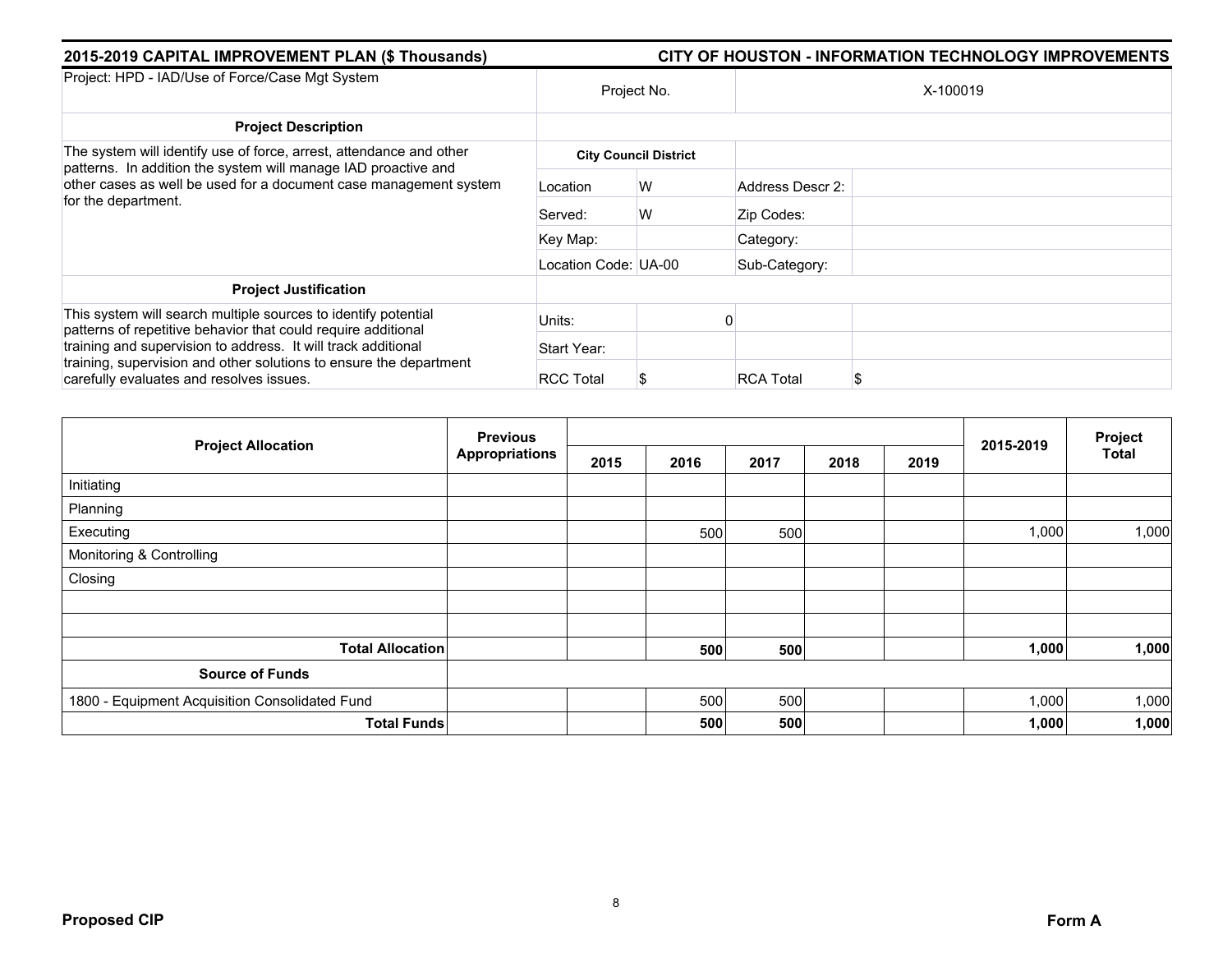| 2015-2019 CAPITAL IMPROVEMENT PLAN (\$ Thousands)                                                                    | <b>CITY OF HOUSTON - INFORMATION TECHNOLOGY IMPROVEMENTS</b> |                              |                  |          |  |  |  |  |  |
|----------------------------------------------------------------------------------------------------------------------|--------------------------------------------------------------|------------------------------|------------------|----------|--|--|--|--|--|
| Project: HPD - Officer MDC Logon via Fingerprint                                                                     | Project No.                                                  |                              |                  | X-100020 |  |  |  |  |  |
| <b>Project Description</b>                                                                                           |                                                              |                              |                  |          |  |  |  |  |  |
| Procure, install/configure a solution that allows officers to login<br>to Mobile Data Computers using a fingerprint. |                                                              | <b>City Council District</b> |                  |          |  |  |  |  |  |
|                                                                                                                      | Location                                                     | W                            | Address Descr 2: |          |  |  |  |  |  |
|                                                                                                                      | Served:                                                      | W                            | Zip Codes:       |          |  |  |  |  |  |
|                                                                                                                      | Key Map:                                                     |                              | Category:        |          |  |  |  |  |  |
|                                                                                                                      | Location Code: UA-00                                         |                              | Sub-Category:    |          |  |  |  |  |  |
| <b>Project Justification</b>                                                                                         |                                                              |                              |                  |          |  |  |  |  |  |
| Provide a fast and secure way for officers to login to their Mobile<br>Data Computers (MDC).                         | Units:                                                       |                              |                  |          |  |  |  |  |  |
|                                                                                                                      | Start Year:                                                  |                              |                  |          |  |  |  |  |  |
|                                                                                                                      | <b>RCC Total</b>                                             | \$                           | <b>RCA Total</b> | \$       |  |  |  |  |  |

| <b>Project Allocation</b>                      | <b>Previous</b>       |      |      |      |      | Project |           |              |
|------------------------------------------------|-----------------------|------|------|------|------|---------|-----------|--------------|
|                                                | <b>Appropriations</b> | 2015 | 2016 | 2017 | 2018 | 2019    | 2015-2019 | <b>Total</b> |
| Initiating                                     |                       |      |      |      |      |         |           |              |
| Planning                                       |                       |      |      |      |      |         |           |              |
| Executing                                      |                       |      | 300  |      |      |         | 300       | 300          |
| Monitoring & Controlling                       |                       |      |      |      |      |         |           |              |
| Closing                                        |                       |      |      |      |      |         |           |              |
|                                                |                       |      |      |      |      |         |           |              |
|                                                |                       |      |      |      |      |         |           |              |
| <b>Total Allocation</b>                        |                       |      | 300  |      |      |         | 300       | 300          |
| <b>Source of Funds</b>                         |                       |      |      |      |      |         |           |              |
| 1800 - Equipment Acquisition Consolidated Fund |                       |      | 300  |      |      |         | 300       | 300          |
|                                                | <b>Total Funds</b>    |      | 300  |      |      |         | 300       | 300          |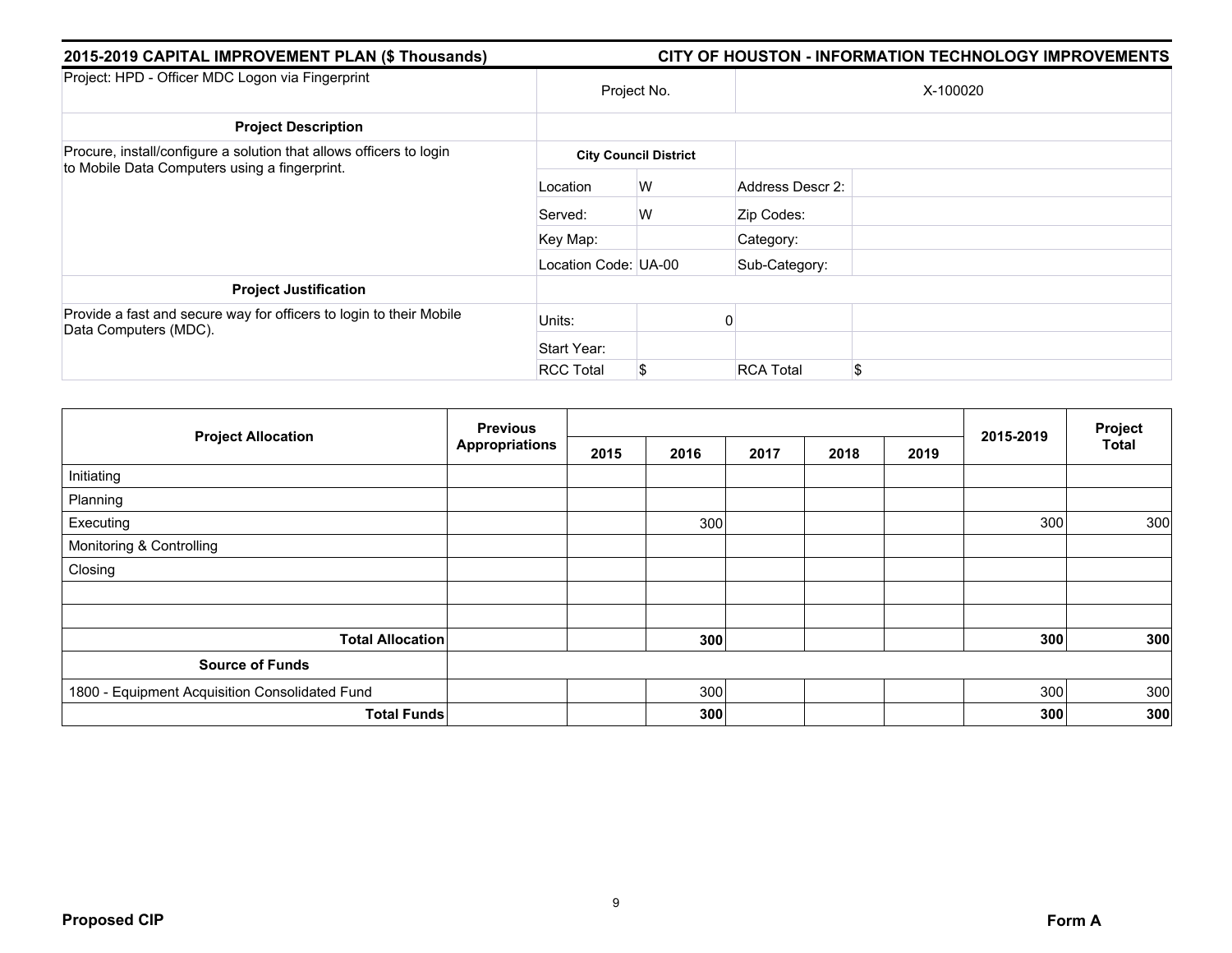| 2015-2019 CAPITAL IMPROVEMENT PLAN (\$ Thousands)                                                                                     | <b>CITY OF HOUSTON - INFORMATION TECHNOLOGY IMPROVEMENTS</b> |                              |                  |          |  |  |  |  |
|---------------------------------------------------------------------------------------------------------------------------------------|--------------------------------------------------------------|------------------------------|------------------|----------|--|--|--|--|
| Project: HPD - CJIS Complianance                                                                                                      | Project No.                                                  |                              |                  | X-100023 |  |  |  |  |
| <b>Project Description</b>                                                                                                            |                                                              |                              |                  |          |  |  |  |  |
| Procure network equipment, servers and software updates to meet<br>Criminal Justice Info Services compliance.                         |                                                              | <b>City Council District</b> |                  |          |  |  |  |  |
|                                                                                                                                       | Location                                                     | W                            | Address Descr 2: |          |  |  |  |  |
|                                                                                                                                       | Served:                                                      | W                            | Zip Codes:       |          |  |  |  |  |
|                                                                                                                                       | Key Map:                                                     |                              | Category:        |          |  |  |  |  |
|                                                                                                                                       | Location Code: UA-00                                         |                              | Sub-Category:    |          |  |  |  |  |
| <b>Project Justification</b>                                                                                                          |                                                              |                              |                  |          |  |  |  |  |
| Various system and infrastructure components reach end-of-life<br>support in 2015 and must be updated or upgraded to comply with CJIS | Units:                                                       |                              |                  |          |  |  |  |  |
| policy.                                                                                                                               | Start Year:                                                  |                              |                  |          |  |  |  |  |
|                                                                                                                                       | <b>RCC Total</b>                                             | S.                           | <b>RCA Total</b> | \$       |  |  |  |  |

|                                                | <b>Previous</b>       |       |      |      | Project |      |           |              |
|------------------------------------------------|-----------------------|-------|------|------|---------|------|-----------|--------------|
| <b>Project Allocation</b>                      | <b>Appropriations</b> | 2015  | 2016 | 2017 | 2018    | 2019 | 2015-2019 | <b>Total</b> |
| Initiating                                     |                       |       |      |      |         |      |           |              |
| Planning                                       |                       |       |      |      |         |      |           |              |
| Executing                                      |                       | 1,032 |      |      |         |      | 1,032     | 1,032        |
| Monitoring & Controlling                       |                       |       |      |      |         |      |           |              |
| Closing                                        |                       |       |      |      |         |      |           |              |
|                                                |                       |       |      |      |         |      |           |              |
|                                                |                       |       |      |      |         |      |           |              |
| <b>Total Allocation</b>                        |                       | 1,032 |      |      |         |      | 1,032     | 1,032        |
| <b>Source of Funds</b>                         |                       |       |      |      |         |      |           |              |
| 1800 - Equipment Acquisition Consolidated Fund |                       | 1,032 |      |      |         |      | 1,032     | 1,032        |
| <b>Total Funds</b>                             |                       | 1,032 |      |      |         |      | 1,032     | 1,032        |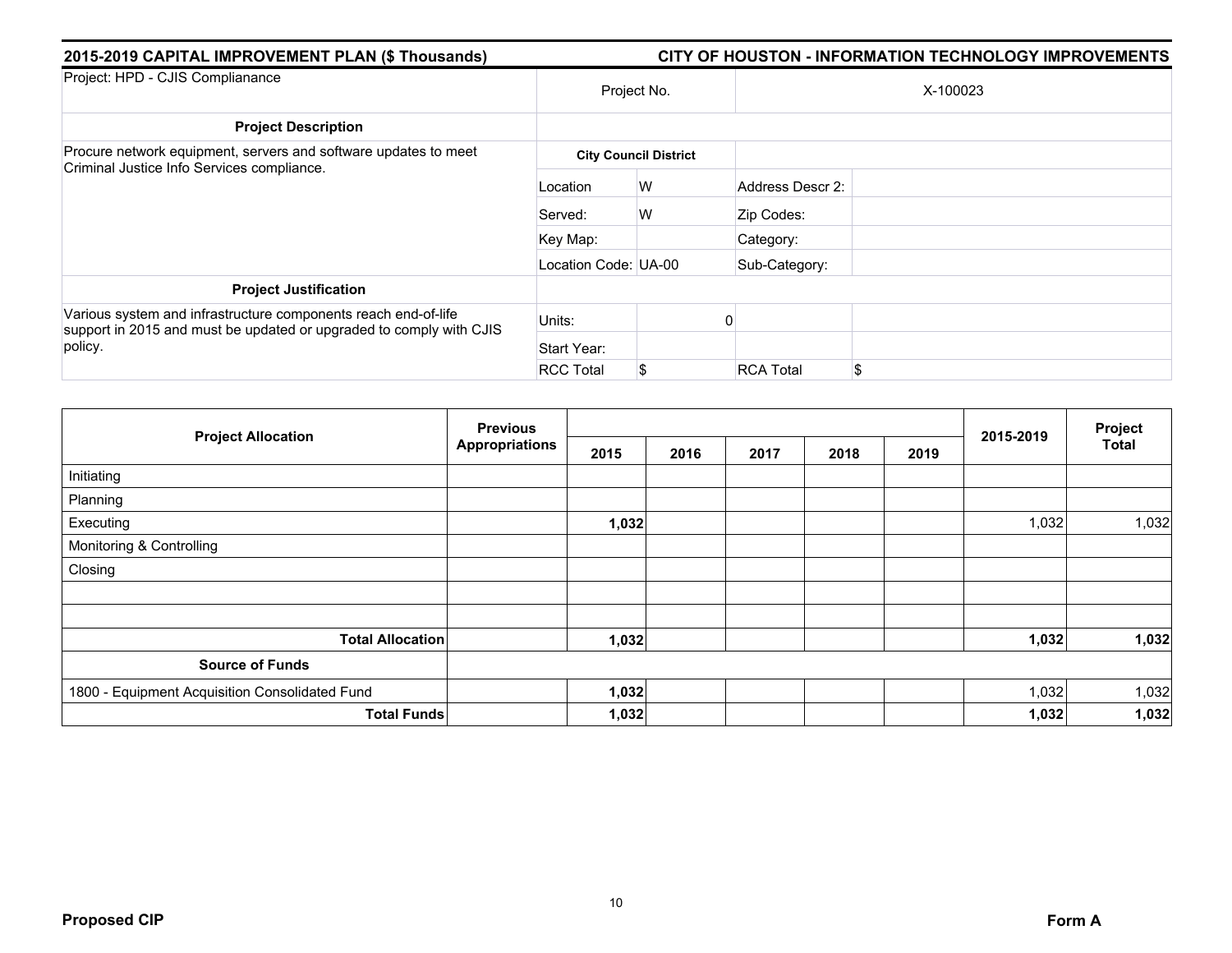| 2015-2019 CAPITAL IMPROVEMENT PLAN (\$ Thousands)                                                   | <b>CITY OF HOUSTON - INFORMATION TECHNOLOGY IMPROVEMENTS</b> |                              |                        |  |  |  |  |
|-----------------------------------------------------------------------------------------------------|--------------------------------------------------------------|------------------------------|------------------------|--|--|--|--|
| Project: Citizen Assistance Website                                                                 | Project No.                                                  |                              | X-110001               |  |  |  |  |
| <b>Project Description</b>                                                                          |                                                              |                              |                        |  |  |  |  |
| Website would allow citizens to access city services easily and<br>anytime web access is available. |                                                              | <b>City Council District</b> |                        |  |  |  |  |
|                                                                                                     | Location                                                     | V                            | Address Descr 2:       |  |  |  |  |
|                                                                                                     | Served:                                                      | W                            | Zip Codes:             |  |  |  |  |
|                                                                                                     | Key Map:                                                     |                              | Category:              |  |  |  |  |
|                                                                                                     | Location Code: UA-00                                         |                              | Sub-Category:          |  |  |  |  |
| <b>Project Justification</b>                                                                        |                                                              |                              |                        |  |  |  |  |
| Citizens have complained of inability to access city services<br>anytime.                           | Units:                                                       |                              |                        |  |  |  |  |
|                                                                                                     | Start Year:                                                  |                              |                        |  |  |  |  |
|                                                                                                     | <b>RCC Total</b>                                             | \$                           | <b>RCA Total</b><br>\$ |  |  |  |  |

| <b>Project Allocation</b>                      | <b>Previous</b>       |      |      |      |      | Project |           |              |
|------------------------------------------------|-----------------------|------|------|------|------|---------|-----------|--------------|
|                                                | <b>Appropriations</b> | 2015 | 2016 | 2017 | 2018 | 2019    | 2015-2019 | <b>Total</b> |
| Initiating                                     |                       |      |      |      |      |         |           |              |
| Planning                                       |                       |      |      |      |      |         |           |              |
| Executing                                      |                       | 100  |      |      |      |         | 100       | 100          |
| Monitoring & Controlling                       |                       |      |      |      |      |         |           |              |
| Closing                                        |                       |      |      |      |      |         |           |              |
|                                                |                       |      |      |      |      |         |           |              |
|                                                |                       |      |      |      |      |         |           |              |
| <b>Total Allocation</b>                        |                       | 100  |      |      |      |         | 100       | 100          |
| <b>Source of Funds</b>                         |                       |      |      |      |      |         |           |              |
| 1800 - Equipment Acquisition Consolidated Fund |                       | 100  |      |      |      |         | 100       | 100          |
| <b>Total Funds</b>                             |                       | 100  |      |      |      |         | 100       | 100          |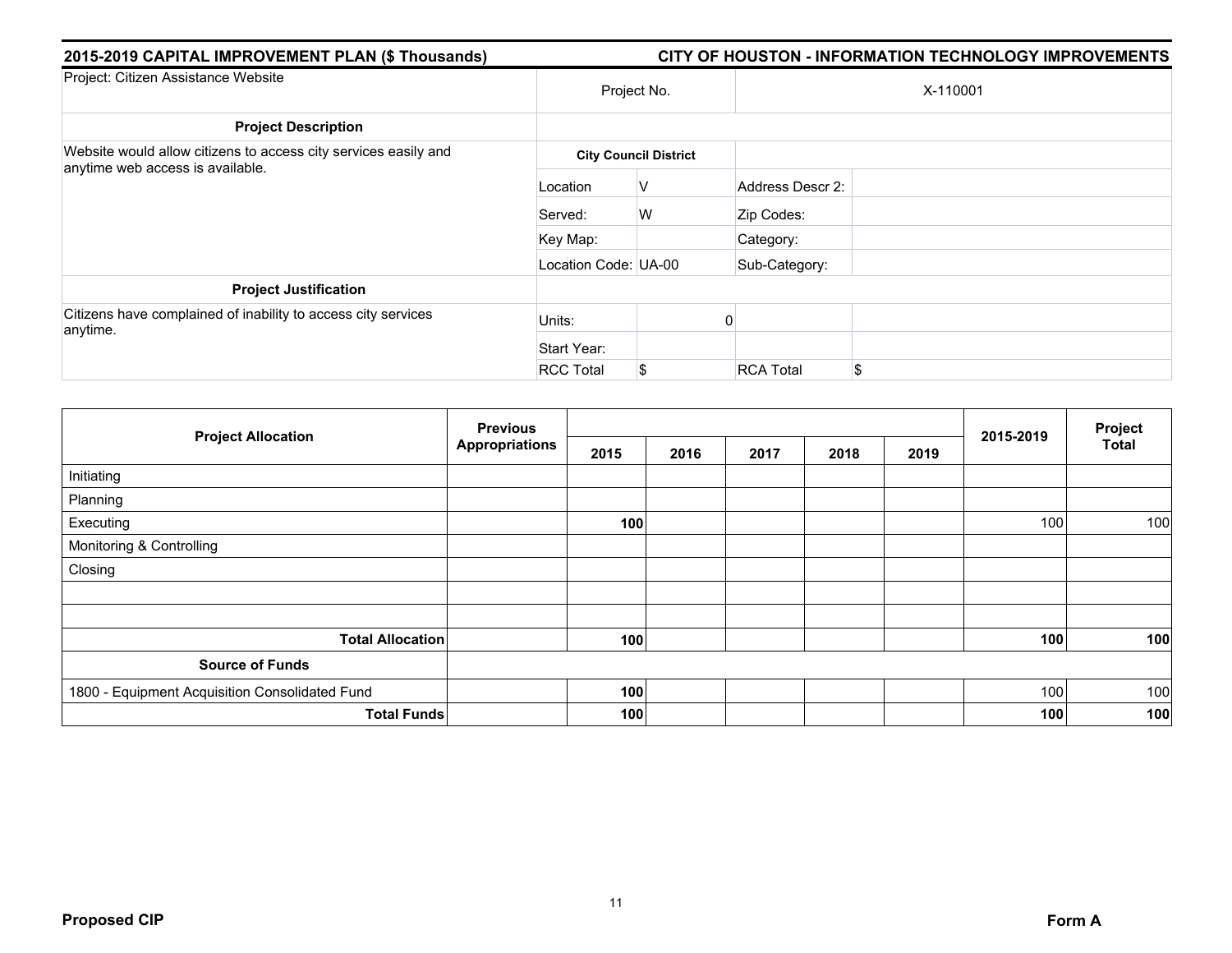| 2015-2019 CAPITAL IMPROVEMENT PLAN (\$ Thousands)                                                                                          | CITY OF HOUSTON - INFORMATION TECHNOLOGY IMPROVEMENTS |                              |                  |     |  |  |  |  |
|--------------------------------------------------------------------------------------------------------------------------------------------|-------------------------------------------------------|------------------------------|------------------|-----|--|--|--|--|
| Project: HEC Nicelog Recording System Upgrade                                                                                              | Project No.                                           |                              | X-150002         |     |  |  |  |  |
| <b>Project Description</b>                                                                                                                 |                                                       |                              |                  |     |  |  |  |  |
| The new NiceLog platform will allow integration into the quality<br>assurance system and has the capability to capture all activity        |                                                       | <b>City Council District</b> |                  |     |  |  |  |  |
| down to the individual screen shots and allow for replay as if it<br>were occurring live.                                                  | Location                                              | W                            | Address Descr 2: |     |  |  |  |  |
|                                                                                                                                            | Served:                                               | W                            | Zip Codes:       |     |  |  |  |  |
|                                                                                                                                            | Key Map:                                              |                              | Category:        |     |  |  |  |  |
|                                                                                                                                            | Location Code: UA-00                                  |                              | Sub-Category:    |     |  |  |  |  |
| <b>Project Justification</b>                                                                                                               |                                                       |                              |                  |     |  |  |  |  |
| The current platform does not integrate with the quality assurance<br>system. Without an upgraded platform, it is impossible to track call | Units:                                                |                              |                  |     |  |  |  |  |
| handling errors completely nor create a sufficient audit trail for<br>coaching, counseling, or discipline.                                 | Start Year:                                           |                              |                  |     |  |  |  |  |
|                                                                                                                                            | <b>RCC Total</b>                                      | \$                           | <b>RCA Total</b> | \$. |  |  |  |  |

|                                                | <b>Previous</b><br><b>Appropriations</b> |      |      |      |      |      |           | Project      |
|------------------------------------------------|------------------------------------------|------|------|------|------|------|-----------|--------------|
| <b>Project Allocation</b>                      |                                          | 2015 | 2016 | 2017 | 2018 | 2019 | 2015-2019 | <b>Total</b> |
| Initiating                                     |                                          |      |      |      |      |      |           |              |
| Planning                                       |                                          |      |      |      |      |      |           |              |
| Executing                                      |                                          |      |      | 615  |      |      | 615       | 615          |
| Monitoring & Controlling                       |                                          |      |      |      |      |      |           |              |
| Closing                                        |                                          |      |      |      |      |      |           |              |
|                                                |                                          |      |      |      |      |      |           |              |
|                                                |                                          |      |      |      |      |      |           |              |
| <b>Total Allocation</b>                        |                                          |      |      | 615  |      |      | 615       | 615          |
| <b>Source of Funds</b>                         |                                          |      |      |      |      |      |           |              |
| 1800 - Equipment Acquisition Consolidated Fund |                                          |      |      | 615  |      |      | 615       | 615          |
| <b>Total Funds</b>                             |                                          |      |      | 615  |      |      | 615       | 615          |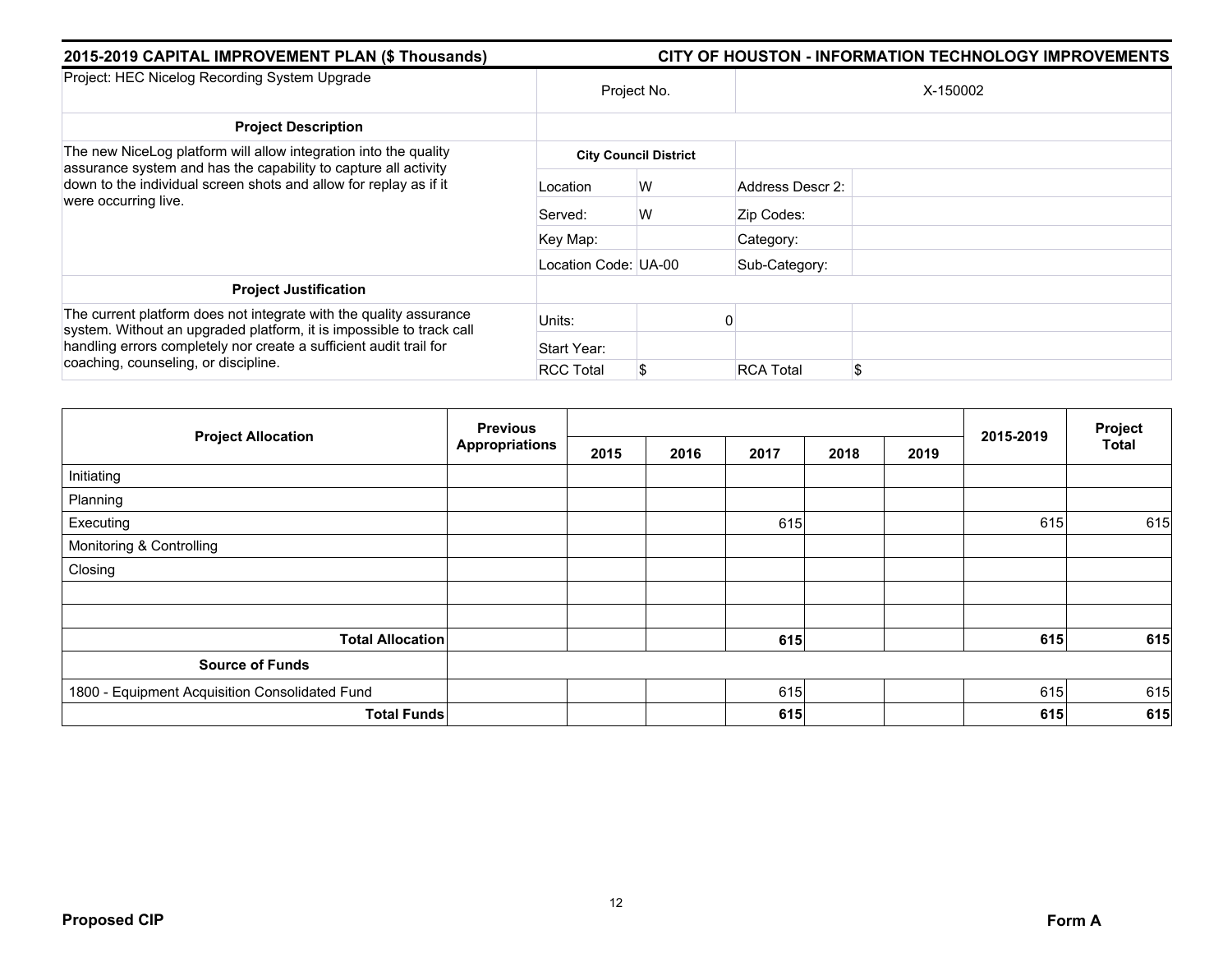| 2015-2019 CAPITAL IMPROVEMENT PLAN (\$ Thousands)<br>CITY OF HOUSTON - INFORMATION TECHNOLOGY IMPROVEMENTS |                  |                                                           |                                      |  |  |  |  |
|------------------------------------------------------------------------------------------------------------|------------------|-----------------------------------------------------------|--------------------------------------|--|--|--|--|
| Project No.                                                                                                |                  |                                                           | X-200011                             |  |  |  |  |
|                                                                                                            |                  |                                                           |                                      |  |  |  |  |
|                                                                                                            |                  |                                                           |                                      |  |  |  |  |
| Location                                                                                                   | W                |                                                           |                                      |  |  |  |  |
| Served:                                                                                                    | W                | Zip Codes:                                                |                                      |  |  |  |  |
| Key Map:                                                                                                   |                  | Category:                                                 |                                      |  |  |  |  |
|                                                                                                            |                  | Sub-Category:                                             |                                      |  |  |  |  |
|                                                                                                            |                  |                                                           |                                      |  |  |  |  |
| Units:                                                                                                     |                  |                                                           |                                      |  |  |  |  |
| Start Year:                                                                                                |                  |                                                           |                                      |  |  |  |  |
|                                                                                                            |                  |                                                           |                                      |  |  |  |  |
|                                                                                                            | <b>RCC Total</b> | <b>City Council District</b><br>Location Code: UA-00<br>S | Address Descr 2:<br><b>RCA Total</b> |  |  |  |  |

| <b>Project Allocation</b>       | <b>Previous</b>    |       |      |      |      |      | 2015-2019 | Project      |
|---------------------------------|--------------------|-------|------|------|------|------|-----------|--------------|
|                                 | Appropriations     | 2015  | 2016 | 2017 | 2018 | 2019 |           | <b>Total</b> |
| Initiating                      |                    |       |      |      |      |      |           |              |
| Planning                        |                    |       |      |      |      |      |           |              |
| Executing                       |                    | 4,322 | 422  |      |      |      | 4,744     | 4,744        |
| Monitoring & Controlling        |                    | 140   | 140  | 140  | 140  | 140  | 700       | 700          |
| Closing                         |                    | 60    |      |      |      |      | 60        | <b>60</b>    |
|                                 |                    |       |      |      |      |      |           |              |
|                                 |                    |       |      |      |      |      |           |              |
| <b>Total Allocation</b>         |                    | 4,522 | 562  | 140  | 140  | 140  | 5,504     | 5,504        |
| <b>Source of Funds</b>          |                    |       |      |      |      |      |           |              |
| 2301 - Building Inspection Fund |                    | 4,522 | 562  | 140  | 140  | 140  | 5,504     | 5,504        |
|                                 | <b>Total Funds</b> | 4,522 | 562  | 140  | 140  | 140  | 5,504     | 5,504        |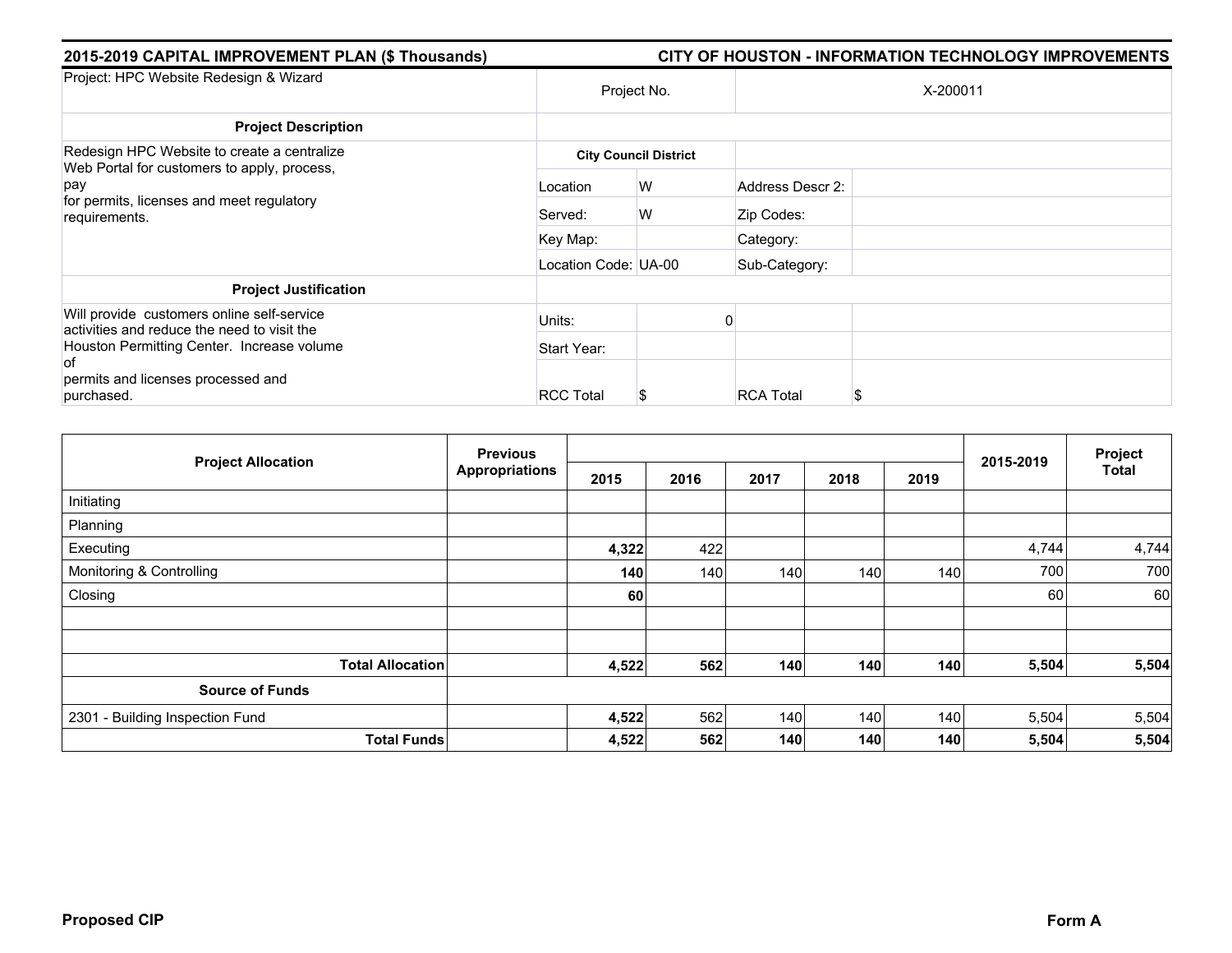| 2015-2019 CAPITAL IMPROVEMENT PLAN (\$ Thousands)                                                                                | <b>CITY OF HOUSTON - INFORMATION TECHNOLOGY IMPROVEMENTS</b> |                              |                  |          |  |  |  |  |
|----------------------------------------------------------------------------------------------------------------------------------|--------------------------------------------------------------|------------------------------|------------------|----------|--|--|--|--|
| Project: Electronic Plan Review                                                                                                  | Project No.                                                  |                              |                  | X-200012 |  |  |  |  |
| <b>Project Description</b>                                                                                                       |                                                              |                              |                  |          |  |  |  |  |
| Design, develop and implement a building, Electronic Plan Review                                                                 |                                                              | <b>City Council District</b> |                  |          |  |  |  |  |
| System.                                                                                                                          | Location                                                     | W                            | Address Descr 2: |          |  |  |  |  |
|                                                                                                                                  | Served:                                                      | W                            | Zip Codes:       |          |  |  |  |  |
|                                                                                                                                  | Key Map:                                                     |                              | Category:        |          |  |  |  |  |
|                                                                                                                                  | Location Code: UA-00                                         |                              | Sub-Category:    |          |  |  |  |  |
| <b>Project Justification</b>                                                                                                     |                                                              |                              |                  |          |  |  |  |  |
| The Electronic Plan Review System will provide citizen and<br>contractors with online Web services for processing plan submittal | Units:                                                       |                              |                  |          |  |  |  |  |
| and approval reducing revenue leakage, process time and increasing<br>productivity for PWE PDDS.                                 | Start Year:                                                  |                              |                  |          |  |  |  |  |
|                                                                                                                                  | <b>RCC Total</b>                                             | \$                           | <b>RCA Total</b> | \$.      |  |  |  |  |

| <b>Project Allocation</b>       | <b>Previous</b>       |       |       |      |       | Project |           |       |
|---------------------------------|-----------------------|-------|-------|------|-------|---------|-----------|-------|
|                                 | <b>Appropriations</b> | 2015  | 2016  | 2017 | 2018  | 2019    | 2015-2019 | Total |
| Initiating                      |                       |       |       |      |       |         |           |       |
| Planning                        |                       |       |       |      |       |         |           |       |
| Executing                       |                       | 2,286 |       |      |       |         | 2,286     | 2,286 |
| Monitoring & Controlling        |                       | 206   | 809   | 761  | 919   | 761     | 3,457     | 3,457 |
| Closing                         |                       | 249   | 206   | 206  | 206   | 206     | 1,075     | 1,075 |
|                                 |                       |       |       |      |       |         |           |       |
| <b>Total Allocation</b>         |                       | 2,741 | 1,016 | 968  | 1,125 | 968     | 6,818     | 6,818 |
| <b>Source of Funds</b>          |                       |       |       |      |       |         |           |       |
| 2301 - Building Inspection Fund |                       | 2,741 | 1,016 | 968  | 1,125 | 968     | 6,818     | 6,818 |
| <b>Total Funds</b>              |                       | 2,741 | 1,016 | 968  | 1,125 | 968     | 6,818     | 6,818 |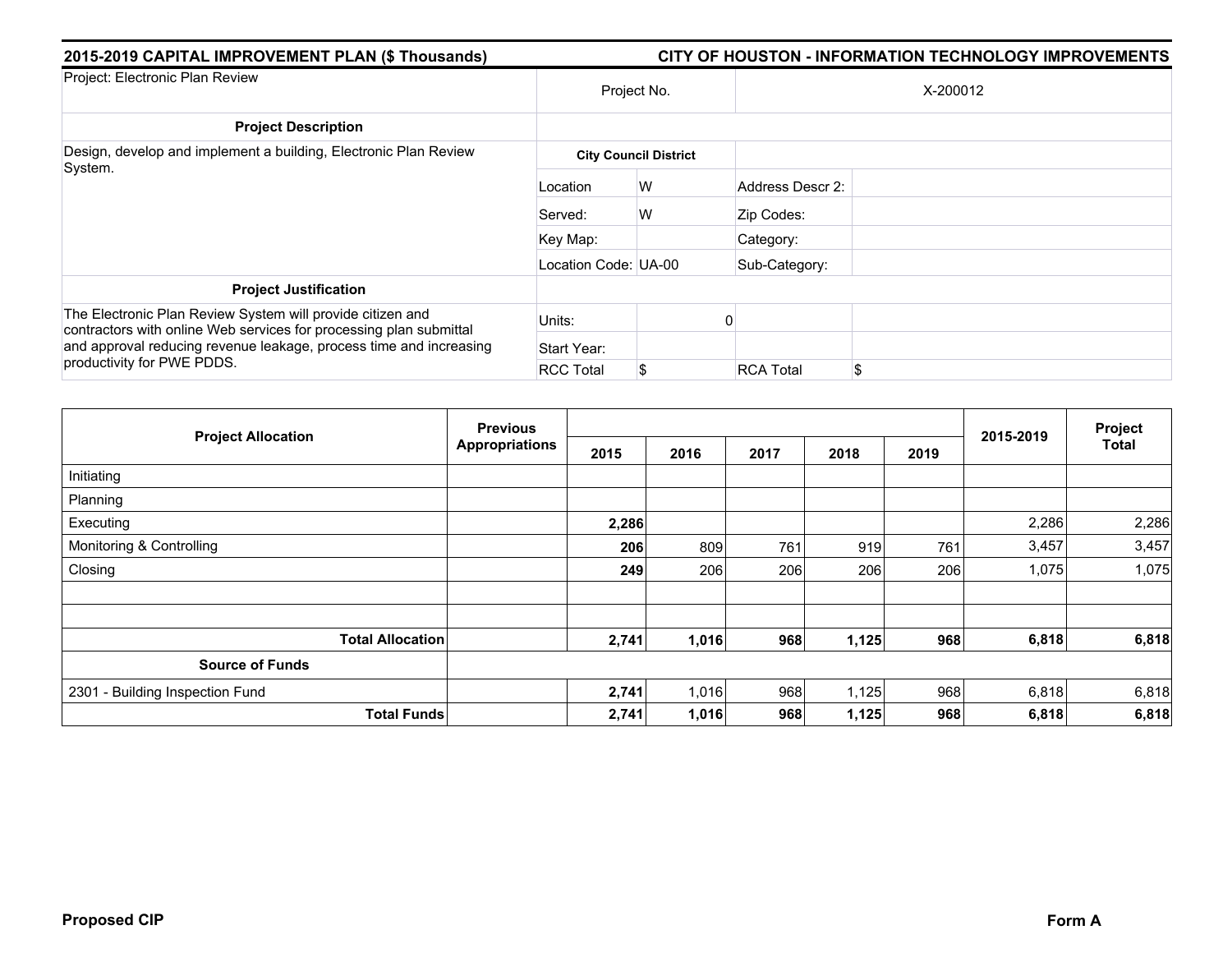| 2015-2019 CAPITAL IMPROVEMENT PLAN (\$ Thousands)                                                                                         | <b>CITY OF HOUSTON - INFORMATION TECHNOLOGY IMPROVEMENTS</b> |                              |                  |          |  |  |  |  |  |
|-------------------------------------------------------------------------------------------------------------------------------------------|--------------------------------------------------------------|------------------------------|------------------|----------|--|--|--|--|--|
| Project: SWM - Vehicle Tracking & Performance Sys                                                                                         |                                                              | Project No.                  |                  | X-210001 |  |  |  |  |  |
| <b>Project Description</b>                                                                                                                |                                                              |                              |                  |          |  |  |  |  |  |
| Technology that will allow management and supervisory staff to not<br>only determine the location of a vehicle, but to monitor its work   |                                                              | <b>City Council District</b> |                  |          |  |  |  |  |  |
| performance as to when and where it provides service (waste<br>collections) at a location.                                                | Location                                                     | W                            | Address Descr 2: |          |  |  |  |  |  |
|                                                                                                                                           | Served:                                                      | W                            | Zip Codes:       |          |  |  |  |  |  |
|                                                                                                                                           | Key Map:                                                     |                              | Category:        |          |  |  |  |  |  |
|                                                                                                                                           | Location Code: UA-00                                         |                              | Sub-Category:    |          |  |  |  |  |  |
| <b>Project Justification</b>                                                                                                              |                                                              |                              |                  |          |  |  |  |  |  |
| The department supervisory team must physically inspect the various<br>routes that the garbage and recycling trucks run daily in order to | Units:                                                       |                              |                  |          |  |  |  |  |  |
| ensure that the drivers pick-up all the streets assigned them.                                                                            | Start Year:                                                  |                              |                  |          |  |  |  |  |  |
|                                                                                                                                           | <b>RCC Total</b>                                             | \$                           | <b>RCA Total</b> | £.       |  |  |  |  |  |

|                                                | <b>Previous</b>       |       |      |      | Project |      |           |              |
|------------------------------------------------|-----------------------|-------|------|------|---------|------|-----------|--------------|
| <b>Project Allocation</b>                      | <b>Appropriations</b> | 2015  | 2016 | 2017 | 2018    | 2019 | 2015-2019 | <b>Total</b> |
| Initiating                                     |                       |       |      |      |         |      |           |              |
| Planning                                       |                       |       |      |      |         |      |           |              |
| Executing                                      |                       | 1,058 |      |      |         |      | 1,058     | 1,058        |
| Monitoring & Controlling                       |                       |       |      |      |         |      |           |              |
| Closing                                        |                       |       |      |      |         |      |           |              |
|                                                |                       |       |      |      |         |      |           |              |
|                                                |                       |       |      |      |         |      |           |              |
| <b>Total Allocation</b>                        |                       | 1,058 |      |      |         |      | 1,058     | 1,058        |
| <b>Source of Funds</b>                         |                       |       |      |      |         |      |           |              |
| 1800 - Equipment Acquisition Consolidated Fund |                       | 1,058 |      |      |         |      | 1,058     | 1,058        |
| <b>Total Funds</b>                             |                       | 1,058 |      |      |         |      | 1,058     | 1,058        |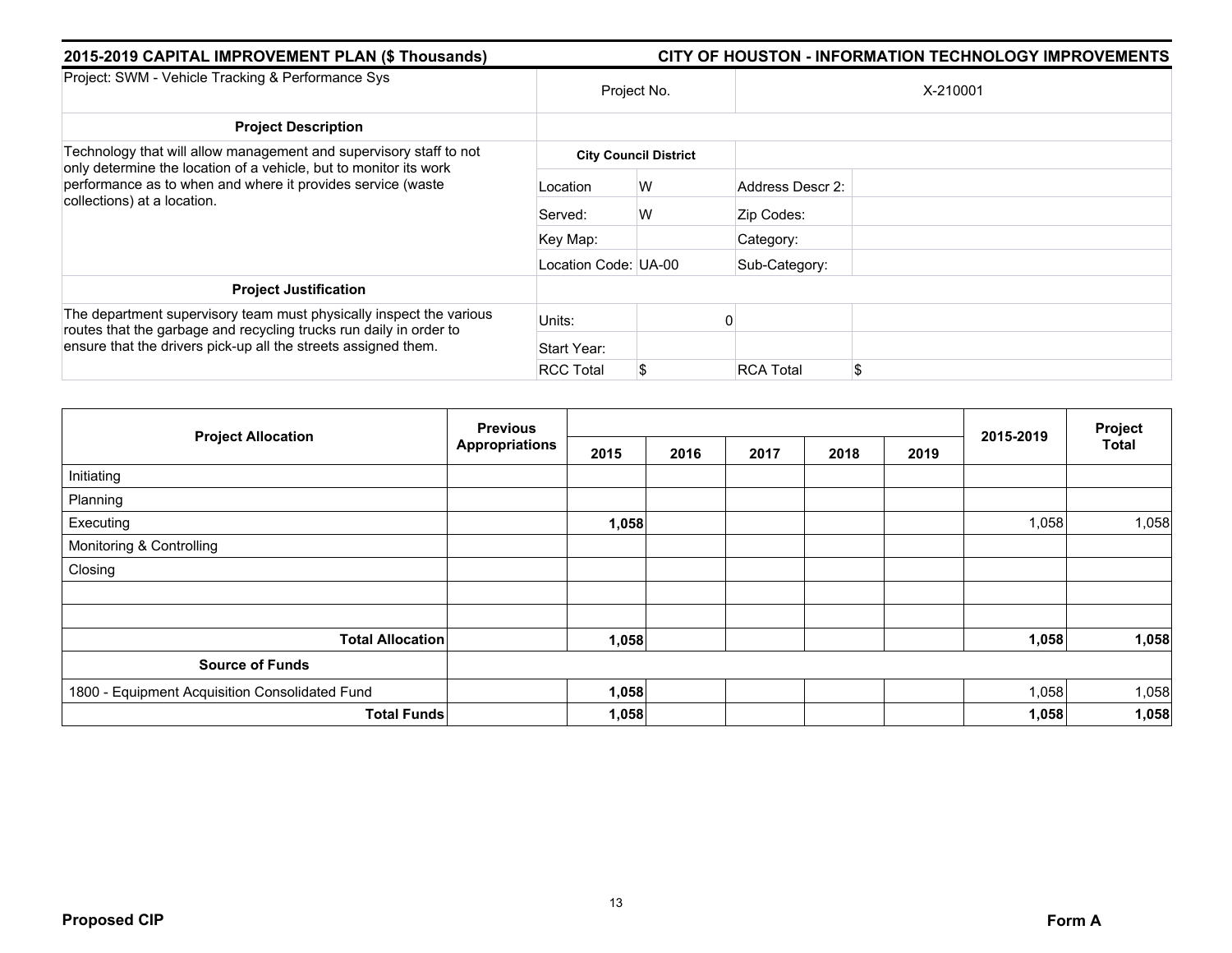| 2015-2019 CAPITAL IMPROVEMENT PLAN (\$ Thousands)                                                                                | CITY OF HOUSTON - INFORMATION TECHNOLOGY IMPROVEMENTS |                              |                  |   |  |  |  |  |
|----------------------------------------------------------------------------------------------------------------------------------|-------------------------------------------------------|------------------------------|------------------|---|--|--|--|--|
| Project: GSD - Project Mgt System                                                                                                | Project No.                                           |                              | X-250001         |   |  |  |  |  |
| <b>Project Description</b>                                                                                                       |                                                       |                              |                  |   |  |  |  |  |
| Purchase and operate a project management system.                                                                                |                                                       | <b>City Council District</b> |                  |   |  |  |  |  |
|                                                                                                                                  | Location                                              | W                            | Address Descr 2: |   |  |  |  |  |
|                                                                                                                                  | Served:                                               | W                            | Zip Codes:       |   |  |  |  |  |
|                                                                                                                                  | Key Map:                                              |                              | Category:        |   |  |  |  |  |
|                                                                                                                                  | Location Code: UA-00                                  |                              | Sub-Category:    |   |  |  |  |  |
| <b>Project Justification</b>                                                                                                     |                                                       |                              |                  |   |  |  |  |  |
| The General Services Department currently does not have a system<br>which can track projects. GSD D&C needs a project management | Units:                                                |                              |                  |   |  |  |  |  |
| system that will result in increased productivity, accountability,                                                               | Start Year:                                           |                              |                  |   |  |  |  |  |
| and much tighter control over costs and schedule, which ultimately<br>reduces costs and utilizes time more efficiently.          | <b>RCC Total</b>                                      | S                            | <b>RCA Total</b> | S |  |  |  |  |

| <b>Project Allocation</b>                      | <b>Previous</b>       |      |      |      | Project |      |           |              |
|------------------------------------------------|-----------------------|------|------|------|---------|------|-----------|--------------|
|                                                | <b>Appropriations</b> | 2015 | 2016 | 2017 | 2018    | 2019 | 2015-2019 | <b>Total</b> |
| Initiating                                     |                       |      |      |      |         |      |           |              |
| Planning                                       |                       |      |      |      |         |      |           |              |
| Executing                                      |                       | 358  |      |      |         |      | 358       | 358          |
| Monitoring & Controlling                       |                       |      |      |      |         |      |           |              |
| Closing                                        |                       |      |      |      |         |      |           |              |
|                                                |                       |      |      |      |         |      |           |              |
|                                                |                       |      |      |      |         |      |           |              |
| <b>Total Allocation</b>                        |                       | 358  |      |      |         |      | 358       | 358          |
| <b>Source of Funds</b>                         |                       |      |      |      |         |      |           |              |
| 1800 - Equipment Acquisition Consolidated Fund |                       | 358  |      |      |         |      | 358       | 358          |
| <b>Total Funds</b>                             |                       | 358  |      |      |         |      | 358       | 358          |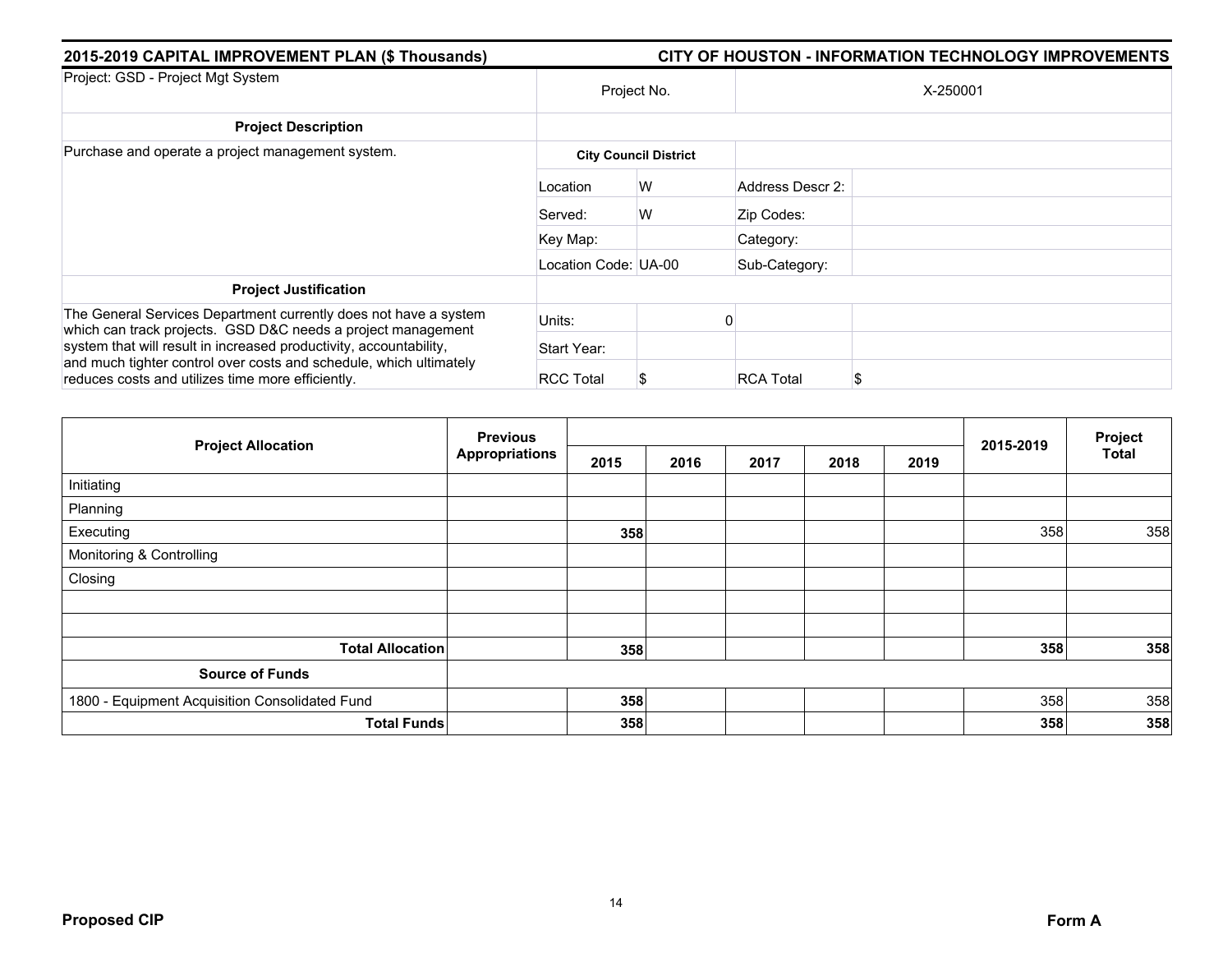| 2015-2019 CAPITAL IMPROVEMENT PLAN (\$ Thousands)                                                                                    | CITY OF HOUSTON - INFORMATION TECHNOLOGY IMPROVEMENTS |                              |                  |          |  |  |  |  |
|--------------------------------------------------------------------------------------------------------------------------------------|-------------------------------------------------------|------------------------------|------------------|----------|--|--|--|--|
| Project: HPL - Public Facing Computers                                                                                               | Project No.                                           |                              |                  | X-340009 |  |  |  |  |
| <b>Project Description</b>                                                                                                           |                                                       |                              |                  |          |  |  |  |  |
| Start the replacement of 2550 computers used by the public.                                                                          |                                                       | <b>City Council District</b> |                  |          |  |  |  |  |
|                                                                                                                                      | Location                                              | W                            | Address Descr 2: |          |  |  |  |  |
|                                                                                                                                      | Served:                                               | W                            | Zip Codes:       |          |  |  |  |  |
|                                                                                                                                      | Key Map:                                              |                              | Category:        |          |  |  |  |  |
|                                                                                                                                      | Location Code: UA-00                                  |                              | Sub-Category:    |          |  |  |  |  |
| <b>Project Justification</b>                                                                                                         |                                                       |                              |                  |          |  |  |  |  |
| Many of these PCs are more than 5-7 years old and are in need of<br>replacement. These are PCs that get very heavy public usage on a | Units:                                                |                              |                  |          |  |  |  |  |
| daily basis and in many cases, are out of warranty.                                                                                  | Start Year:                                           |                              |                  |          |  |  |  |  |
|                                                                                                                                      | <b>RCC Total</b>                                      | \$                           | <b>RCA Total</b> | \$       |  |  |  |  |

|                                                | <b>Previous</b> |      |      |      |      |      |           | Project      |
|------------------------------------------------|-----------------|------|------|------|------|------|-----------|--------------|
| <b>Project Allocation</b>                      | Appropriations  | 2015 | 2016 | 2017 | 2018 | 2019 | 2015-2019 | <b>Total</b> |
| Initiating                                     |                 |      |      |      |      |      |           |              |
| Planning                                       |                 |      |      |      |      |      |           |              |
| Executing                                      |                 | 160  | 223  | 255  |      | 160  | 797       | 797          |
| Monitoring & Controlling                       |                 |      |      |      |      |      |           |              |
| Closing                                        |                 |      |      |      |      |      |           |              |
|                                                |                 |      |      |      |      |      |           |              |
|                                                |                 |      |      |      |      |      |           |              |
| <b>Total Allocation</b>                        |                 | 160  | 223  | 255  |      | 160  | 797       | 797          |
| <b>Source of Funds</b>                         |                 |      |      |      |      |      |           |              |
| 1800 - Equipment Acquisition Consolidated Fund |                 | 160  | 223  | 255  |      | 160  | 797       | 797          |
| <b>Total Funds</b>                             |                 | 160  | 223  | 255  |      | 160  | 797       | 797          |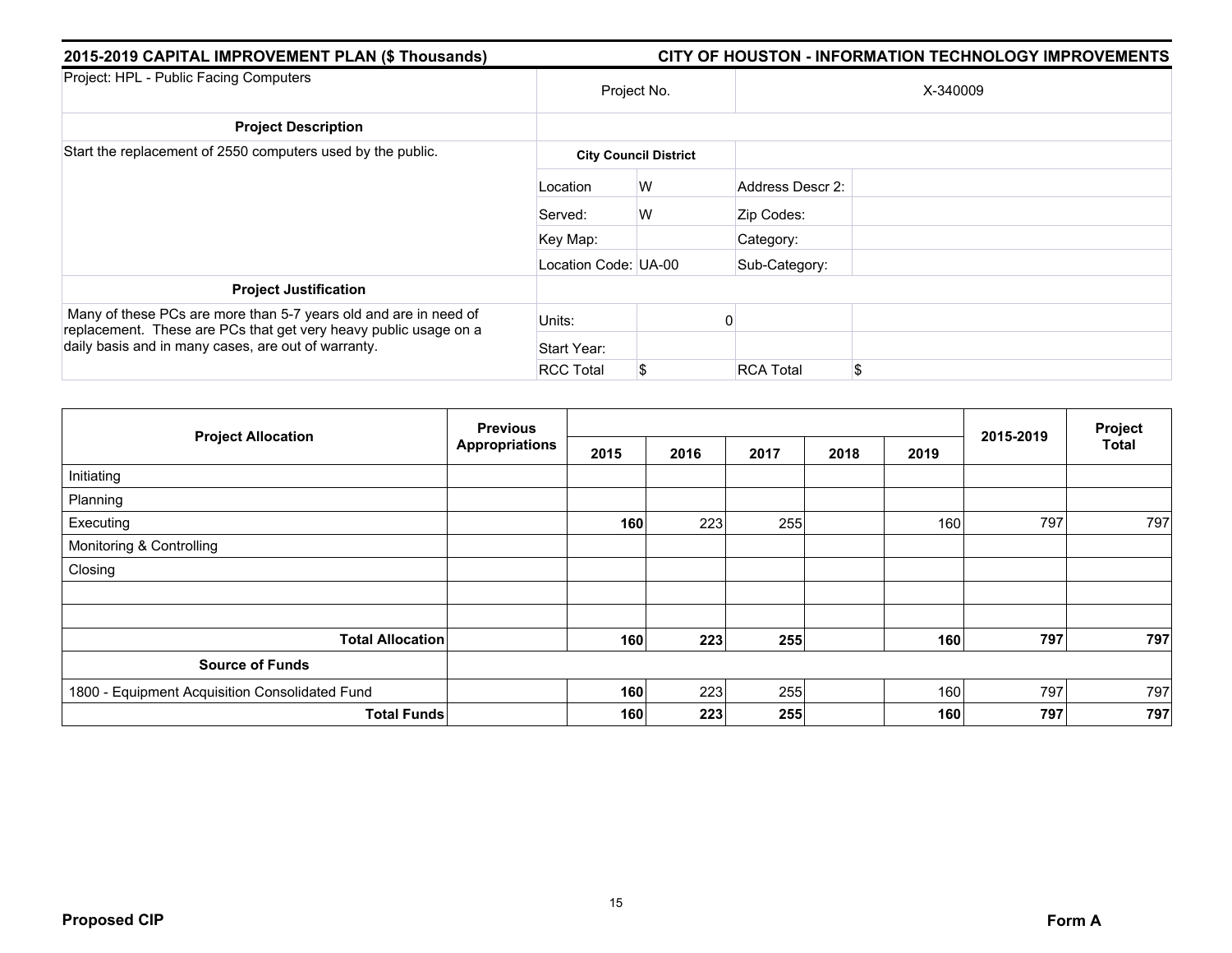| 2015-2019 CAPITAL IMPROVEMENT PLAN (\$ Thousands)                                                                | <b>CITY OF HOUSTON - INFORMATION TECHNOLOGY IMPROVEMENTS</b> |                              |                       |  |  |  |  |  |  |
|------------------------------------------------------------------------------------------------------------------|--------------------------------------------------------------|------------------------------|-----------------------|--|--|--|--|--|--|
| Project: HLTH-CLINICAL MNGMT INFORMATION SYSTEM                                                                  |                                                              | Project No.                  | X-380002              |  |  |  |  |  |  |
| <b>Project Description</b>                                                                                       |                                                              |                              |                       |  |  |  |  |  |  |
| Upgrade/Replace legacy systems to a stable and reliable system.                                                  |                                                              | <b>City Council District</b> |                       |  |  |  |  |  |  |
|                                                                                                                  | Location                                                     | W                            | Address Descr 2:      |  |  |  |  |  |  |
|                                                                                                                  | Served:                                                      | W                            | Zip Codes:            |  |  |  |  |  |  |
|                                                                                                                  | Key Map:                                                     |                              | Category:             |  |  |  |  |  |  |
|                                                                                                                  | Location Code: UA-00                                         |                              | Sub-Category:         |  |  |  |  |  |  |
| <b>Project Justification</b>                                                                                     |                                                              |                              |                       |  |  |  |  |  |  |
| Several legacy clinical systems have reached "end of life" and are<br>no longer supported by developers/vendors. | Units:                                                       |                              | 0                     |  |  |  |  |  |  |
|                                                                                                                  | Start Year:                                                  |                              |                       |  |  |  |  |  |  |
|                                                                                                                  | <b>RCC Total</b>                                             | \$                           | <b>RCA Total</b><br>S |  |  |  |  |  |  |

| <b>Project Allocation</b>                      | <b>Previous</b>       |      |      |      | Project |      |           |              |
|------------------------------------------------|-----------------------|------|------|------|---------|------|-----------|--------------|
|                                                | <b>Appropriations</b> | 2015 | 2016 | 2017 | 2018    | 2019 | 2015-2019 | <b>Total</b> |
| Initiating                                     |                       |      |      |      |         |      |           |              |
| Planning                                       |                       |      |      |      |         |      |           |              |
| Executing                                      |                       | 850  |      |      |         |      | 850       | 850          |
| Monitoring & Controlling                       |                       |      |      |      |         |      |           |              |
| Closing                                        |                       |      |      |      |         |      |           |              |
|                                                |                       |      |      |      |         |      |           |              |
|                                                |                       |      |      |      |         |      |           |              |
| <b>Total Allocation</b>                        |                       | 850  |      |      |         |      | 850       | 850          |
| <b>Source of Funds</b>                         |                       |      |      |      |         |      |           |              |
| 1800 - Equipment Acquisition Consolidated Fund |                       | 850  |      |      |         |      | 850       | 850          |
| <b>Total Funds</b>                             |                       | 850  |      |      |         |      | 850       | 850          |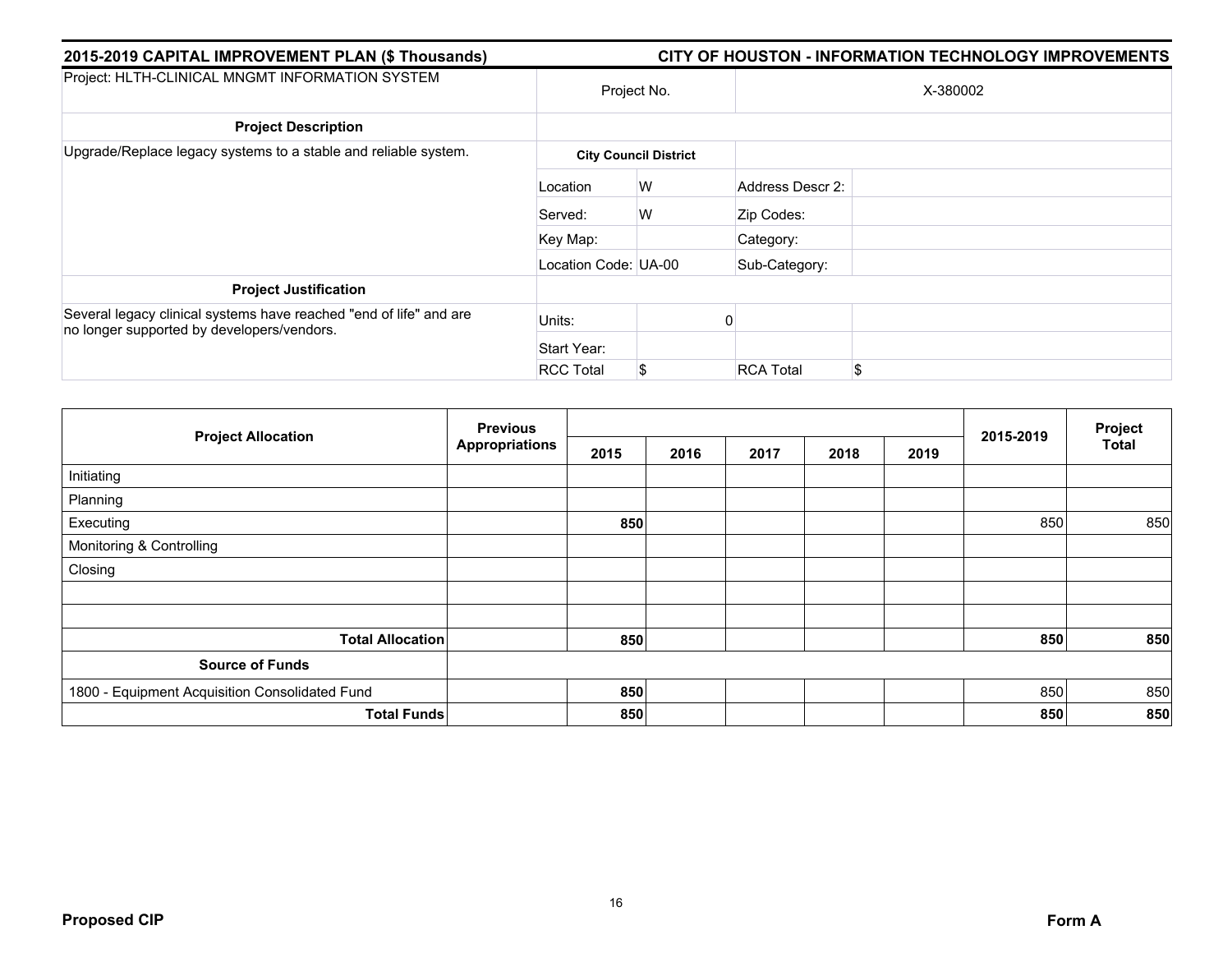| 2015-2019 CAPITAL IMPROVEMENT PLAN (\$ Thousands)                                                                                            | <b>CITY OF HOUSTON - INFORMATION TECHNOLOGY IMPROVEMENTS</b> |                              |                  |     |  |  |  |  |  |
|----------------------------------------------------------------------------------------------------------------------------------------------|--------------------------------------------------------------|------------------------------|------------------|-----|--|--|--|--|--|
| Project: HLT - Wireless & IT Switches Expansion                                                                                              |                                                              | Project No.                  | X-380003         |     |  |  |  |  |  |
| <b>Project Description</b>                                                                                                                   |                                                              |                              |                  |     |  |  |  |  |  |
| Project will provide IT infrastructure to allow for wireless<br>internet access to both the public and employees at all HDHHS<br>facilities. |                                                              | <b>City Council District</b> |                  |     |  |  |  |  |  |
|                                                                                                                                              | Location                                                     | V                            | Address Descr 2: |     |  |  |  |  |  |
|                                                                                                                                              | Served:                                                      | V                            | Zip Codes:       |     |  |  |  |  |  |
|                                                                                                                                              | Key Map:                                                     |                              | Category:        |     |  |  |  |  |  |
|                                                                                                                                              | Location Code: UA-00                                         |                              | Sub-Category:    |     |  |  |  |  |  |
| <b>Project Justification</b>                                                                                                                 |                                                              |                              |                  |     |  |  |  |  |  |
| Fifteen (15) HDHHS facilities do not currently have wireless access<br>points to enable internet connectivity for visitors. Twenty-five      | Units:                                                       |                              |                  |     |  |  |  |  |  |
| (25) HDHHS facilities have IT switches that are under-sized to<br>meet operational needs.                                                    | Start Year:                                                  |                              |                  |     |  |  |  |  |  |
|                                                                                                                                              | <b>RCC Total</b>                                             | \$                           | <b>RCA Total</b> | \$. |  |  |  |  |  |

|                                                | <b>Previous</b>       |      |      |      |      |      |           | Project      |
|------------------------------------------------|-----------------------|------|------|------|------|------|-----------|--------------|
| <b>Project Allocation</b>                      | <b>Appropriations</b> | 2015 | 2016 | 2017 | 2018 | 2019 | 2015-2019 | <b>Total</b> |
| Initiating                                     |                       |      |      |      |      |      |           |              |
| Planning                                       |                       |      |      |      |      |      |           |              |
| Executing                                      |                       | 0    |      | 750  |      |      | 750       | 750          |
| Monitoring & Controlling                       |                       |      |      |      |      |      |           |              |
| Closing                                        |                       |      |      |      |      |      |           |              |
|                                                |                       |      |      |      |      |      |           |              |
|                                                |                       |      |      |      |      |      |           |              |
| <b>Total Allocation</b>                        |                       | 0    |      | 750  |      |      | 750       | 750          |
| <b>Source of Funds</b>                         |                       |      |      |      |      |      |           |              |
| 1800 - Equipment Acquisition Consolidated Fund |                       | 0    |      | 750  |      |      | 750       | 750          |
| <b>Total Funds</b>                             |                       | 0    |      | 750  |      |      | 750       | 750          |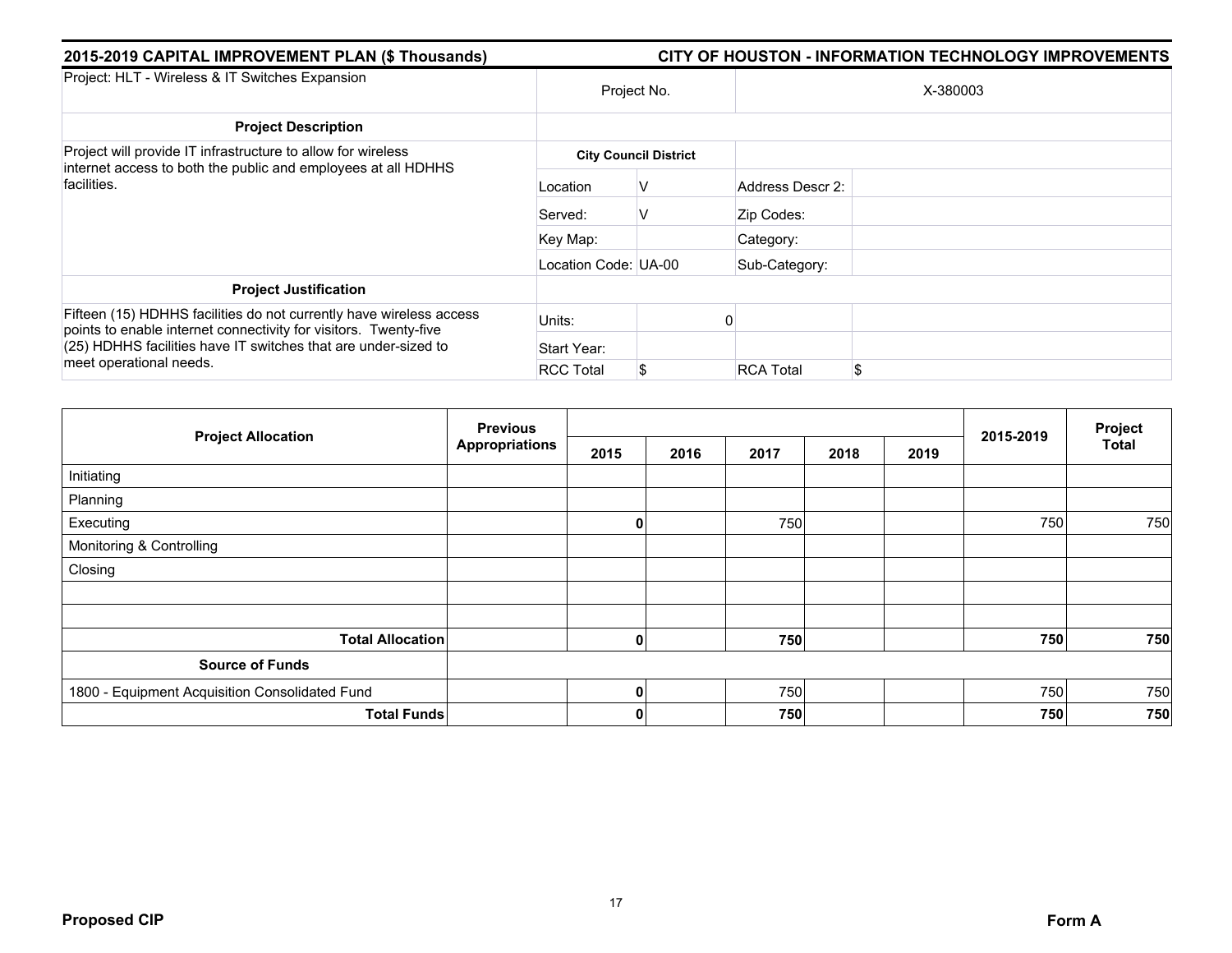| 2015-2019 CAPITAL IMPROVEMENT PLAN (\$ Thousands)                                                                                                                                                                                      | <b>CITY OF HOUSTON - INFORMATION TECHNOLOGY IMPROVEMENTS</b> |                              |                  |          |  |  |  |
|----------------------------------------------------------------------------------------------------------------------------------------------------------------------------------------------------------------------------------------|--------------------------------------------------------------|------------------------------|------------------|----------|--|--|--|
| Project: Electronic Records Mgt System - Finance                                                                                                                                                                                       | Project No.                                                  |                              |                  | X-640004 |  |  |  |
| <b>Project Description</b>                                                                                                                                                                                                             |                                                              |                              |                  |          |  |  |  |
| ERMS will allow and ensure a proper record retention schedule, store<br>documents in a secured repository assessable by appropriate staff<br>levels, route documents for required approvals.                                           |                                                              | <b>City Council District</b> |                  |          |  |  |  |
|                                                                                                                                                                                                                                        | Location                                                     | W                            | Address Descr 2: |          |  |  |  |
|                                                                                                                                                                                                                                        | Served:                                                      | W                            | Zip Codes:       |          |  |  |  |
|                                                                                                                                                                                                                                        | Key Map:                                                     |                              | Category:        |          |  |  |  |
|                                                                                                                                                                                                                                        | Location Code: UA-00                                         |                              | Sub-Category:    |          |  |  |  |
| <b>Project Justification</b>                                                                                                                                                                                                           |                                                              |                              |                  |          |  |  |  |
| Provide reasonable public access to records electronically<br>maintained and must ensure that exempt or confidential records are<br>not disclosed except as permitted by law under the Electronic<br>Records Management System (ERMS). | Units:                                                       |                              |                  |          |  |  |  |
|                                                                                                                                                                                                                                        | Start Year:                                                  |                              |                  |          |  |  |  |
|                                                                                                                                                                                                                                        | <b>RCC Total</b>                                             | \$                           | <b>RCA Total</b> |          |  |  |  |

| <b>Project Allocation</b>                      | <b>Previous</b><br><b>Appropriations</b> |      |      |      | 2015-2019 | Project |    |       |
|------------------------------------------------|------------------------------------------|------|------|------|-----------|---------|----|-------|
|                                                |                                          | 2015 | 2016 | 2017 | 2018      | 2019    |    | Total |
| Initiating                                     |                                          |      |      |      |           |         |    |       |
| Planning                                       |                                          |      |      |      |           |         |    |       |
| Executing                                      |                                          | 24   |      |      |           |         | 24 | 24    |
| Monitoring & Controlling                       |                                          |      |      |      |           |         |    |       |
| Closing                                        |                                          |      |      |      |           |         |    |       |
|                                                |                                          |      |      |      |           |         |    |       |
|                                                |                                          |      |      |      |           |         |    |       |
| <b>Total Allocation</b>                        |                                          | 24   |      |      |           |         | 24 | 24    |
| <b>Source of Funds</b>                         |                                          |      |      |      |           |         |    |       |
| 1800 - Equipment Acquisition Consolidated Fund |                                          | 24   |      |      |           |         | 24 | 24    |
| <b>Total Funds</b>                             |                                          | 24   |      |      |           |         | 24 | 24    |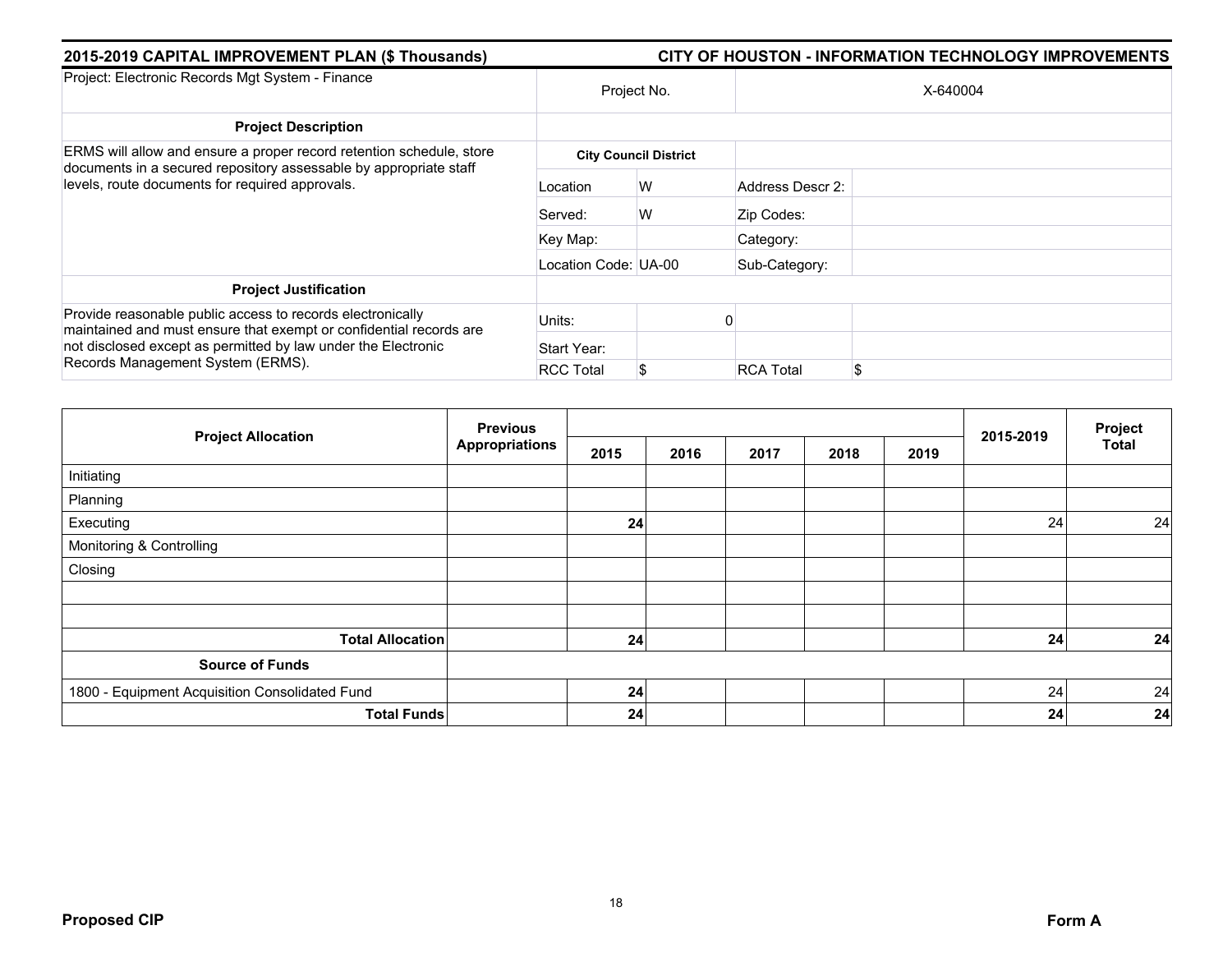| 2015-2019 CAPITAL IMPROVEMENT PLAN (\$ Thousands)                                                                                    | CITY OF HOUSTON - INFORMATION TECHNOLOGY IMPROVEMENTS |                              |                  |     |  |  |
|--------------------------------------------------------------------------------------------------------------------------------------|-------------------------------------------------------|------------------------------|------------------|-----|--|--|
| Project: SAP Grant Module Upgrade                                                                                                    | Project No.                                           |                              | X-640005         |     |  |  |
| <b>Project Description</b>                                                                                                           |                                                       |                              |                  |     |  |  |
| Modify grant module to add initial grant validity period.                                                                            |                                                       | <b>City Council District</b> |                  |     |  |  |
|                                                                                                                                      | Location                                              | W                            | Address Descr 2: |     |  |  |
|                                                                                                                                      | Served:                                               | W                            | Zip Codes:       |     |  |  |
|                                                                                                                                      | Key Map:                                              |                              | Category:        |     |  |  |
|                                                                                                                                      | Location Code: UA-00                                  |                              | Sub-Category:    |     |  |  |
| <b>Project Justification</b>                                                                                                         |                                                       |                              |                  |     |  |  |
| Currently SAP has no field that indicates the initial validity dates<br>for each grant. This improvement will provide accurate grant | Units:                                                |                              |                  |     |  |  |
| reporting in SAP.                                                                                                                    | Start Year:                                           |                              |                  |     |  |  |
|                                                                                                                                      | <b>RCC Total</b>                                      | \$                           | <b>RCA Total</b> | \$. |  |  |

|                                                | <b>Previous</b>       |      |      |      |      |      | Project   |              |
|------------------------------------------------|-----------------------|------|------|------|------|------|-----------|--------------|
| <b>Project Allocation</b>                      | <b>Appropriations</b> | 2015 | 2016 | 2017 | 2018 | 2019 | 2015-2019 | <b>Total</b> |
| Initiating                                     |                       |      |      |      |      |      |           |              |
| Planning                                       |                       |      |      |      |      |      |           |              |
| Executing                                      |                       | 45   |      |      |      |      | 45        | 45           |
| Monitoring & Controlling                       |                       |      |      |      |      |      |           |              |
| Closing                                        |                       |      |      |      |      |      |           |              |
|                                                |                       |      |      |      |      |      |           |              |
|                                                |                       |      |      |      |      |      |           |              |
| <b>Total Allocation</b>                        |                       | 45   |      |      |      |      | 45        | 45           |
| <b>Source of Funds</b>                         |                       |      |      |      |      |      |           |              |
| 1800 - Equipment Acquisition Consolidated Fund |                       | 45   |      |      |      |      | 45        | 45           |
| <b>Total Funds</b>                             |                       | 45   |      |      |      |      | 45        | 45           |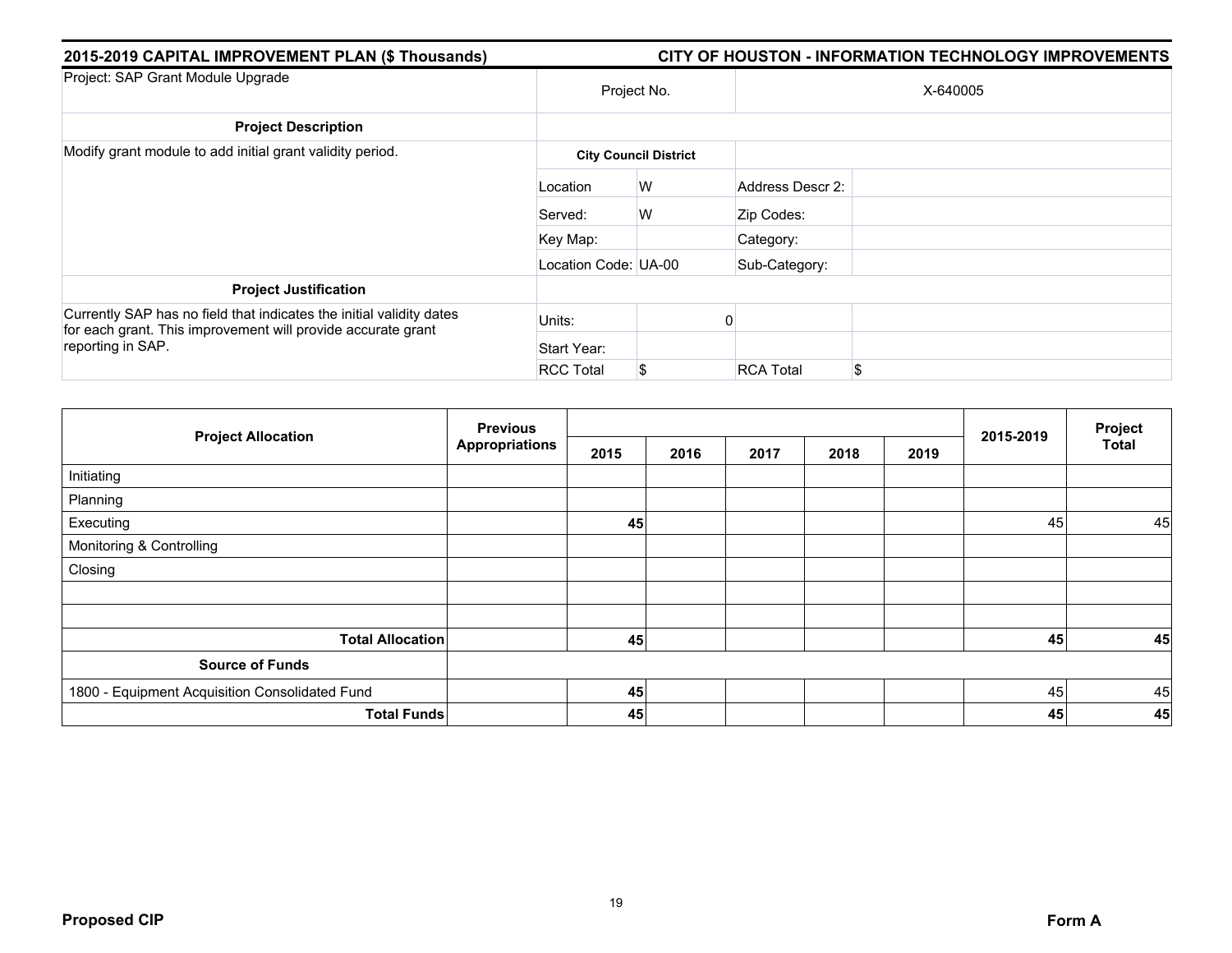| 2015-2019 CAPITAL IMPROVEMENT PLAN (\$ Thousands)                                                                                                                                                                                | CITY OF HOUSTON - INFORMATION TECHNOLOGY IMPROVEMENTS |                              |                  |          |  |  |  |  |
|----------------------------------------------------------------------------------------------------------------------------------------------------------------------------------------------------------------------------------|-------------------------------------------------------|------------------------------|------------------|----------|--|--|--|--|
| Project: Accounts Receivable Doc Repository                                                                                                                                                                                      | Project No.                                           |                              |                  | X-640006 |  |  |  |  |
| <b>Project Description</b>                                                                                                                                                                                                       |                                                       |                              |                  |          |  |  |  |  |
| Software package that will allow users to scan documents directly                                                                                                                                                                |                                                       | <b>City Council District</b> |                  |          |  |  |  |  |
| into the software for storage and retrieval and give the option to<br>move documents, from current shared drives, into the software for<br>management and record keeping purposes.                                               | Location                                              | W                            | Address Descr 2: |          |  |  |  |  |
|                                                                                                                                                                                                                                  | Served:                                               | W                            | Zip Codes:       |          |  |  |  |  |
|                                                                                                                                                                                                                                  | Key Map:                                              |                              | Category:        |          |  |  |  |  |
|                                                                                                                                                                                                                                  | Location Code: UA-00                                  |                              | Sub-Category:    |          |  |  |  |  |
| <b>Project Justification</b>                                                                                                                                                                                                     |                                                       |                              |                  |          |  |  |  |  |
| This software will save on office space that is currently used for<br>storing paper files. It will ensure that documents and data are not<br>lost or misplaced and it will allow ease of search and retrieval<br>for future use. | Units:                                                |                              |                  |          |  |  |  |  |
|                                                                                                                                                                                                                                  | Start Year:                                           |                              |                  |          |  |  |  |  |
|                                                                                                                                                                                                                                  | <b>RCC Total</b>                                      | S                            | <b>RCA Total</b> | \$       |  |  |  |  |

| <b>Project Allocation</b>                      | <b>Previous</b>       |      |      |      |      |      | Project   |              |
|------------------------------------------------|-----------------------|------|------|------|------|------|-----------|--------------|
|                                                | <b>Appropriations</b> | 2015 | 2016 | 2017 | 2018 | 2019 | 2015-2019 | <b>Total</b> |
| Initiating                                     |                       |      |      |      |      |      |           |              |
| Planning                                       |                       |      |      |      |      |      |           |              |
| Executing                                      |                       | 48   |      |      |      |      | 48        | 48           |
| Monitoring & Controlling                       |                       |      |      |      |      |      |           |              |
| Closing                                        |                       |      |      |      |      |      |           |              |
|                                                |                       |      |      |      |      |      |           |              |
|                                                |                       |      |      |      |      |      |           |              |
| <b>Total Allocation</b>                        |                       | 48   |      |      |      |      | 48        | 48           |
| <b>Source of Funds</b>                         |                       |      |      |      |      |      |           |              |
| 1800 - Equipment Acquisition Consolidated Fund |                       | 48   |      |      |      |      | 48        | 48           |
|                                                | <b>Total Funds</b>    | 48   |      |      |      |      | 48        | 48           |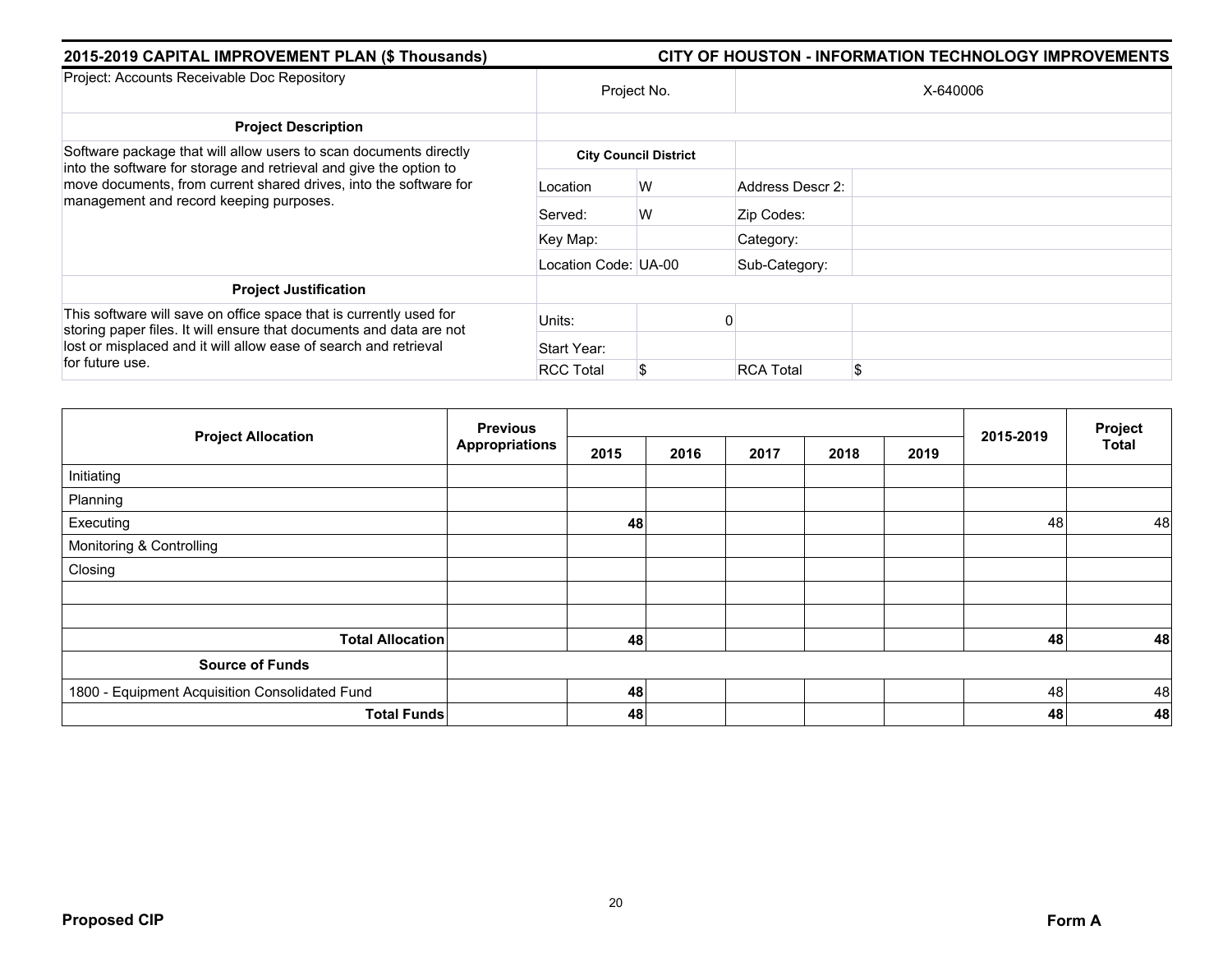| 2015-2019 CAPITAL IMPROVEMENT PLAN (\$ Thousands)                                                                        | <b>CITY OF HOUSTON - INFORMATION TECHNOLOGY IMPROVEMENTS</b> |                              |                  |          |  |  |  |  |
|--------------------------------------------------------------------------------------------------------------------------|--------------------------------------------------------------|------------------------------|------------------|----------|--|--|--|--|
| Project: Grant Interest Apportionment Program                                                                            | Project No.                                                  |                              |                  | X-640007 |  |  |  |  |
| <b>Project Description</b>                                                                                               |                                                              |                              |                  |          |  |  |  |  |
| SAP upgrade to capture interest apportionment for certain grants.                                                        |                                                              | <b>City Council District</b> |                  |          |  |  |  |  |
|                                                                                                                          | Location                                                     | W                            | Address Descr 2: |          |  |  |  |  |
|                                                                                                                          | Served:                                                      | W                            | Zip Codes:       |          |  |  |  |  |
|                                                                                                                          | Key Map:                                                     |                              | Category:        |          |  |  |  |  |
|                                                                                                                          | Location Code: UA-00                                         |                              | Sub-Category:    |          |  |  |  |  |
| <b>Project Justification</b>                                                                                             |                                                              |                              |                  |          |  |  |  |  |
| Currently, certain grants need to capture interest being generated<br>for their grants as a requirement by their funder. | Units:                                                       |                              |                  |          |  |  |  |  |
|                                                                                                                          | Start Year:                                                  |                              |                  |          |  |  |  |  |
|                                                                                                                          | <b>RCC Total</b>                                             | \$                           | <b>RCA Total</b> | S        |  |  |  |  |

| <b>Project Allocation</b>                      | <b>Previous</b>       |      |      |      |      |      | Project   |              |
|------------------------------------------------|-----------------------|------|------|------|------|------|-----------|--------------|
|                                                | <b>Appropriations</b> | 2015 | 2016 | 2017 | 2018 | 2019 | 2015-2019 | <b>Total</b> |
| Initiating                                     |                       |      |      |      |      |      |           |              |
| Planning                                       |                       |      |      |      |      |      |           |              |
| Executing                                      |                       | 56   |      |      |      |      | 56        | 56           |
| Monitoring & Controlling                       |                       |      |      |      |      |      |           |              |
| Closing                                        |                       |      |      |      |      |      |           |              |
|                                                |                       |      |      |      |      |      |           |              |
|                                                |                       |      |      |      |      |      |           |              |
| <b>Total Allocation</b>                        |                       | 56   |      |      |      |      | 56        | 56           |
| <b>Source of Funds</b>                         |                       |      |      |      |      |      |           |              |
| 1800 - Equipment Acquisition Consolidated Fund |                       | 56   |      |      |      |      | 56        | 56           |
| <b>Total Funds</b>                             |                       | 56   |      |      |      |      | 56        | 56           |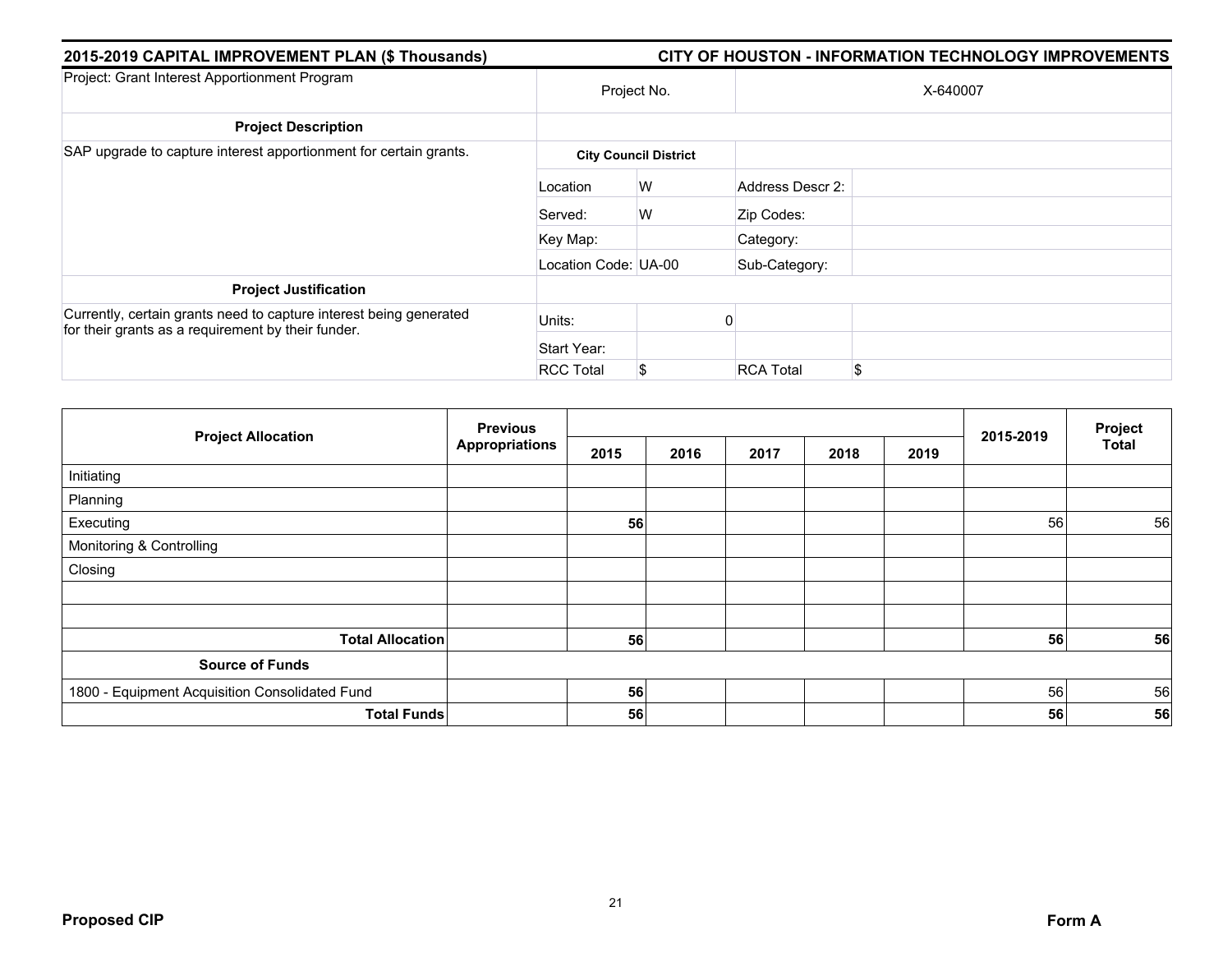| 2015-2019 CAPITAL IMPROVEMENT PLAN (\$ Thousands)                                                                                      | CITY OF HOUSTON - INFORMATION TECHNOLOGY IMPROVEMENTS |                              |                  |    |  |  |  |  |
|----------------------------------------------------------------------------------------------------------------------------------------|-------------------------------------------------------|------------------------------|------------------|----|--|--|--|--|
| Project: Automation of City Allocation Plan (SAP)                                                                                      | Project No.                                           |                              | X-640008         |    |  |  |  |  |
| <b>Project Description</b>                                                                                                             |                                                       |                              |                  |    |  |  |  |  |
| Automate cost allocation plan reporting in SAP.                                                                                        |                                                       | <b>City Council District</b> |                  |    |  |  |  |  |
|                                                                                                                                        | Location                                              | W                            | Address Descr 2: |    |  |  |  |  |
|                                                                                                                                        | Served:                                               | W                            | Zip Codes:       |    |  |  |  |  |
|                                                                                                                                        | Key Map:                                              |                              | Category:        |    |  |  |  |  |
|                                                                                                                                        | Location Code: UA-00                                  |                              | Sub-Category:    |    |  |  |  |  |
| <b>Project Justification</b>                                                                                                           |                                                       |                              |                  |    |  |  |  |  |
| CAP requires data that most COH Departments maintain outside of SAP.<br>In order to get data collection reporting in one system, these | Units:                                                |                              |                  |    |  |  |  |  |
| updates are needed and critical.                                                                                                       | Start Year:                                           |                              |                  |    |  |  |  |  |
|                                                                                                                                        | <b>RCC Total</b>                                      | \$                           | <b>RCA Total</b> | \$ |  |  |  |  |

| <b>Project Allocation</b>                      | <b>Previous</b>       |      |      |      |      |      | 2015-2019 | Project<br><b>Total</b> |
|------------------------------------------------|-----------------------|------|------|------|------|------|-----------|-------------------------|
|                                                | <b>Appropriations</b> | 2015 | 2016 | 2017 | 2018 | 2019 |           |                         |
| Initiating                                     |                       |      |      |      |      |      |           |                         |
| Planning                                       |                       |      |      |      |      |      |           |                         |
| Executing                                      |                       | 83   |      |      |      |      | 83        | 83                      |
| Monitoring & Controlling                       |                       |      |      |      |      |      |           |                         |
| Closing                                        |                       |      |      |      |      |      |           |                         |
|                                                |                       |      |      |      |      |      |           |                         |
|                                                |                       |      |      |      |      |      |           |                         |
| <b>Total Allocation</b>                        |                       | 83   |      |      |      |      | 83        | 83                      |
| <b>Source of Funds</b>                         |                       |      |      |      |      |      |           |                         |
| 1800 - Equipment Acquisition Consolidated Fund |                       | 83   |      |      |      |      | 83        | 83                      |
| <b>Total Funds</b>                             |                       | 83   |      |      |      |      | 83        | 83                      |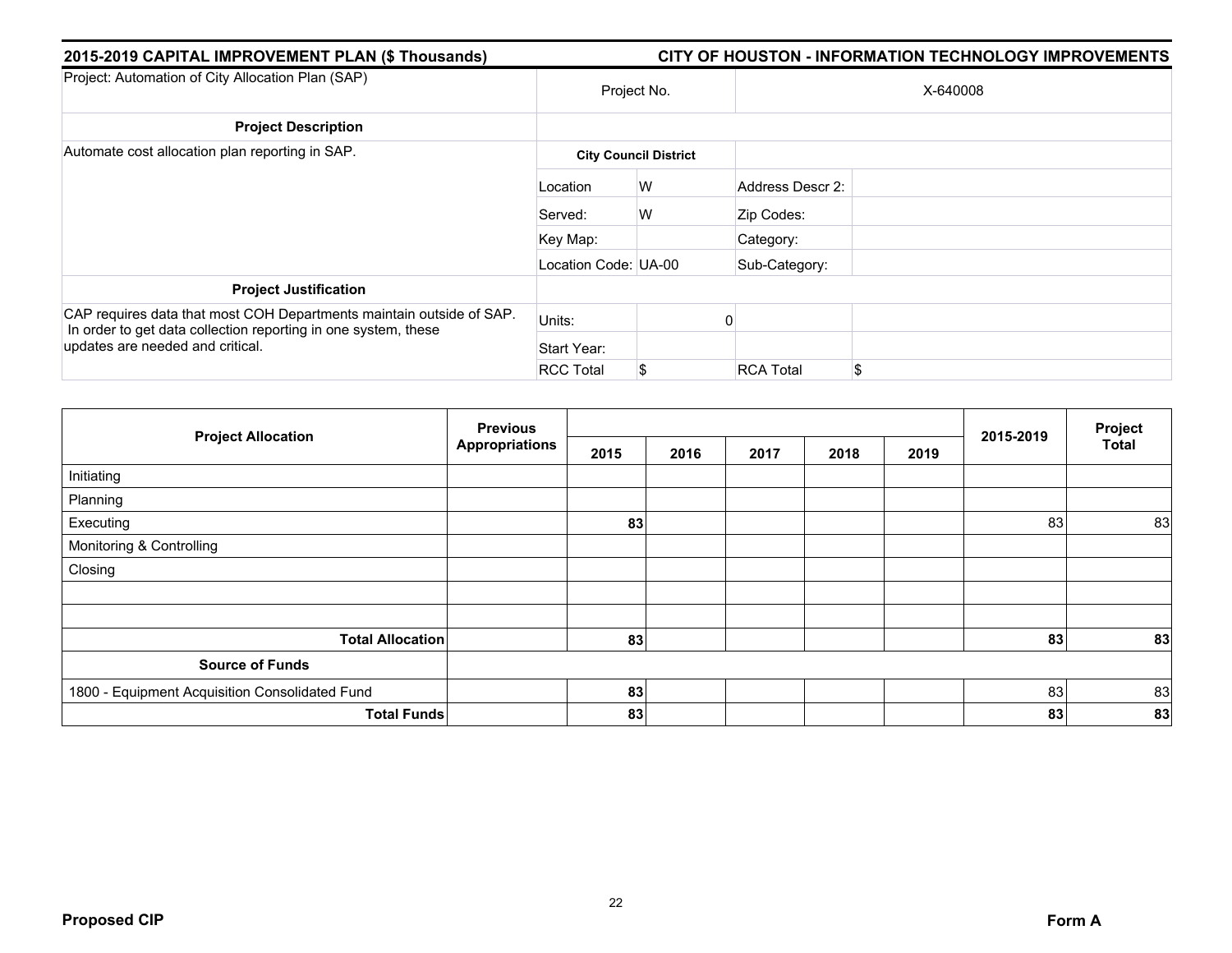| 2015-2019 CAPITAL IMPROVEMENT PLAN (\$ Thousands)                                                                                  | CITY OF HOUSTON - INFORMATION TECHNOLOGY IMPROVEMENTS |                              |                  |    |  |  |  |
|------------------------------------------------------------------------------------------------------------------------------------|-------------------------------------------------------|------------------------------|------------------|----|--|--|--|
| Project: Financial Dashboard - Finance                                                                                             | Project No.                                           |                              | X-640009         |    |  |  |  |
| <b>Project Description</b>                                                                                                         |                                                       |                              |                  |    |  |  |  |
| To create a system report that can retrieve mutiple types of<br>financial information in an efficient and effective manner.        |                                                       | <b>City Council District</b> |                  |    |  |  |  |
|                                                                                                                                    | Location                                              | W                            | Address Descr 2: |    |  |  |  |
|                                                                                                                                    | Served:                                               | W                            | Zip Codes:       |    |  |  |  |
|                                                                                                                                    | Key Map:                                              |                              | Category:        |    |  |  |  |
|                                                                                                                                    | Location Code: UA-00                                  |                              | Sub-Category:    |    |  |  |  |
| <b>Project Justification</b>                                                                                                       |                                                       |                              |                  |    |  |  |  |
| Currently, there are multiple reports that needs to be pulled in<br>order to retrieve information pertaining to Budget vs. Actual; | Units:                                                |                              |                  |    |  |  |  |
| Personnel analysis; Accounts Payable; Accounts Receivable and<br>other key indicator for useful decision making.                   | Start Year:                                           |                              |                  |    |  |  |  |
|                                                                                                                                    | <b>RCC Total</b>                                      | \$                           | <b>RCA Total</b> | \$ |  |  |  |

|                                                | <b>Previous</b>       |      |      |      | Project |      |           |              |
|------------------------------------------------|-----------------------|------|------|------|---------|------|-----------|--------------|
| <b>Project Allocation</b>                      | <b>Appropriations</b> | 2015 | 2016 | 2017 | 2018    | 2019 | 2015-2019 | <b>Total</b> |
| Initiating                                     |                       |      |      |      |         |      |           |              |
| Planning                                       |                       |      |      |      |         |      |           |              |
| Executing                                      |                       | 123  |      |      |         |      | 123       | 123          |
| Monitoring & Controlling                       |                       |      |      |      |         |      |           |              |
| Closing                                        |                       |      |      |      |         |      |           |              |
|                                                |                       |      |      |      |         |      |           |              |
|                                                |                       |      |      |      |         |      |           |              |
| <b>Total Allocation</b>                        |                       | 123  |      |      |         |      | 123       | 123          |
| <b>Source of Funds</b>                         |                       |      |      |      |         |      |           |              |
| 1800 - Equipment Acquisition Consolidated Fund |                       | 123  |      |      |         |      | 123       | 123          |
| <b>Total Funds</b>                             |                       | 123  |      |      |         |      | 123       | 123          |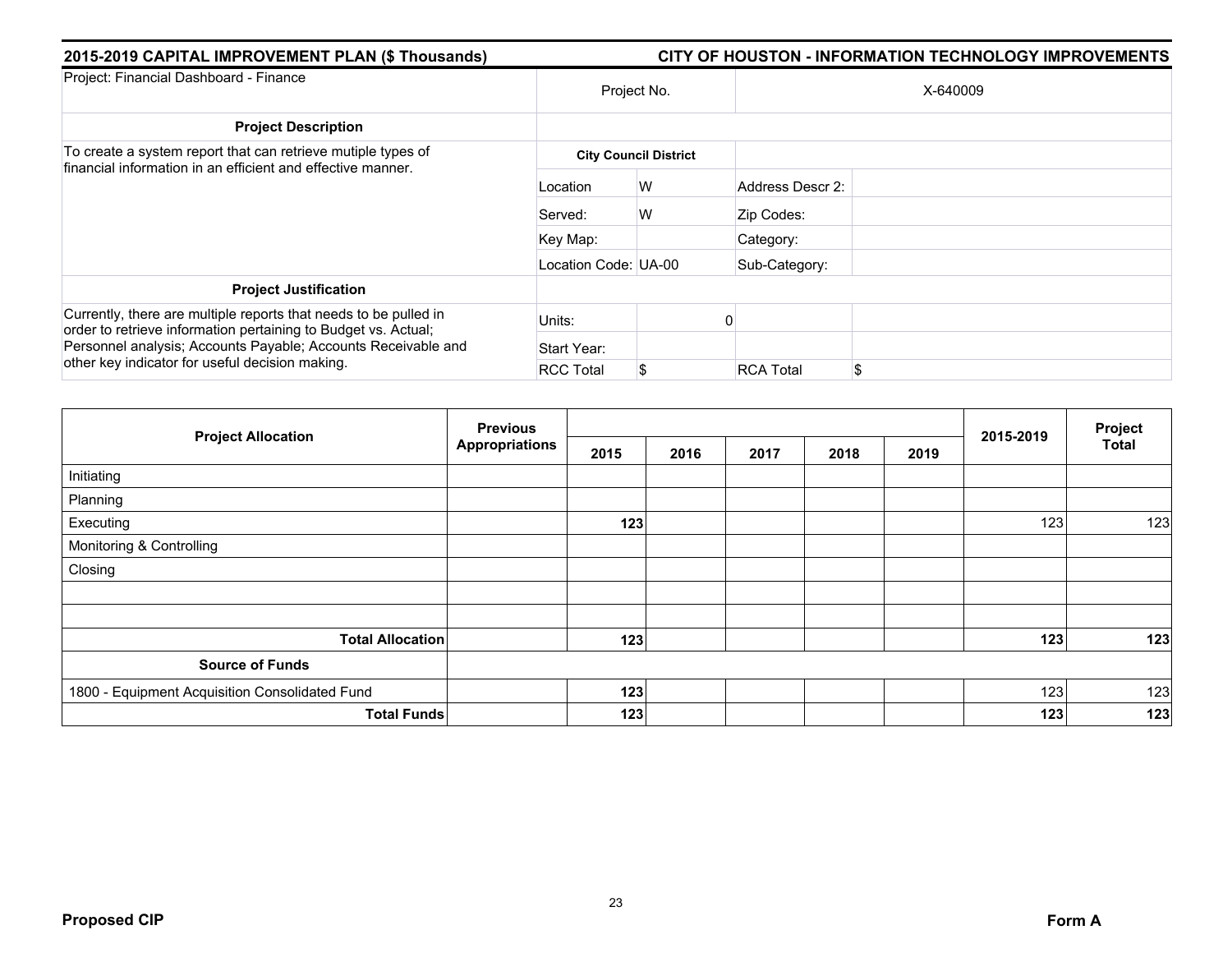| 2015-2019 CAPITAL IMPROVEMENT PLAN (\$ Thousands)<br><b>CITY OF HOUSTON - INFORMATION TECHNOLOGY IMPROVEMENTS</b>                                                                     |                      |                              |                  |          |  |  |  |  |
|---------------------------------------------------------------------------------------------------------------------------------------------------------------------------------------|----------------------|------------------------------|------------------|----------|--|--|--|--|
| Project: EMS Patient Database                                                                                                                                                         | Project No.          |                              |                  | X-640010 |  |  |  |  |
| <b>Project Description</b>                                                                                                                                                            |                      |                              |                  |          |  |  |  |  |
| Purchase a software package and required hardware to maintain our<br>EMS data.                                                                                                        |                      | <b>City Council District</b> |                  |          |  |  |  |  |
|                                                                                                                                                                                       | Location             | W                            | Address Descr 2: |          |  |  |  |  |
|                                                                                                                                                                                       | Served:              | W                            | Zip Codes:       |          |  |  |  |  |
|                                                                                                                                                                                       | Key Map:             |                              | Category:        |          |  |  |  |  |
|                                                                                                                                                                                       | Location Code: UA-00 |                              | Sub-Category:    |          |  |  |  |  |
| <b>Project Justification</b>                                                                                                                                                          |                      |                              |                  |          |  |  |  |  |
| The City has had to take on the role of an Emergency Medical<br>Services (EMS) billing office. The Finance Department needs a<br>software system to support billing and data request. | Units:               |                              |                  |          |  |  |  |  |
|                                                                                                                                                                                       | Start Year:          |                              |                  |          |  |  |  |  |
|                                                                                                                                                                                       | <b>RCC Total</b>     | \$                           | <b>RCA Total</b> | \$.      |  |  |  |  |

|                                                | <b>Previous</b>       |      |      |      |      |      |           | Project      |
|------------------------------------------------|-----------------------|------|------|------|------|------|-----------|--------------|
| <b>Project Allocation</b>                      | <b>Appropriations</b> | 2015 | 2016 | 2017 | 2018 | 2019 | 2015-2019 | <b>Total</b> |
| Initiating                                     |                       |      |      |      |      |      |           |              |
| Planning                                       |                       |      |      |      |      |      |           |              |
| Executing                                      |                       | 200  |      |      |      |      | 200       | 200          |
| Monitoring & Controlling                       |                       |      |      |      |      |      |           |              |
| Closing                                        |                       |      |      |      |      |      |           |              |
|                                                |                       |      |      |      |      |      |           |              |
|                                                |                       |      |      |      |      |      |           |              |
| <b>Total Allocation</b>                        |                       | 200  |      |      |      |      | 200       | 200          |
| <b>Source of Funds</b>                         |                       |      |      |      |      |      |           |              |
| 1800 - Equipment Acquisition Consolidated Fund |                       | 200  |      |      |      |      | 200       | 200          |
| <b>Total Funds</b>                             |                       | 200  |      |      |      |      | 200       | 200          |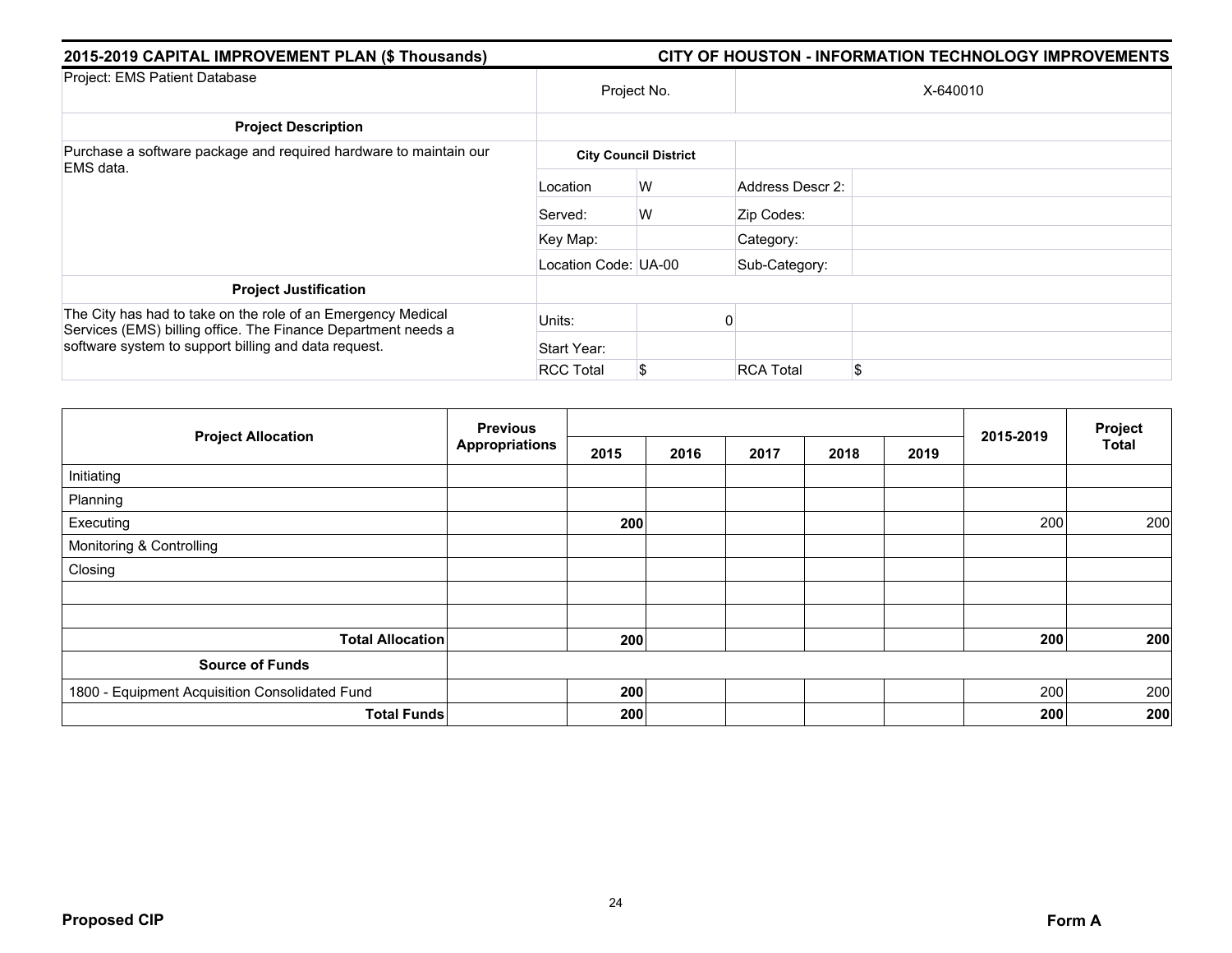| 2015-2019 CAPITAL IMPROVEMENT PLAN (\$ Thousands)                                                                                                                                                                                                                                                                                          | <b>CITY OF HOUSTON - INFORMATION TECHNOLOGY IMPROVEMENTS</b> |                              |                  |          |  |  |  |
|--------------------------------------------------------------------------------------------------------------------------------------------------------------------------------------------------------------------------------------------------------------------------------------------------------------------------------------------|--------------------------------------------------------------|------------------------------|------------------|----------|--|--|--|
| Project: GASB 34 & CAFR Rpt Structure Buildout                                                                                                                                                                                                                                                                                             | Project No.                                                  |                              |                  | X-640011 |  |  |  |
| <b>Project Description</b>                                                                                                                                                                                                                                                                                                                 |                                                              |                              |                  |          |  |  |  |
| Proposing to develop and build out a GASB 34 and CAFR Report<br>Structure in SAP to enable accurate and timely reporting of the<br>City's annual financial statements including notes to financial<br>statements in a format that can be submitted to Government Finance<br>Officers Association (GFOA) for Certificate of Achievement for |                                                              | <b>City Council District</b> |                  |          |  |  |  |
|                                                                                                                                                                                                                                                                                                                                            | Location                                                     | W                            | Address Descr 2: |          |  |  |  |
|                                                                                                                                                                                                                                                                                                                                            | Served:                                                      | W                            | Zip Codes:       |          |  |  |  |
| <b>Excellence Financial</b>                                                                                                                                                                                                                                                                                                                | Key Map:                                                     |                              | Category:        |          |  |  |  |
|                                                                                                                                                                                                                                                                                                                                            | Location Code: UA-00                                         |                              | Sub-Category:    |          |  |  |  |
| <b>Project Justification</b>                                                                                                                                                                                                                                                                                                               |                                                              |                              |                  |          |  |  |  |
| SAP ledger system would eliminate chances of errors, inefficiencies<br>and ensure accurate and timely reporting of annual financial                                                                                                                                                                                                        | Units:                                                       |                              |                  |          |  |  |  |
| statements.                                                                                                                                                                                                                                                                                                                                | Start Year:                                                  |                              |                  |          |  |  |  |
|                                                                                                                                                                                                                                                                                                                                            | <b>RCC Total</b>                                             | \$                           | <b>RCA Total</b> |          |  |  |  |

| <b>Project Allocation</b>                      | <b>Previous</b>       |      |      |      | Project |      |           |              |
|------------------------------------------------|-----------------------|------|------|------|---------|------|-----------|--------------|
|                                                | <b>Appropriations</b> | 2015 | 2016 | 2017 | 2018    | 2019 | 2015-2019 | <b>Total</b> |
| Initiating                                     |                       |      |      |      |         |      |           |              |
| Planning                                       |                       |      |      |      |         |      |           |              |
| Executing                                      |                       |      |      | 645  |         |      | 645       | 645          |
| Monitoring & Controlling                       |                       |      |      |      |         |      |           |              |
| Closing                                        |                       |      |      |      |         |      |           |              |
|                                                |                       |      |      |      |         |      |           |              |
|                                                |                       |      |      |      |         |      |           |              |
| <b>Total Allocation</b>                        |                       |      |      | 645  |         |      | 645       | 645          |
| <b>Source of Funds</b>                         |                       |      |      |      |         |      |           |              |
| 1800 - Equipment Acquisition Consolidated Fund |                       |      |      | 645  |         |      | 645       | 645          |
| <b>Total Funds</b>                             |                       |      |      | 645  |         |      | 645       | 645          |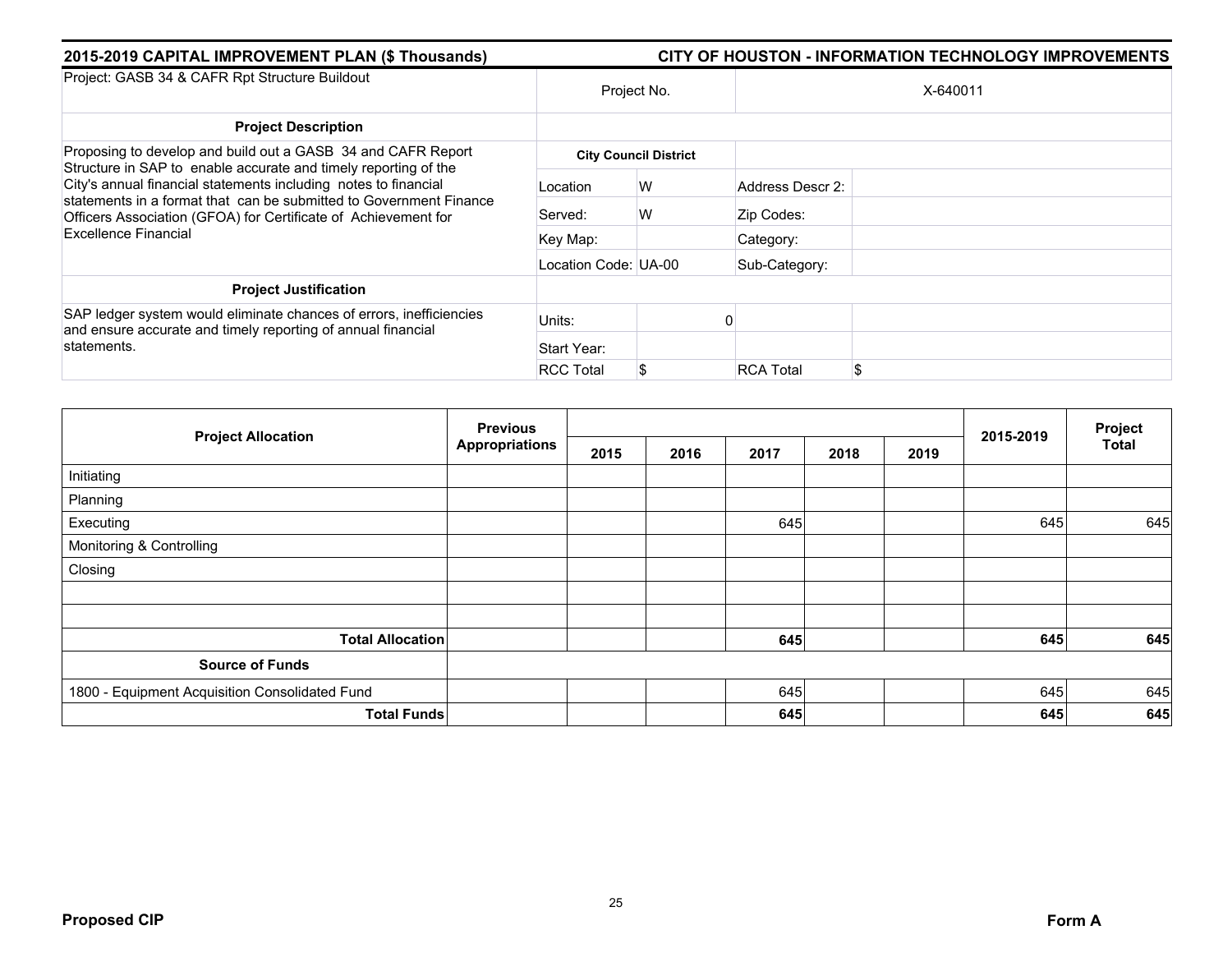| 2015-2019 CAPITAL IMPROVEMENT PLAN (\$ Thousands)                                                                                                           | CITY OF HOUSTON - INFORMATION TECHNOLOGY IMPROVEMENTS |                              |                  |  |  |  |  |  |
|-------------------------------------------------------------------------------------------------------------------------------------------------------------|-------------------------------------------------------|------------------------------|------------------|--|--|--|--|--|
| Project: ARA 311 Disaster Recovery Site Equip Acq                                                                                                           |                                                       | Project No.                  | X-650004         |  |  |  |  |  |
| <b>Project Description</b>                                                                                                                                  |                                                       |                              |                  |  |  |  |  |  |
| Purchase laptops and equipment so that certain 311 employees could<br>work remotely to support citizen calls during an emergency if 311<br>has to relocate. |                                                       | <b>City Council District</b> |                  |  |  |  |  |  |
|                                                                                                                                                             | Location                                              | W                            | Address Descr 2: |  |  |  |  |  |
|                                                                                                                                                             | Served:                                               | W                            | Zip Codes:       |  |  |  |  |  |
|                                                                                                                                                             | Key Map:                                              |                              | Category:        |  |  |  |  |  |
|                                                                                                                                                             | Location Code: UA-00                                  |                              | Sub-Category:    |  |  |  |  |  |
| <b>Project Justification</b>                                                                                                                                |                                                       |                              |                  |  |  |  |  |  |
| 311 does not have the capability to function in an alternate work<br>location if there is an emergency that prevents their staff from                       | Units:                                                |                              |                  |  |  |  |  |  |
| reporting to 611 Walker. This project will build the<br>infrastructure for key 311 employees to work off site in the event<br>of a disaster.                | Start Year:                                           |                              |                  |  |  |  |  |  |
|                                                                                                                                                             | <b>RCC Total</b>                                      | S                            | <b>RCA Total</b> |  |  |  |  |  |

| <b>Project Allocation</b>                      | <b>Previous</b>       |      |      |      | 2015-2019 | Project |     |              |
|------------------------------------------------|-----------------------|------|------|------|-----------|---------|-----|--------------|
|                                                | <b>Appropriations</b> | 2015 | 2016 | 2017 | 2018      | 2019    |     | <b>Total</b> |
| Initiating                                     |                       |      |      |      |           |         |     |              |
| Planning                                       |                       |      |      |      |           |         |     |              |
| Executing                                      |                       | 133  |      |      |           |         | 133 | 133          |
| Monitoring & Controlling                       |                       |      |      |      |           |         |     |              |
| Closing                                        |                       |      |      |      |           |         |     |              |
|                                                |                       |      |      |      |           |         |     |              |
|                                                |                       |      |      |      |           |         |     |              |
| <b>Total Allocation</b>                        |                       | 133  |      |      |           |         | 133 | 133          |
| <b>Source of Funds</b>                         |                       |      |      |      |           |         |     |              |
| 1800 - Equipment Acquisition Consolidated Fund |                       | 133  |      |      |           |         | 133 | 133          |
| <b>Total Funds</b>                             |                       | 133  |      |      |           |         | 133 | 133          |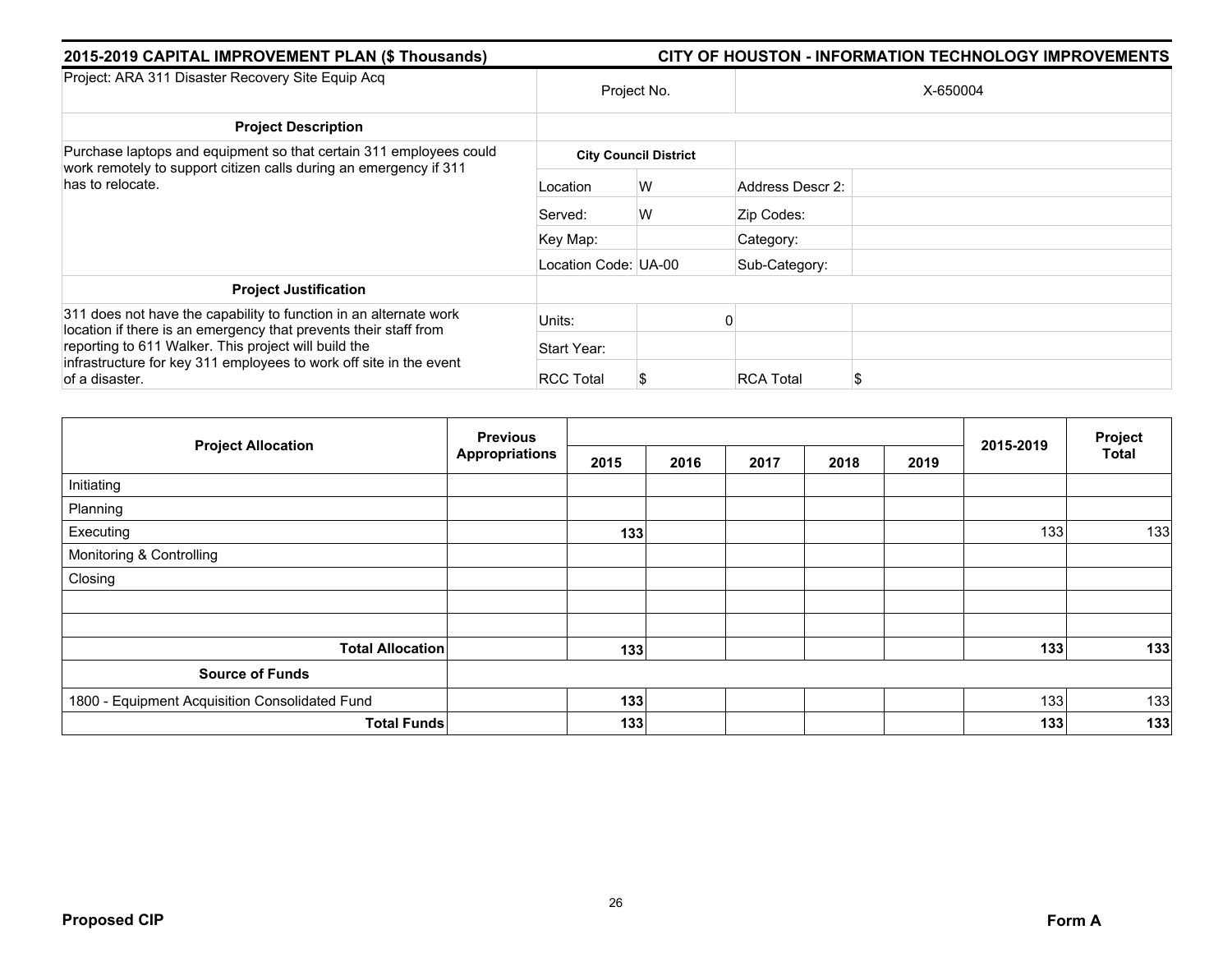| 2015-2019 CAPITAL IMPROVEMENT PLAN (\$ Thousands)                                                                                                                                                                                 | CITY OF HOUSTON - INFORMATION TECHNOLOGY IMPROVEMENTS |                              |                  |          |  |  |  |  |
|-----------------------------------------------------------------------------------------------------------------------------------------------------------------------------------------------------------------------------------|-------------------------------------------------------|------------------------------|------------------|----------|--|--|--|--|
| Project: ARA Records Mgt E-Discovery                                                                                                                                                                                              | Project No.                                           |                              |                  | X-650007 |  |  |  |  |
| <b>Project Description</b>                                                                                                                                                                                                        |                                                       |                              |                  |          |  |  |  |  |
| Purchase a software system that can effectively search the content<br>of City documents. The solution will be able to conduct enterprise<br>searches of doucments, be responsive to Legal Discovery and Open<br>Records requests. |                                                       | <b>City Council District</b> |                  |          |  |  |  |  |
|                                                                                                                                                                                                                                   | Location                                              | W                            | Address Descr 2: |          |  |  |  |  |
|                                                                                                                                                                                                                                   | Served:                                               | W                            | Zip Codes:       |          |  |  |  |  |
|                                                                                                                                                                                                                                   | Key Map:                                              |                              | Category:        |          |  |  |  |  |
|                                                                                                                                                                                                                                   | Location Code: UA-00                                  |                              | Sub-Category:    |          |  |  |  |  |
| <b>Project Justification</b>                                                                                                                                                                                                      |                                                       |                              |                  |          |  |  |  |  |
| The systems currently used to locate documents responsive to Open<br>Records Requests and for e-Discovery are highly inefficient and<br>burdensome to the City's departments.                                                     | Units:                                                |                              |                  |          |  |  |  |  |
|                                                                                                                                                                                                                                   | Start Year:                                           |                              |                  |          |  |  |  |  |
|                                                                                                                                                                                                                                   | <b>RCC Total</b>                                      | \$                           | <b>RCA Total</b> | \$.      |  |  |  |  |

| <b>Project Allocation</b>                      | <b>Previous</b>       |      |      |      | Project |      |           |              |
|------------------------------------------------|-----------------------|------|------|------|---------|------|-----------|--------------|
|                                                | <b>Appropriations</b> | 2015 | 2016 | 2017 | 2018    | 2019 | 2015-2019 | <b>Total</b> |
| Initiating                                     |                       |      |      |      |         |      |           |              |
| Planning                                       |                       |      |      |      |         |      |           |              |
| Executing                                      |                       | 198  |      |      |         |      | 198       | 198          |
| Monitoring & Controlling                       |                       |      |      |      |         |      |           |              |
| Closing                                        |                       |      |      |      |         |      |           |              |
|                                                |                       |      |      |      |         |      |           |              |
|                                                |                       |      |      |      |         |      |           |              |
| <b>Total Allocation</b>                        |                       | 198  |      |      |         |      | 198       | 198          |
| <b>Source of Funds</b>                         |                       |      |      |      |         |      |           |              |
| 1800 - Equipment Acquisition Consolidated Fund |                       | 198  |      |      |         |      | 198       | 198          |
| <b>Total Funds</b>                             |                       | 198  |      |      |         |      | 198       | 198          |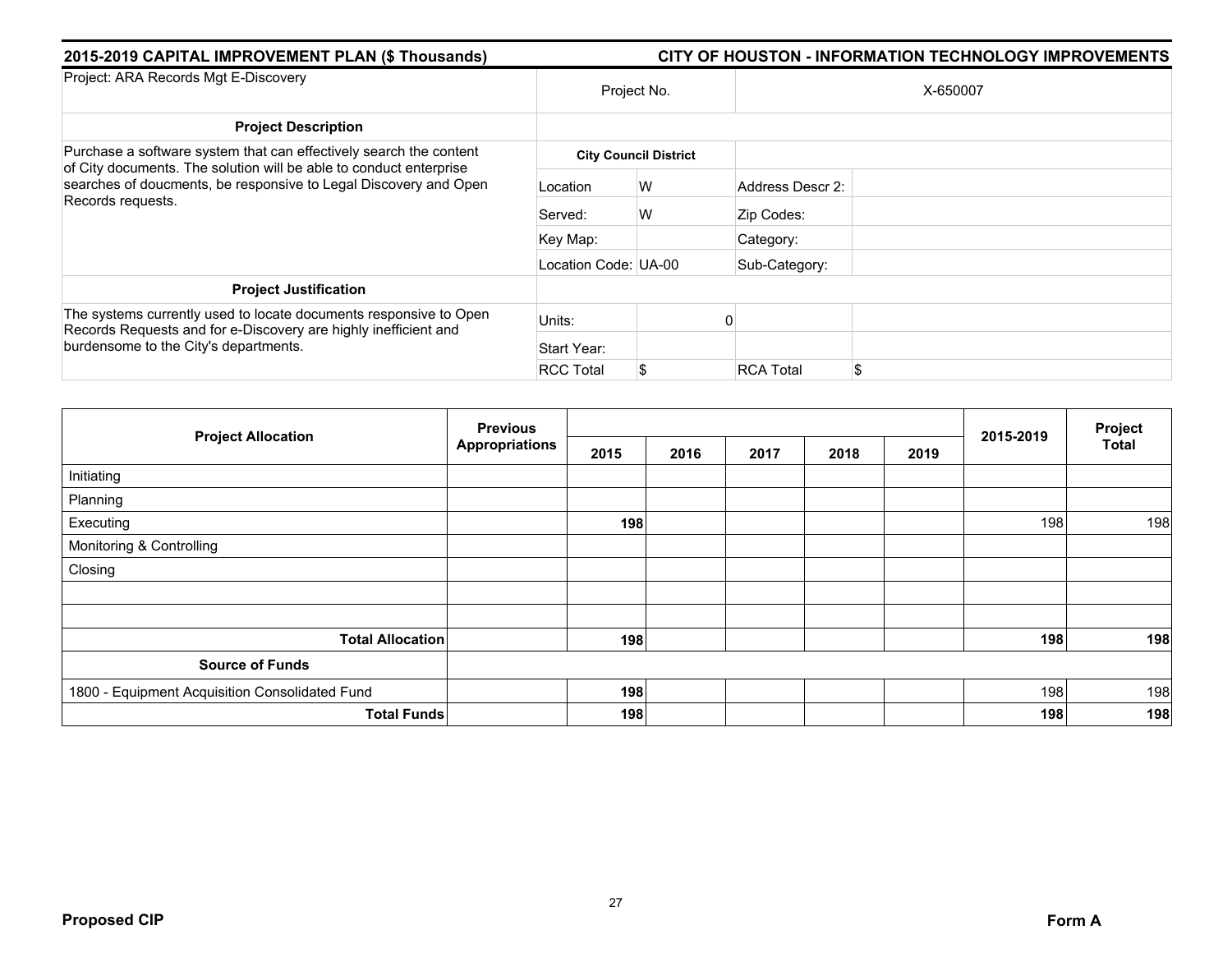| 2015-2019 CAPITAL IMPROVEMENT PLAN (\$ Thousands)                                                                                         | CITY OF HOUSTON - INFORMATION TECHNOLOGY IMPROVEMENTS |                              |                  |          |  |  |  |
|-------------------------------------------------------------------------------------------------------------------------------------------|-------------------------------------------------------|------------------------------|------------------|----------|--|--|--|
| Project: Server & Storage Upgrades                                                                                                        | Project No.                                           |                              |                  | X-680002 |  |  |  |
| <b>Project Description</b>                                                                                                                |                                                       |                              |                  |          |  |  |  |
| Purchase Servers for increased server and storage infrastructure to                                                                       |                                                       | <b>City Council District</b> |                  |          |  |  |  |
| support growing environments. In some cases, the additional<br>hardware request is for end of life hardware that needs to be<br>replaced. | Location                                              | W                            | Address Descr 2: |          |  |  |  |
|                                                                                                                                           | Served:                                               | W                            | Zip Codes:       |          |  |  |  |
|                                                                                                                                           | Key Map:                                              |                              | Category:        |          |  |  |  |
|                                                                                                                                           | Location Code: UA-00                                  |                              | Sub-Category:    |          |  |  |  |
| <b>Project Justification</b>                                                                                                              |                                                       |                              |                  |          |  |  |  |
| Multiple departments have a need for increased storage or additional<br>servers.                                                          | Units:                                                |                              |                  |          |  |  |  |
|                                                                                                                                           | Start Year:                                           | 2009                         |                  |          |  |  |  |
|                                                                                                                                           | <b>RCC Total</b>                                      | S.                           | <b>RCA Total</b> | \$       |  |  |  |

|                                                | <b>Previous</b>       |      |      |      |      |      |           | Project |
|------------------------------------------------|-----------------------|------|------|------|------|------|-----------|---------|
| <b>Project Allocation</b>                      | <b>Appropriations</b> | 2015 | 2016 | 2017 | 2018 | 2019 | 2015-2019 | Total   |
| Initiating                                     |                       |      |      |      |      |      |           |         |
| Planning                                       |                       |      |      |      |      |      |           |         |
| Executing                                      | 2,962                 | 566  | 250  | 250  | 250  | 250  | 1,566     | 4,528   |
| Monitoring & Controlling                       |                       |      |      |      |      |      |           |         |
| Closing                                        |                       |      |      |      |      |      |           |         |
|                                                |                       |      |      |      |      |      |           |         |
|                                                |                       |      |      |      |      |      |           |         |
| <b>Total Allocation</b>                        | 2,962                 | 566  | 250  | 250  | 250  | 250  | 1,566     | 4,528   |
| <b>Source of Funds</b>                         |                       |      |      |      |      |      |           |         |
| 1800 - Equipment Acquisition Consolidated Fund | 2,962                 | 566  | 250  | 250  | 250  | 250  | 1,566     | 4,528   |
| <b>Total Funds</b>                             | 2,962                 | 566  | 250  | 250  | 250  | 250  | 1,566     | 4,528   |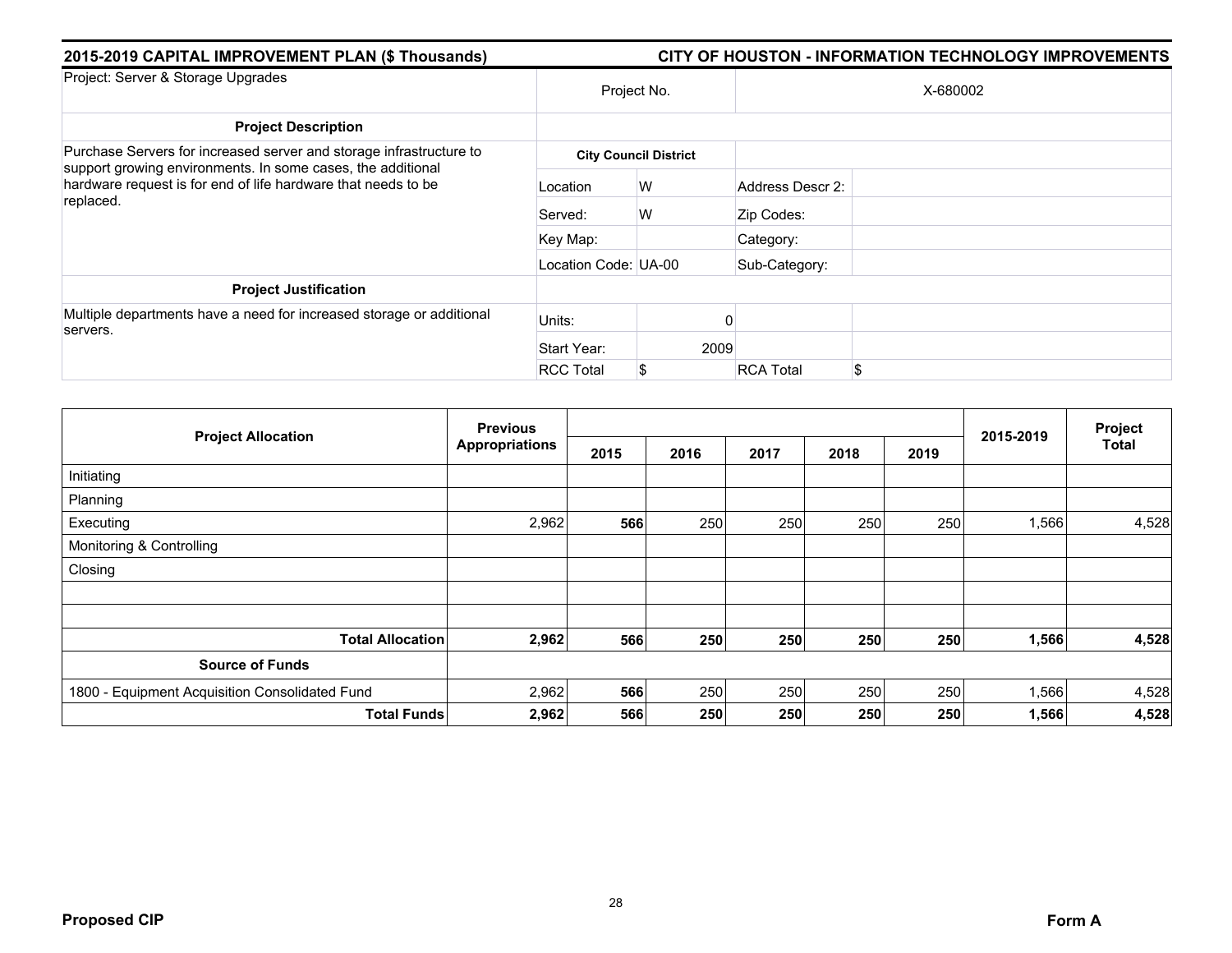| 2015-2019 CAPITAL IMPROVEMENT PLAN (\$ Thousands)                                                                                      | <b>CITY OF HOUSTON - INFORMATION TECHNOLOGY IMPROVEMENTS</b> |                              |                  |    |  |  |  |  |
|----------------------------------------------------------------------------------------------------------------------------------------|--------------------------------------------------------------|------------------------------|------------------|----|--|--|--|--|
| Project: Data Center Consolidation                                                                                                     | Project No.                                                  |                              | X-680003         |    |  |  |  |  |
| <b>Project Description</b>                                                                                                             |                                                              |                              |                  |    |  |  |  |  |
| Consolidate seven separate computer facilities into two Tier III<br>data centers at different locations.                               |                                                              | <b>City Council District</b> |                  |    |  |  |  |  |
|                                                                                                                                        | Location                                                     | W                            | Address Descr 2: |    |  |  |  |  |
|                                                                                                                                        | Served:                                                      | W                            | Zip Codes:       |    |  |  |  |  |
|                                                                                                                                        | Key Map:                                                     |                              | Category:        |    |  |  |  |  |
|                                                                                                                                        | Location Code: UA-00                                         |                              | Sub-Category:    |    |  |  |  |  |
| <b>Project Justification</b>                                                                                                           |                                                              |                              |                  |    |  |  |  |  |
| Reduce the risk of a disaster by consolidating the (7) locations<br>into two true data center locations. The cost of rent/lease should | Units:                                                       |                              |                  |    |  |  |  |  |
| be offset by the reduction in the electrical costs and the reuse<br>of the square footage for business use for departments.            | Start Year:                                                  | 2013                         |                  |    |  |  |  |  |
|                                                                                                                                        | <b>RCC Total</b>                                             | \$                           | <b>RCA Total</b> | \$ |  |  |  |  |

|                                                | <b>Previous</b>       |      |      |      |      |      |           | Project |
|------------------------------------------------|-----------------------|------|------|------|------|------|-----------|---------|
| <b>Project Allocation</b>                      | <b>Appropriations</b> | 2015 | 2016 | 2017 | 2018 | 2019 | 2015-2019 | Total   |
| Initiating                                     |                       |      |      |      |      |      |           |         |
| Planning                                       |                       |      |      |      |      |      |           |         |
| Executing                                      | 2,700                 | 450  | 350  |      |      |      | 800       | 3,500   |
| Monitoring & Controlling                       |                       |      |      |      |      |      |           |         |
| Closing                                        |                       |      |      |      |      |      |           |         |
|                                                |                       |      |      |      |      |      |           |         |
|                                                |                       |      |      |      |      |      |           |         |
| <b>Total Allocation</b>                        | 2,700                 | 450  | 350  |      |      |      | 800       | 3,500   |
| <b>Source of Funds</b>                         |                       |      |      |      |      |      |           |         |
| 1800 - Equipment Acquisition Consolidated Fund | 2,700                 | 450  | 350  |      |      |      | 800       | 3,500   |
| <b>Total Funds</b>                             | 2,700                 | 450  | 350  |      |      |      | 800       | 3,500   |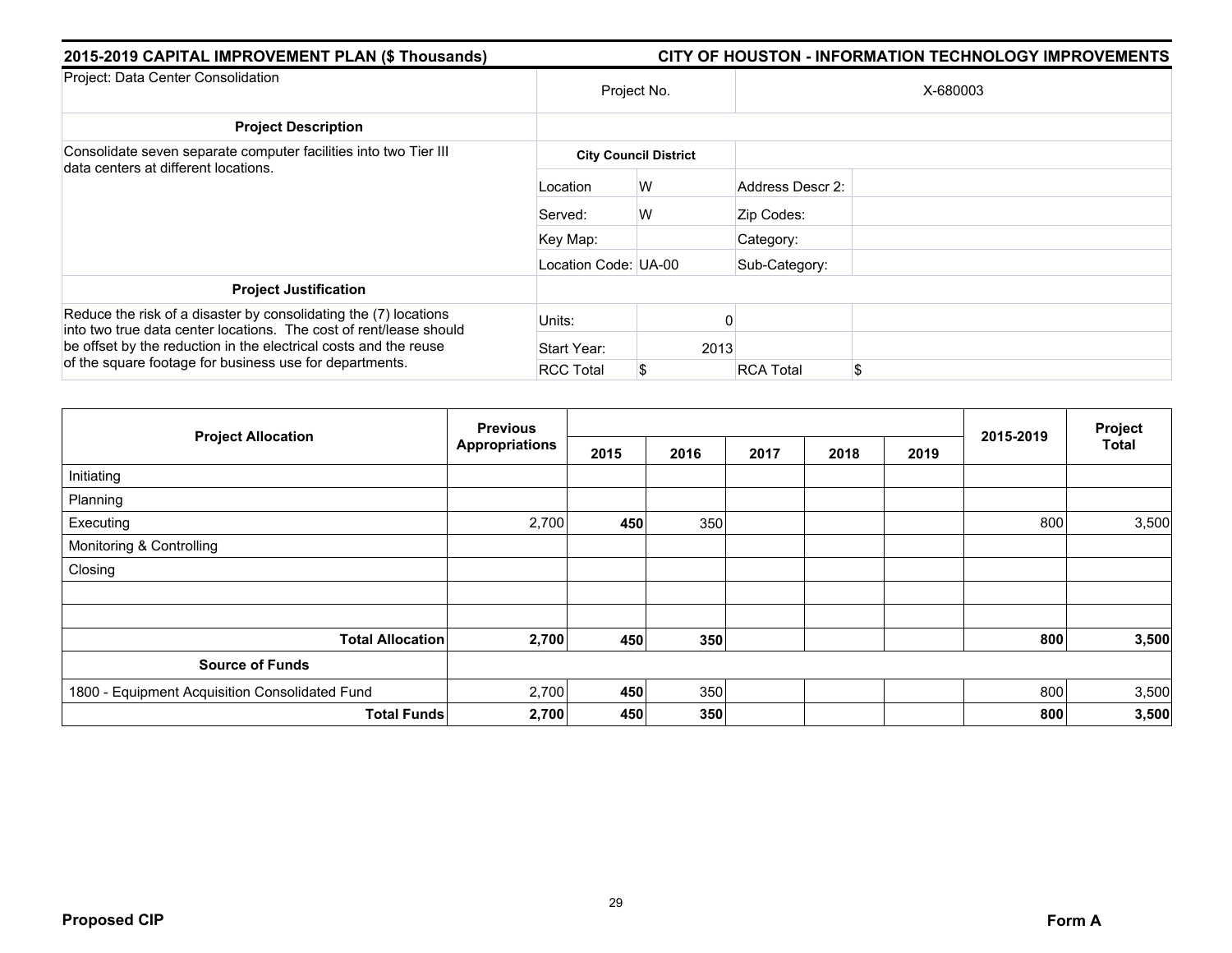| 2015-2019 CAPITAL IMPROVEMENT PLAN (\$ Thousands)                                                                                                                                                                                                           | <b>CITY OF HOUSTON - INFORMATION TECHNOLOGY IMPROVEMENTS</b> |                              |                  |  |  |  |  |
|-------------------------------------------------------------------------------------------------------------------------------------------------------------------------------------------------------------------------------------------------------------|--------------------------------------------------------------|------------------------------|------------------|--|--|--|--|
| Project: Information & Cyber Security Project                                                                                                                                                                                                               | Project No.                                                  |                              | X-680005         |  |  |  |  |
| <b>VARIOUS LOCATIONS</b>                                                                                                                                                                                                                                    |                                                              |                              |                  |  |  |  |  |
| <b>Project Description</b>                                                                                                                                                                                                                                  |                                                              |                              |                  |  |  |  |  |
| To establish and implement an Information & Cybersecurity Program<br>based on the National Institute and Standards (NIST) Framework for<br>Improving Critical Infrastructure Cybersecurity & the State of Texas<br>Statewide Enterprise Security Framework. |                                                              | <b>City Council District</b> |                  |  |  |  |  |
|                                                                                                                                                                                                                                                             | Location                                                     | V                            | Address Descr 2: |  |  |  |  |
|                                                                                                                                                                                                                                                             | Served:                                                      | W                            | Zip Codes:       |  |  |  |  |
|                                                                                                                                                                                                                                                             | Key Map:                                                     |                              | Category:        |  |  |  |  |
|                                                                                                                                                                                                                                                             | Location Code: UA-00                                         |                              | Sub-Category:    |  |  |  |  |
| <b>Project Justification</b>                                                                                                                                                                                                                                |                                                              |                              |                  |  |  |  |  |
| The formation of the City Information & Cyber Security Program is<br>driven by many factors, the key factor being risk. This program                                                                                                                        | Units:                                                       |                              |                  |  |  |  |  |
| and associated policy set the ground rules under which the City                                                                                                                                                                                             | Start Year:                                                  | 2014                         |                  |  |  |  |  |
| shall operate and safeguard its information and information<br>systems to reduce the risk and minimize the effect of security                                                                                                                               |                                                              |                              |                  |  |  |  |  |
| incidents.                                                                                                                                                                                                                                                  | <b>RCC Total</b>                                             | S                            | <b>RCA Total</b> |  |  |  |  |

|                                                | <b>Previous</b>       |       |      |      |      |      |           | Project      |
|------------------------------------------------|-----------------------|-------|------|------|------|------|-----------|--------------|
| <b>Project Allocation</b>                      | <b>Appropriations</b> | 2015  | 2016 | 2017 | 2018 | 2019 | 2015-2019 | <b>Total</b> |
| Initiating                                     |                       |       |      |      |      |      |           |              |
| Planning                                       |                       |       |      |      |      |      |           |              |
| Executing                                      | 408                   | 4,817 |      |      |      |      | 4,817     | 5,225        |
| Monitoring & Controlling                       |                       |       |      |      |      |      |           |              |
| Closing                                        |                       |       |      |      |      |      |           |              |
|                                                |                       |       |      |      |      |      |           |              |
|                                                |                       |       |      |      |      |      |           |              |
| <b>Total Allocation</b>                        | 408                   | 4,817 |      |      |      |      | 4,817     | 5,225        |
| <b>Source of Funds</b>                         |                       |       |      |      |      |      |           |              |
| 1800 - Equipment Acquisition Consolidated Fund | 408                   | 4,817 |      |      |      |      | 4,817     | 5,225        |
| <b>Total Funds</b>                             | 408                   | 4,817 |      |      |      |      | 4,817     | 5,225        |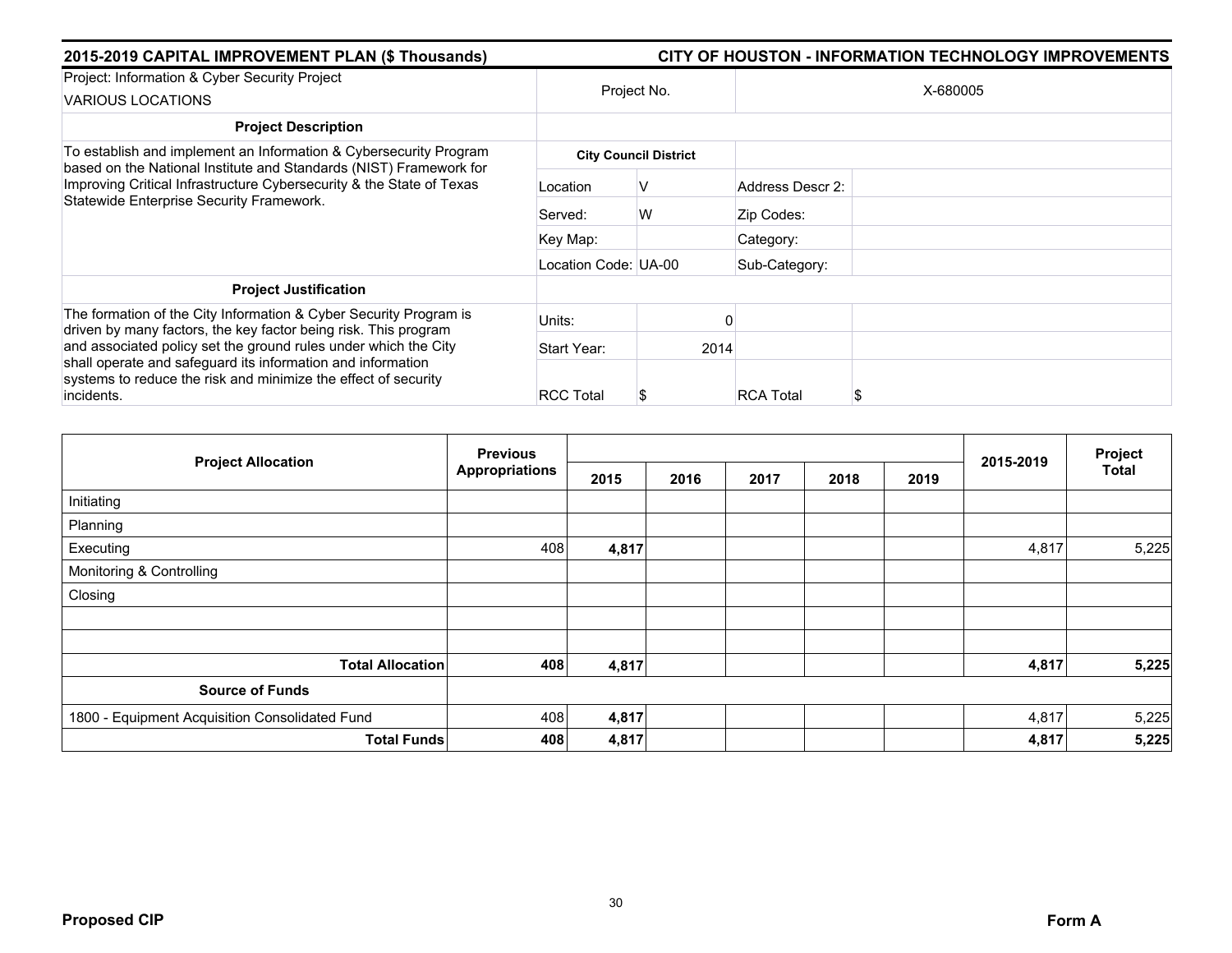| 2015-2019 CAPITAL IMPROVEMENT PLAN (\$ Thousands)                                                                                        | CITY OF HOUSTON - INFORMATION TECHNOLOGY IMPROVEMENTS |                              |                  |          |  |  |  |  |
|------------------------------------------------------------------------------------------------------------------------------------------|-------------------------------------------------------|------------------------------|------------------|----------|--|--|--|--|
| Project: PC Replacement                                                                                                                  |                                                       | Project No.                  |                  | X-680006 |  |  |  |  |
| <b>Project Description</b>                                                                                                               |                                                       |                              |                  |          |  |  |  |  |
| The goal of this request is to start a refresh cycle that includes<br>funding to replace 25% of the City's PCs each year for a four year |                                                       | <b>City Council District</b> |                  |          |  |  |  |  |
| period.                                                                                                                                  | Location                                              | W                            | Address Descr 2: |          |  |  |  |  |
|                                                                                                                                          | Served:                                               | W                            | Zip Codes:       |          |  |  |  |  |
|                                                                                                                                          | Key Map:                                              |                              | Category:        |          |  |  |  |  |
|                                                                                                                                          | Location Code: UA-00                                  |                              | Sub-Category:    |          |  |  |  |  |
| <b>Project Justification</b>                                                                                                             |                                                       |                              |                  |          |  |  |  |  |
| The City is not on a refresh program for their PCs currently.<br>Refreshing PCs is necessary in order to comply with security policy     | Units:                                                |                              |                  |          |  |  |  |  |
| and procedure and to ensure that applications that employees need<br>access to can be used without issue.                                | Start Year:                                           | 2014                         |                  |          |  |  |  |  |
|                                                                                                                                          | <b>RCC Total</b>                                      | S                            | <b>RCA Total</b> | \$       |  |  |  |  |

|                                                | <b>Previous</b>       |       |       |       |       |       |           | Project      |
|------------------------------------------------|-----------------------|-------|-------|-------|-------|-------|-----------|--------------|
| <b>Project Allocation</b>                      | <b>Appropriations</b> | 2015  | 2016  | 2017  | 2018  | 2019  | 2015-2019 | <b>Total</b> |
| Initiating                                     |                       |       |       |       |       |       |           |              |
| Planning                                       |                       |       |       |       |       |       |           |              |
| Executing                                      | 284                   | 1,056 | 1,056 | 1,056 | 1,056 | 1,056 | 5,281     | 5,565        |
| Monitoring & Controlling                       |                       |       |       |       |       |       |           |              |
| Closing                                        |                       |       |       |       |       |       |           |              |
|                                                |                       |       |       |       |       |       |           |              |
|                                                |                       |       |       |       |       |       |           |              |
| <b>Total Allocation</b>                        | 284                   | 1,056 | 1,056 | 1,056 | 1,056 | 1,056 | 5,281     | 5,565        |
| <b>Source of Funds</b>                         |                       |       |       |       |       |       |           |              |
| 1800 - Equipment Acquisition Consolidated Fund | 284                   | 1,056 | 1,056 | 1,056 | 1,056 | 1,056 | 5,281     | 5,565        |
| <b>Total Funds</b>                             | 284                   | 1,056 | 1,056 | 1,056 | 1,056 | 1,056 | 5,281     | 5,565        |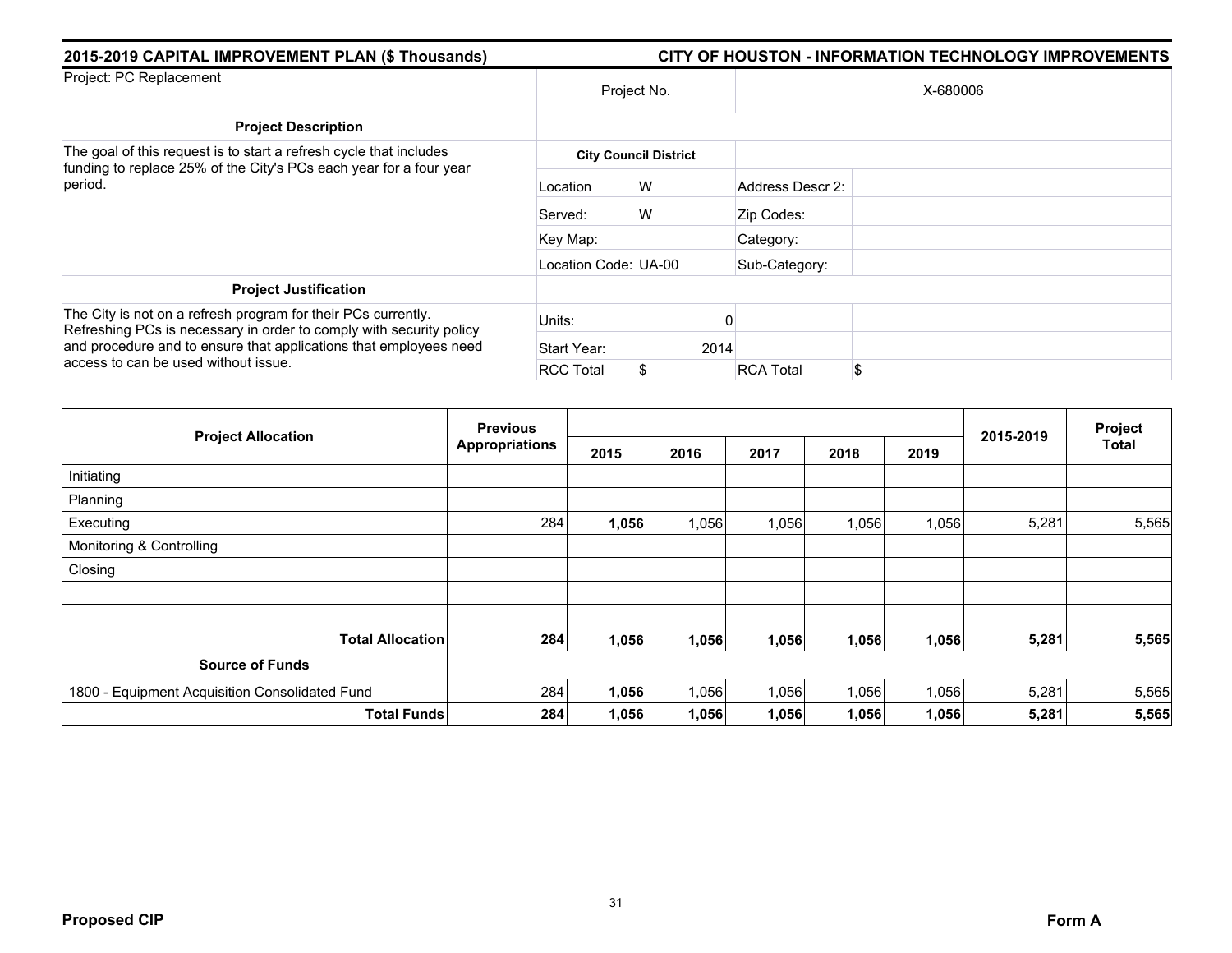| 2015-2019 CAPITAL IMPROVEMENT PLAN (\$ Thousands)                                                                                                                                                                                                   | <b>CITY OF HOUSTON - INFORMATION TECHNOLOGY IMPROVEMENTS</b> |                              |                  |          |  |  |  |  |
|-----------------------------------------------------------------------------------------------------------------------------------------------------------------------------------------------------------------------------------------------------|--------------------------------------------------------------|------------------------------|------------------|----------|--|--|--|--|
| Project: INFOR - Enterprise Solution<br><b>VARIOUS LOCATIONS</b>                                                                                                                                                                                    | Project No.                                                  |                              |                  | X-680007 |  |  |  |  |
| <b>Project Description</b>                                                                                                                                                                                                                          |                                                              |                              |                  |          |  |  |  |  |
| Infor Enterprise Asset Maintenance utilizes OpenCAD to accurately<br>update space occupancy and utilization. Infor EAM also provides<br>visibility to Facility Condition Index and costs of needed repairs<br>along with the ability to prioritize. |                                                              | <b>City Council District</b> |                  |          |  |  |  |  |
|                                                                                                                                                                                                                                                     | Location                                                     | W                            | Address Descr 2: |          |  |  |  |  |
|                                                                                                                                                                                                                                                     | Served:                                                      | W                            | Zip Codes:       |          |  |  |  |  |
|                                                                                                                                                                                                                                                     | Key Map:                                                     |                              | Category:        |          |  |  |  |  |
|                                                                                                                                                                                                                                                     | Location Code: UA-00                                         |                              | Sub-Category:    |          |  |  |  |  |
| <b>Project Justification</b>                                                                                                                                                                                                                        |                                                              |                              |                  |          |  |  |  |  |
| Inadequate information on facilities, state of repair/disrepair and<br>occupancy.                                                                                                                                                                   | Units:                                                       |                              |                  |          |  |  |  |  |
|                                                                                                                                                                                                                                                     | Start Year:                                                  |                              |                  |          |  |  |  |  |
|                                                                                                                                                                                                                                                     | <b>RCC Total</b>                                             | S.                           | <b>RCA Total</b> | \$       |  |  |  |  |

|                                                | <b>Previous</b><br><b>Appropriations</b> |       |      |      |      | Project |           |              |
|------------------------------------------------|------------------------------------------|-------|------|------|------|---------|-----------|--------------|
| <b>Project Allocation</b>                      |                                          | 2015  | 2016 | 2017 | 2018 | 2019    | 2015-2019 | <b>Total</b> |
| Initiating                                     |                                          |       |      |      |      |         |           |              |
| Planning                                       |                                          |       |      |      |      |         |           |              |
| Executing                                      |                                          | 1,300 | 997  | 702  |      |         | 3,000     | 3,000        |
| Monitoring & Controlling                       |                                          |       |      |      |      |         |           |              |
| Closing                                        |                                          |       |      |      |      |         |           |              |
|                                                |                                          |       |      |      |      |         |           |              |
|                                                |                                          |       |      |      |      |         |           |              |
| <b>Total Allocation</b>                        |                                          | 1,300 | 997  | 702  |      |         | 3,000     | 3,000        |
| <b>Source of Funds</b>                         |                                          |       |      |      |      |         |           |              |
| 1800 - Equipment Acquisition Consolidated Fund |                                          | 1,300 | 997  | 702  |      |         | 3,000     | 3,000        |
| <b>Total Funds</b>                             |                                          | 1,300 | 997  | 702  |      |         | 3,000     | 3,000        |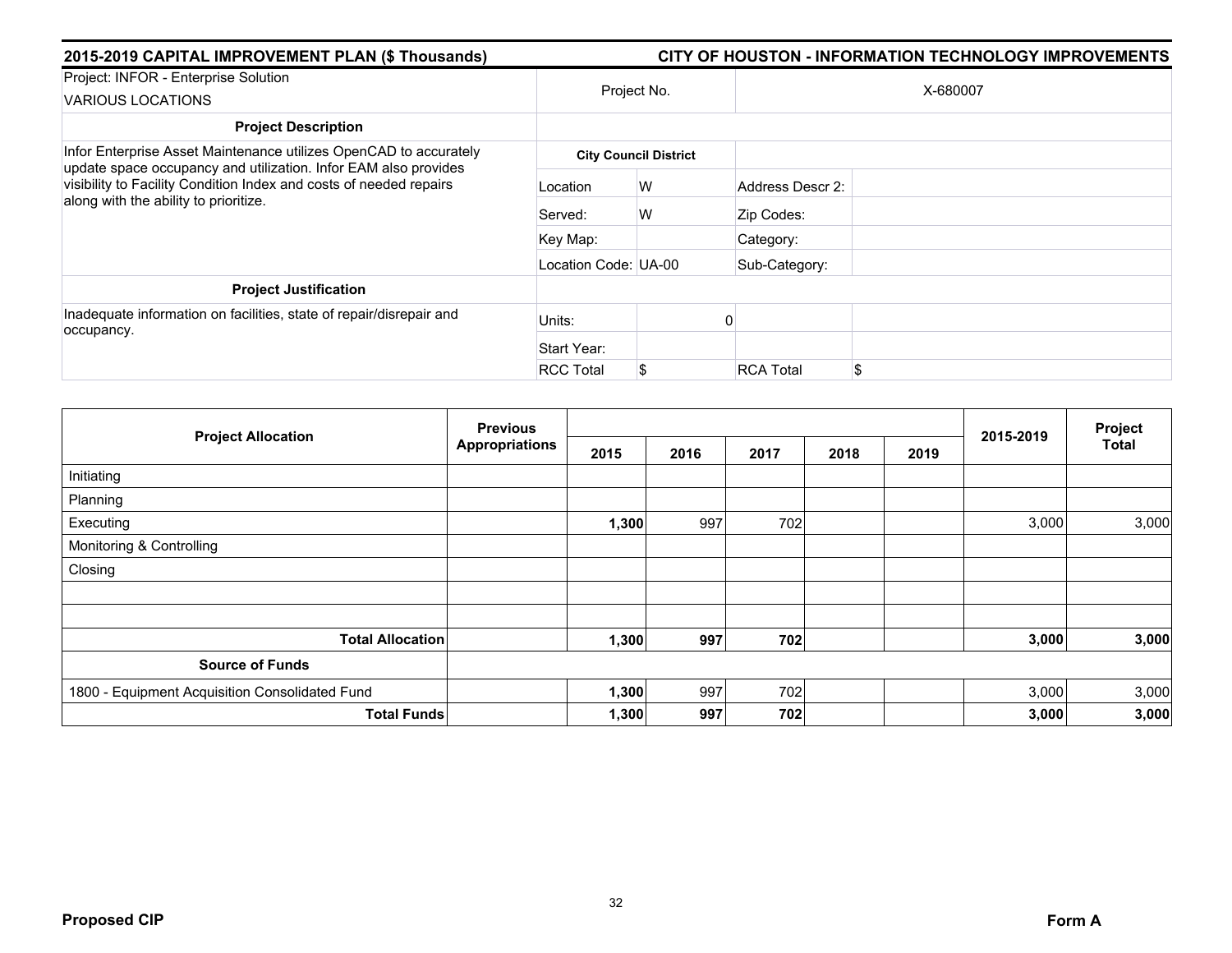| 2015-2019 CAPITAL IMPROVEMENT PLAN (\$ Thousands)                                                                            | <b>CITY OF HOUSTON - INFORMATION TECHNOLOGY IMPROVEMENTS</b> |                              |                  |          |  |  |  |  |
|------------------------------------------------------------------------------------------------------------------------------|--------------------------------------------------------------|------------------------------|------------------|----------|--|--|--|--|
| Project: SAP Strategy Management                                                                                             | Project No.                                                  |                              |                  | X-680008 |  |  |  |  |
| <b>Project Description</b>                                                                                                   |                                                              |                              |                  |          |  |  |  |  |
| SSM is a comprehensive solution that will<br>allow the city to: Communicate strategies and                                   |                                                              | <b>City Council District</b> |                  |          |  |  |  |  |
| KPIs with powerful visuals, Improve<br>performance and close the gap between<br>strategy and execution, Link strategic tasks | Location                                                     | W                            | Address Descr 2: |          |  |  |  |  |
|                                                                                                                              | Served:                                                      | W                            | Zip Codes:       |          |  |  |  |  |
| and projects with the Mayor's priorities,<br>Cascade goals and strategy across the City.                                     | Key Map:                                                     |                              | Category:        |          |  |  |  |  |
|                                                                                                                              | Location Code: UA-00                                         |                              | Sub-Category:    |          |  |  |  |  |
| <b>Project Justification</b>                                                                                                 |                                                              |                              |                  |          |  |  |  |  |
| This is the platform that has been selected to<br>host the Citywide KPI's as part of the                                     | Units:                                                       |                              |                  |          |  |  |  |  |
| Performance Management program.                                                                                              | Start Year:                                                  | 2014                         |                  |          |  |  |  |  |
|                                                                                                                              | <b>RCC Total</b>                                             | S                            | <b>RCA Total</b> |          |  |  |  |  |

|                                                | <b>Previous</b>       |      |      |      | 2015-2019 | Project |     |              |
|------------------------------------------------|-----------------------|------|------|------|-----------|---------|-----|--------------|
| <b>Project Allocation</b>                      | <b>Appropriations</b> | 2015 | 2016 | 2017 | 2018      | 2019    |     | <b>Total</b> |
| Initiating                                     |                       |      |      |      |           |         |     |              |
| Planning                                       |                       |      |      |      |           |         |     |              |
| Executing                                      | 142                   | 192  | 94   |      |           |         | 286 | 428          |
| Monitoring & Controlling                       |                       |      |      |      |           |         |     |              |
| Closing                                        |                       |      |      |      |           |         |     |              |
|                                                |                       |      |      |      |           |         |     |              |
|                                                |                       |      |      |      |           |         |     |              |
| <b>Total Allocation</b>                        | 142                   | 192  | 94   |      |           |         | 286 | 428          |
| <b>Source of Funds</b>                         |                       |      |      |      |           |         |     |              |
| 1800 - Equipment Acquisition Consolidated Fund | 142                   | 192  | 94   |      |           |         | 286 | 428          |
| <b>Total Funds</b>                             | 142                   | 192  | 94   |      |           |         | 286 | 428          |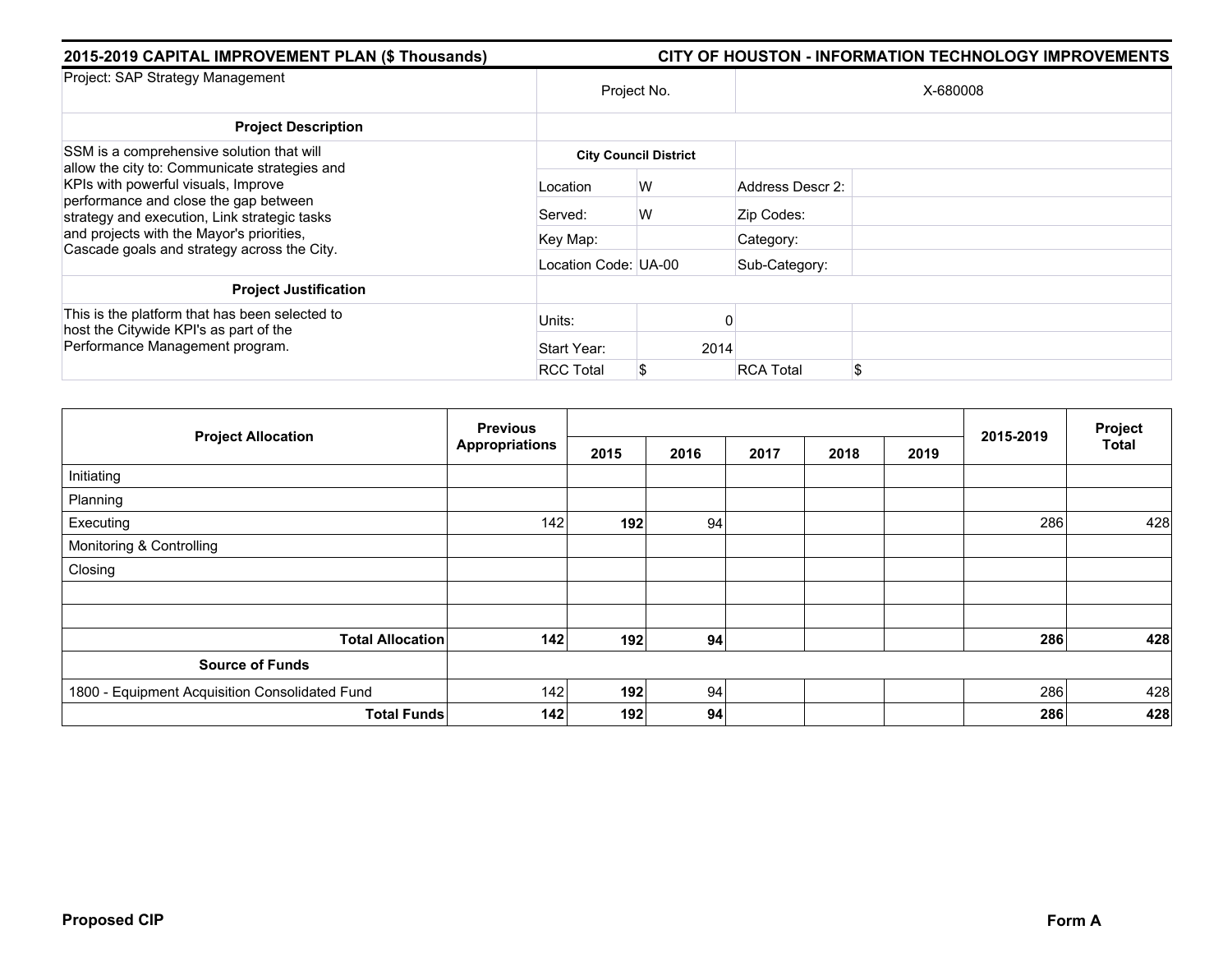| 2015-2019 CAPITAL IMPROVEMENT PLAN (\$ Thousands)                                                                                                                                                                                                  | <b>CITY OF HOUSTON - INFORMATION TECHNOLOGY IMPROVEMENTS</b> |                              |                  |          |  |  |  |  |
|----------------------------------------------------------------------------------------------------------------------------------------------------------------------------------------------------------------------------------------------------|--------------------------------------------------------------|------------------------------|------------------|----------|--|--|--|--|
| Project: Enterprise Content                                                                                                                                                                                                                        | Project No.                                                  |                              |                  | X-680009 |  |  |  |  |
| <b>Project Description</b>                                                                                                                                                                                                                         |                                                              |                              |                  |          |  |  |  |  |
| A content management system and any helper applications will be<br>identified and implemented to provide a standardized structure for                                                                                                              |                                                              | <b>City Council District</b> |                  |          |  |  |  |  |
| presentation of information on internal, external and special<br>purpose websites.                                                                                                                                                                 | Location                                                     | W                            | Address Descr 2: |          |  |  |  |  |
|                                                                                                                                                                                                                                                    | Served:                                                      | W                            | Zip Codes:       |          |  |  |  |  |
|                                                                                                                                                                                                                                                    | Key Map:                                                     |                              | Category:        |          |  |  |  |  |
|                                                                                                                                                                                                                                                    | Location Code: UA-00                                         |                              | Sub-Category:    |          |  |  |  |  |
| <b>Project Justification</b>                                                                                                                                                                                                                       |                                                              |                              |                  |          |  |  |  |  |
| The City currently does not have a central document repository for<br>documents. A content management system provide a better management<br>tool for improving the quality, timeliness and consistency of<br>electronically published information. | Units:                                                       |                              |                  |          |  |  |  |  |
|                                                                                                                                                                                                                                                    | Start Year:                                                  |                              |                  |          |  |  |  |  |
|                                                                                                                                                                                                                                                    | <b>RCC Total</b>                                             | S                            | <b>RCA Total</b> |          |  |  |  |  |

| <b>Project Allocation</b>                      | <b>Previous</b>       |      |      |      |      | Project |           |              |
|------------------------------------------------|-----------------------|------|------|------|------|---------|-----------|--------------|
|                                                | <b>Appropriations</b> | 2015 | 2016 | 2017 | 2018 | 2019    | 2015-2019 | <b>Total</b> |
| Initiating                                     |                       |      |      |      |      |         |           |              |
| Planning                                       |                       |      |      |      |      |         |           |              |
| Executing                                      |                       | 127  | 61   |      |      |         | 188       | 188          |
| Monitoring & Controlling                       |                       |      |      |      |      |         |           |              |
| Closing                                        |                       |      |      |      |      |         |           |              |
|                                                |                       |      |      |      |      |         |           |              |
|                                                |                       |      |      |      |      |         |           |              |
| <b>Total Allocation</b>                        |                       | 127  | 61   |      |      |         | 188       | 188          |
| <b>Source of Funds</b>                         |                       |      |      |      |      |         |           |              |
| 1800 - Equipment Acquisition Consolidated Fund |                       | 127  | 61   |      |      |         | 188       | 188          |
| <b>Total Funds</b>                             |                       | 127  | 61   |      |      |         | 188       | 188          |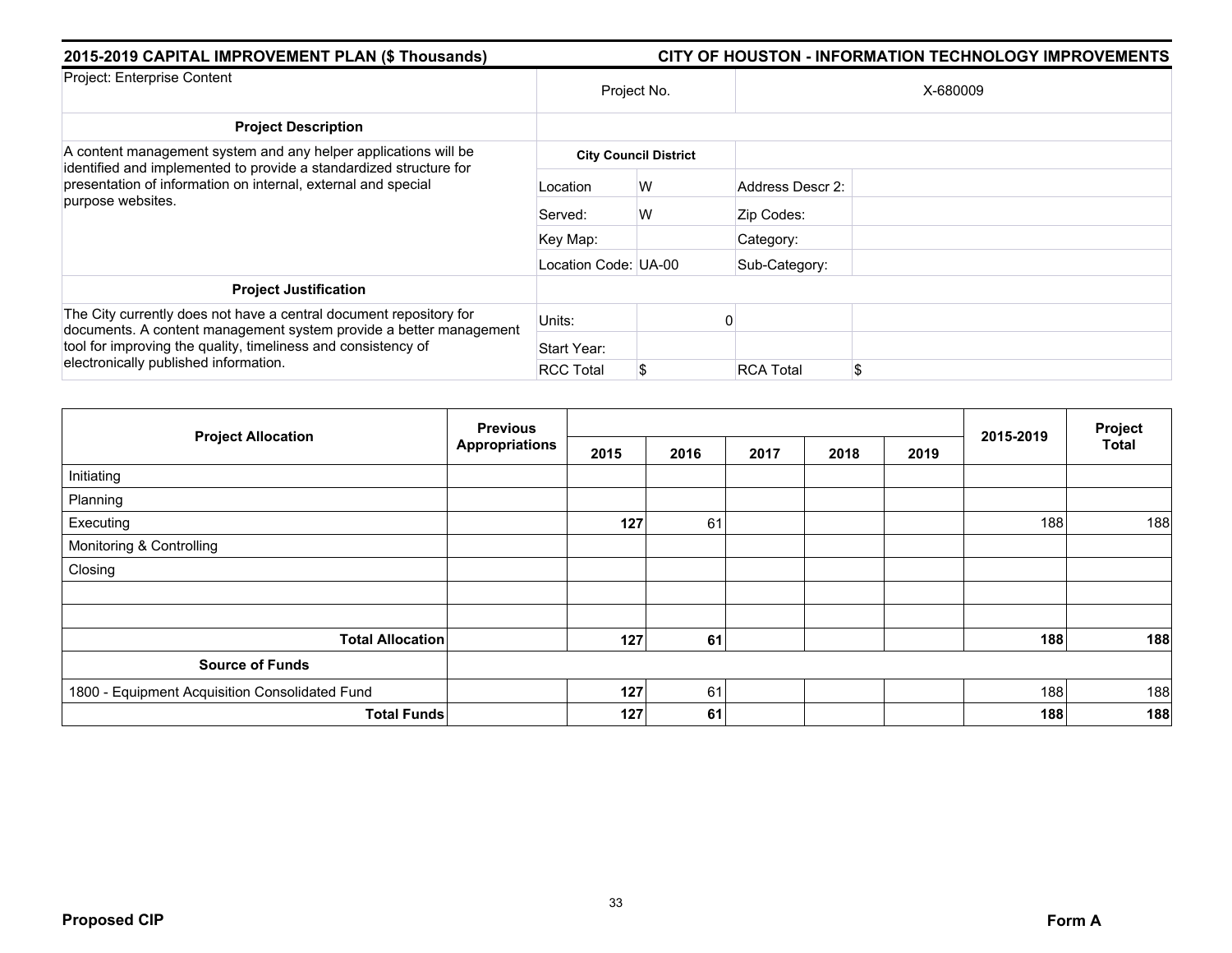| 2015-2019 CAPITAL IMPROVEMENT PLAN (\$ Thousands)                                                                                    | CITY OF HOUSTON - INFORMATION TECHNOLOGY IMPROVEMENTS |                              |                  |          |  |  |  |
|--------------------------------------------------------------------------------------------------------------------------------------|-------------------------------------------------------|------------------------------|------------------|----------|--|--|--|
| Project: HITS Project Portfolio Mgt (Innotas)                                                                                        | Project No.                                           |                              |                  | X-680010 |  |  |  |
| <b>Project Description</b>                                                                                                           |                                                       |                              |                  |          |  |  |  |
| Enhance Project Portfolio Management (PPM) tool to better align with                                                                 |                                                       | <b>City Council District</b> |                  |          |  |  |  |
| the City of Houston processes.                                                                                                       | Location                                              | W                            | Address Descr 2: |          |  |  |  |
|                                                                                                                                      | Served:                                               | W                            | Zip Codes:       |          |  |  |  |
|                                                                                                                                      | Key Map:                                              |                              | Category:        |          |  |  |  |
|                                                                                                                                      | Location Code: UA-00                                  |                              | Sub-Category:    |          |  |  |  |
| <b>Project Justification</b>                                                                                                         |                                                       |                              |                  |          |  |  |  |
| Current PPM reporting services only address a part of a wider need<br>for detailed work execution and schedule management. A greater | Units:                                                |                              |                  |          |  |  |  |
| focus on process improvement and a greater visibility is needed of                                                                   | Start Year:                                           |                              |                  |          |  |  |  |
| project work across the enterprise, allied to improved resource<br>utilization and capacity planning.                                | <b>RCC Total</b>                                      | S                            | <b>RCA Total</b> |          |  |  |  |

| <b>Project Allocation</b>                      | <b>Previous</b>       |      |      |      |      |      | Project   |              |
|------------------------------------------------|-----------------------|------|------|------|------|------|-----------|--------------|
|                                                | <b>Appropriations</b> | 2015 | 2016 | 2017 | 2018 | 2019 | 2015-2019 | <b>Total</b> |
| Initiating                                     |                       |      |      |      |      |      |           |              |
| Planning                                       |                       |      |      |      |      |      |           |              |
| Executing                                      |                       |      |      | 105  | 120  |      | 225       | 225          |
| Monitoring & Controlling                       |                       |      |      |      |      |      |           |              |
| Closing                                        |                       |      |      |      |      |      |           |              |
|                                                |                       |      |      |      |      |      |           |              |
|                                                |                       |      |      |      |      |      |           |              |
| <b>Total Allocation</b>                        |                       |      |      | 105  | 120  |      | 225       | 225          |
| <b>Source of Funds</b>                         |                       |      |      |      |      |      |           |              |
| 1800 - Equipment Acquisition Consolidated Fund |                       |      |      | 105  | 120  |      | 225       | 225          |
| <b>Total Funds</b>                             |                       |      |      | 105  | 120  |      | 225       | 225          |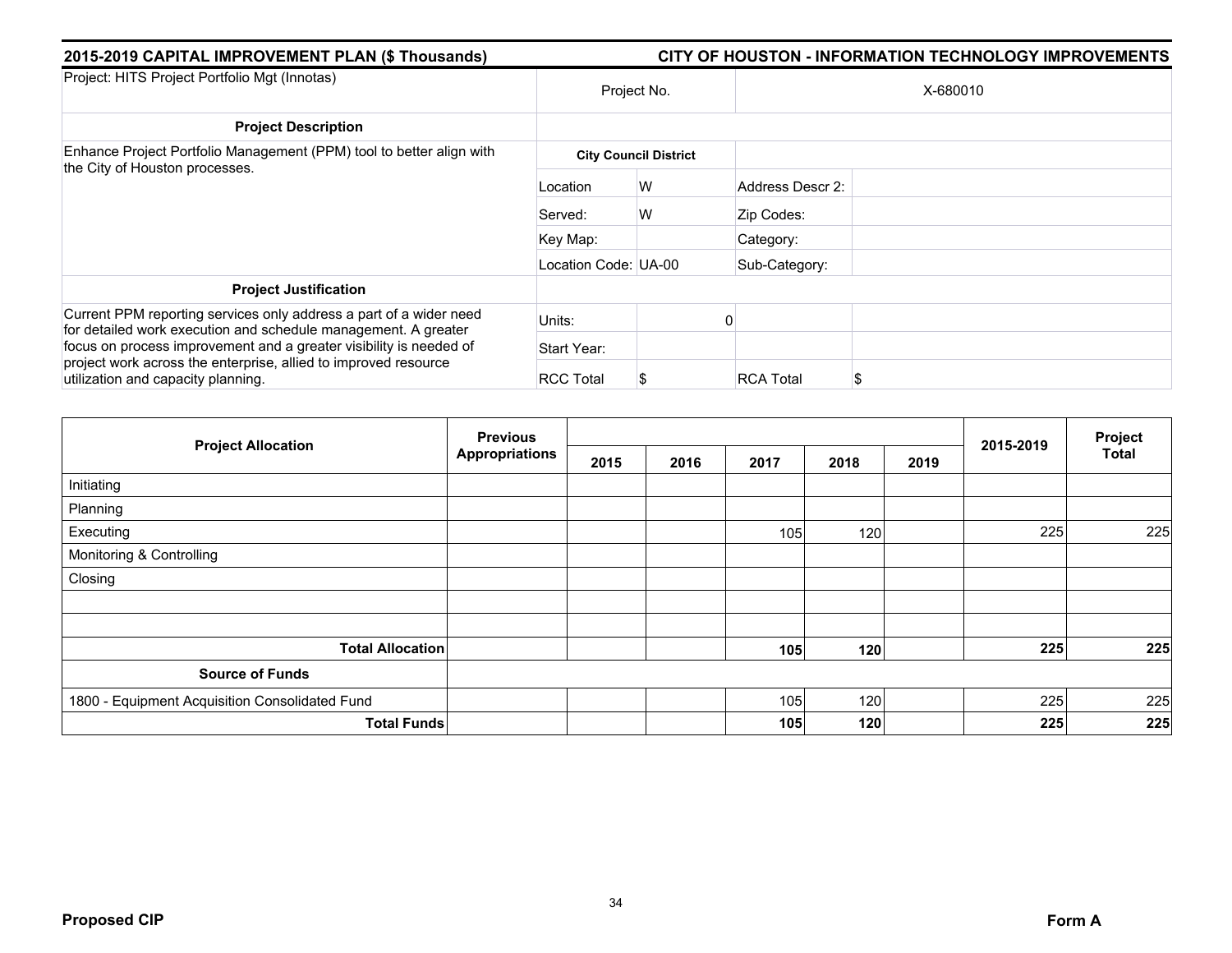| 2015-2019 CAPITAL IMPROVEMENT PLAN (\$ Thousands)                                                                                                               | CITY OF HOUSTON - INFORMATION TECHNOLOGY IMPROVEMENTS |                              |                  |       |  |  |  |  |
|-----------------------------------------------------------------------------------------------------------------------------------------------------------------|-------------------------------------------------------|------------------------------|------------------|-------|--|--|--|--|
| Project: SAP Testing Tools & Consulting Upgrades                                                                                                                | Project No.                                           |                              |                  |       |  |  |  |  |
| 611 WALKER                                                                                                                                                      |                                                       |                              | X-680012         |       |  |  |  |  |
| <b>Project Description</b>                                                                                                                                      |                                                       |                              |                  |       |  |  |  |  |
| SAP testing automation tool to increase delivery confidence and                                                                                                 |                                                       | <b>City Council District</b> |                  |       |  |  |  |  |
| minimizes risk of incomplete testing due to less time available.<br>Incresed accuracy and productivity with new automation tool.                                | Location                                              |                              | Address Descr 2: |       |  |  |  |  |
|                                                                                                                                                                 | Served:                                               | W                            | Zip Codes:       | 77002 |  |  |  |  |
|                                                                                                                                                                 | Key Map:                                              |                              | Category:        |       |  |  |  |  |
|                                                                                                                                                                 | Location Code: UA-00                                  |                              | Sub-Category:    |       |  |  |  |  |
| <b>Project Justification</b>                                                                                                                                    |                                                       |                              |                  |       |  |  |  |  |
| Each SAP upgrade implementation is unique and requires extensive<br>testing. Manual testing of SAP upgrades represent a significant                             | Units:                                                |                              |                  |       |  |  |  |  |
| share of testing effort and can often be a bottleneck. This                                                                                                     | Start Year:                                           |                              |                  |       |  |  |  |  |
| process requires a lot of resources and time but isn't sustainable<br>and suffers from declining ROI. If application quality and SAP<br>testing are not managed | <b>RCC Total</b>                                      | Ъ.                           | <b>RCA Total</b> |       |  |  |  |  |

|                                                | <b>Previous</b>       |      | 2015-2019 | Project |      |      |     |              |
|------------------------------------------------|-----------------------|------|-----------|---------|------|------|-----|--------------|
| <b>Project Allocation</b>                      | <b>Appropriations</b> | 2015 | 2016      | 2017    | 2018 | 2019 |     | <b>Total</b> |
| Initiating                                     |                       |      |           |         |      |      |     |              |
| Planning                                       |                       |      |           |         |      |      |     |              |
| Executing                                      |                       | 0    |           | 210     | 200  |      | 410 | 410          |
| Monitoring & Controlling                       |                       |      |           |         |      |      |     |              |
| Closing                                        |                       |      |           |         |      |      |     |              |
|                                                |                       |      |           |         |      |      |     |              |
|                                                |                       |      |           |         |      |      |     |              |
| <b>Total Allocation</b>                        |                       | 0    |           | 210     | 200  |      | 410 | 410          |
| <b>Source of Funds</b>                         |                       |      |           |         |      |      |     |              |
| 1800 - Equipment Acquisition Consolidated Fund |                       | 0    |           | 210     | 200  |      | 410 | 410          |
| <b>Total Funds</b>                             |                       | 0    |           | 210     | 200  |      | 410 | 410          |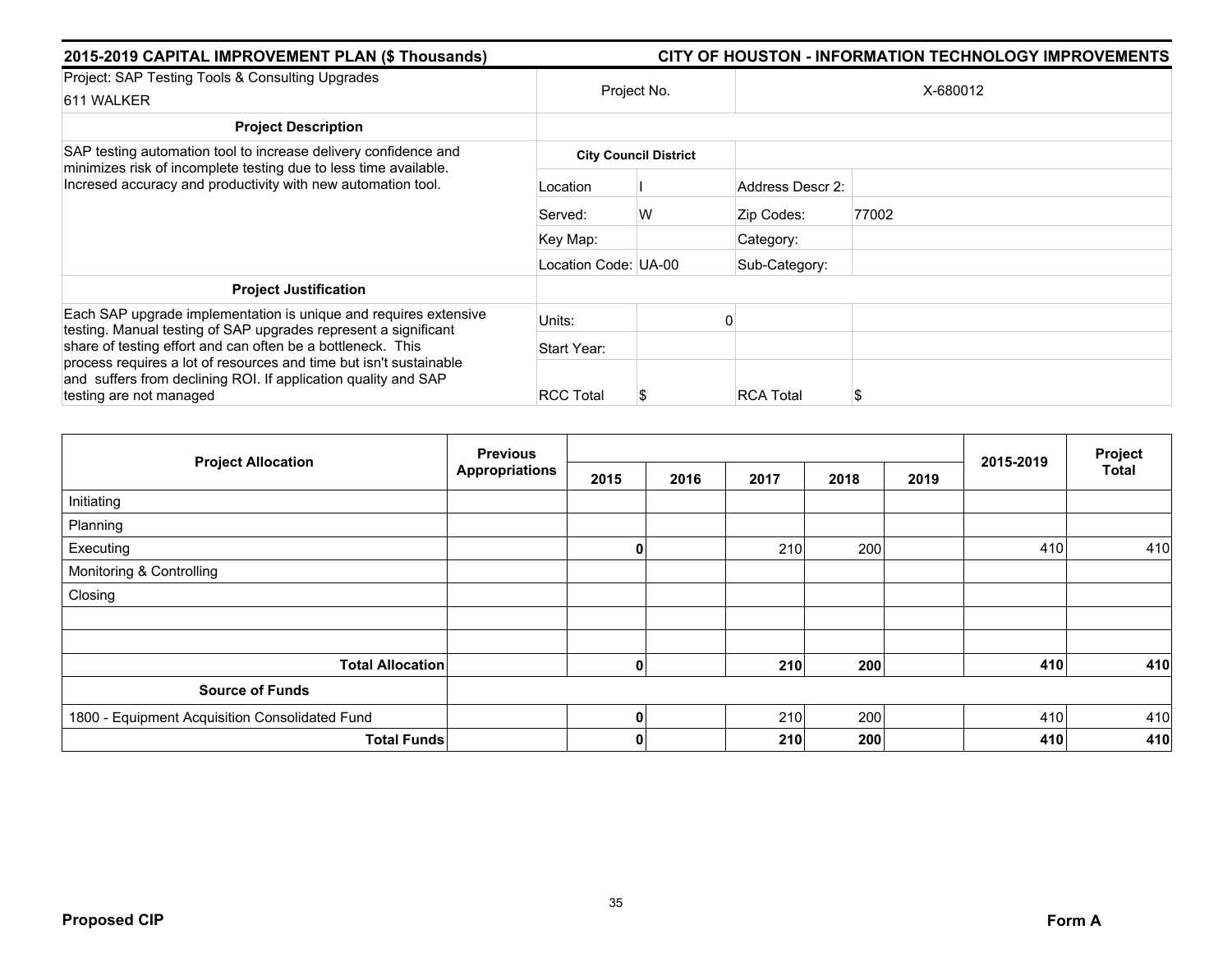| 2015-2019 CAPITAL IMPROVEMENT PLAN (\$ Thousands)<br>CITY OF HOUSTON - INFORMATION TECHNOLOGY IMPROVEMENTS                                |                      |                              |                  |    |  |  |  |  |
|-------------------------------------------------------------------------------------------------------------------------------------------|----------------------|------------------------------|------------------|----|--|--|--|--|
| Project: Microsoft Enterprise Agreement                                                                                                   | Project No.          |                              | X-688000         |    |  |  |  |  |
| <b>Project Description</b>                                                                                                                |                      |                              |                  |    |  |  |  |  |
| Volume licensing program for the City, which provides a simple<br>license management, and provides maintenance benefits.                  |                      | <b>City Council District</b> |                  |    |  |  |  |  |
|                                                                                                                                           | Location             | W                            | Address Descr 2: |    |  |  |  |  |
|                                                                                                                                           | Served:              | W                            | Zip Codes:       |    |  |  |  |  |
|                                                                                                                                           | Key Map:             |                              | Category:        |    |  |  |  |  |
|                                                                                                                                           | Location Code: UA-00 |                              | Sub-Category:    |    |  |  |  |  |
| <b>Project Justification</b>                                                                                                              |                      |                              |                  |    |  |  |  |  |
| The Enterprise Agreement helps standardize IT across the enterprise,<br>simplifies license management, and provides maintenance benefits. | Units:               |                              |                  |    |  |  |  |  |
|                                                                                                                                           | Start Year:          | 2012                         |                  |    |  |  |  |  |
|                                                                                                                                           | <b>RCC Total</b>     | \$                           | <b>RCA Total</b> | \$ |  |  |  |  |

| <b>Project Allocation</b>                      | <b>Previous</b>       |       |      |      |      |      |           | Project      |
|------------------------------------------------|-----------------------|-------|------|------|------|------|-----------|--------------|
|                                                | <b>Appropriations</b> | 2015  | 2016 | 2017 | 2018 | 2019 | 2015-2019 | <b>Total</b> |
| Initiating                                     |                       |       |      |      |      |      |           |              |
| Planning                                       |                       |       |      |      |      |      |           |              |
| Executing                                      | 5,573                 | 1,563 |      |      |      |      | 1,563     | 7,136        |
| Monitoring & Controlling                       |                       |       |      |      |      |      |           |              |
| Closing                                        |                       |       |      |      |      |      |           |              |
|                                                |                       |       |      |      |      |      |           |              |
| <b>Total Allocation</b>                        | 5,573                 | 1,563 |      |      |      |      | 1,563     | 7,136        |
| <b>Source of Funds</b>                         |                       |       |      |      |      |      |           |              |
| 1800 - Equipment Acquisition Consolidated Fund | 5,573                 | 1,563 |      |      |      |      | 1,563     | 7,136        |
| <b>Total Funds</b>                             | 5,573                 | 1,563 |      |      |      |      | 1,563     | 7,136        |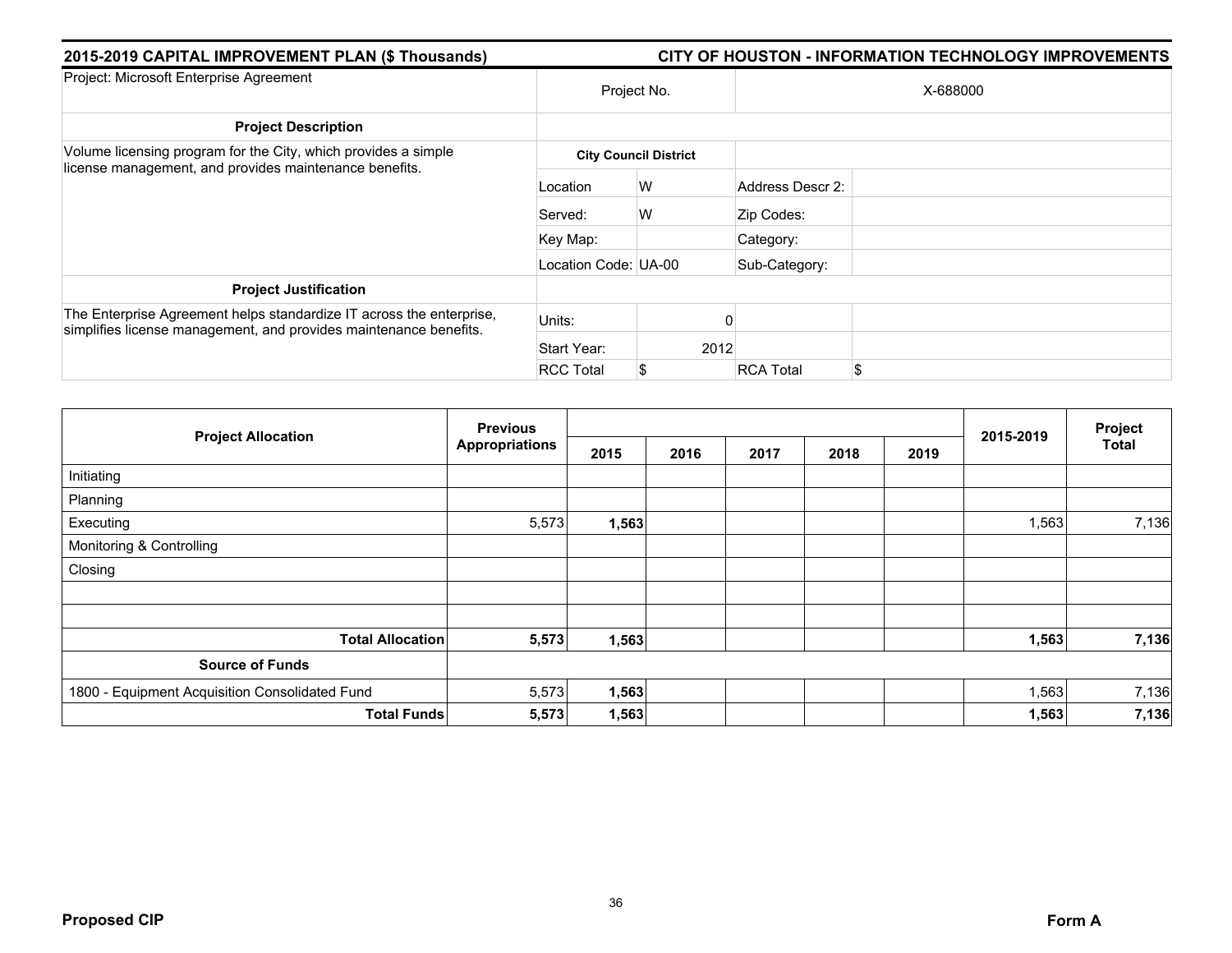| 2015-2019 CAPITAL IMPROVEMENT PLAN (\$ Thousands)                                                                                                                        | <b>CITY OF HOUSTON - INFORMATION TECHNOLOGY IMPROVEMENTS</b> |                              |      |                       |  |  |  |  |
|--------------------------------------------------------------------------------------------------------------------------------------------------------------------------|--------------------------------------------------------------|------------------------------|------|-----------------------|--|--|--|--|
| Project: ESS - MSS                                                                                                                                                       | Project No.                                                  |                              |      | X-800001              |  |  |  |  |
| <b>Project Description</b>                                                                                                                                               |                                                              |                              |      |                       |  |  |  |  |
| SAP Employee Self Service /Manager Self Service are components of                                                                                                        |                                                              | <b>City Council District</b> |      |                       |  |  |  |  |
| the Human Capital Management module that provides employees and<br>managers with capabilities to maintain personal employee data and<br>data relative to direct reports. | Location                                                     | W                            |      | Address Descr 2:      |  |  |  |  |
|                                                                                                                                                                          | Served:                                                      | W                            |      | Zip Codes:            |  |  |  |  |
|                                                                                                                                                                          | Key Map:                                                     |                              |      | Category:             |  |  |  |  |
|                                                                                                                                                                          | Location Code: UA-00                                         |                              |      | Sub-Category:         |  |  |  |  |
| <b>Project Justification</b>                                                                                                                                             |                                                              |                              |      |                       |  |  |  |  |
| Stakeholders are all COH departments and the business owner is Human<br>Resources                                                                                        | Units:                                                       |                              |      |                       |  |  |  |  |
|                                                                                                                                                                          | Start Year:                                                  |                              | 2014 |                       |  |  |  |  |
|                                                                                                                                                                          | <b>RCC Total</b>                                             | \$                           |      | <b>RCA Total</b><br>S |  |  |  |  |

| <b>Project Allocation</b>                      | <b>Previous</b>       |      |      |      |      |      |           | Project      |
|------------------------------------------------|-----------------------|------|------|------|------|------|-----------|--------------|
|                                                | <b>Appropriations</b> | 2015 | 2016 | 2017 | 2018 | 2019 | 2015-2019 | <b>Total</b> |
| Initiating                                     |                       |      |      |      |      |      |           |              |
| Planning                                       |                       |      |      |      |      |      |           |              |
| Executing                                      | 3,375                 | 650  |      |      |      |      | 650       | 4,025        |
| Monitoring & Controlling                       |                       |      |      |      |      |      |           |              |
| Closing                                        |                       |      |      |      |      |      |           |              |
|                                                |                       |      |      |      |      |      |           |              |
|                                                |                       |      |      |      |      |      |           |              |
| <b>Total Allocation</b>                        | 3,375                 | 650  |      |      |      |      | 650       | 4,025        |
| <b>Source of Funds</b>                         |                       |      |      |      |      |      |           |              |
| 1800 - Equipment Acquisition Consolidated Fund | 3,375                 | 650  |      |      |      |      | 650       | 4,025        |
| <b>Total Funds</b>                             | 3,375                 | 650  |      |      |      |      | 650       | 4,025        |